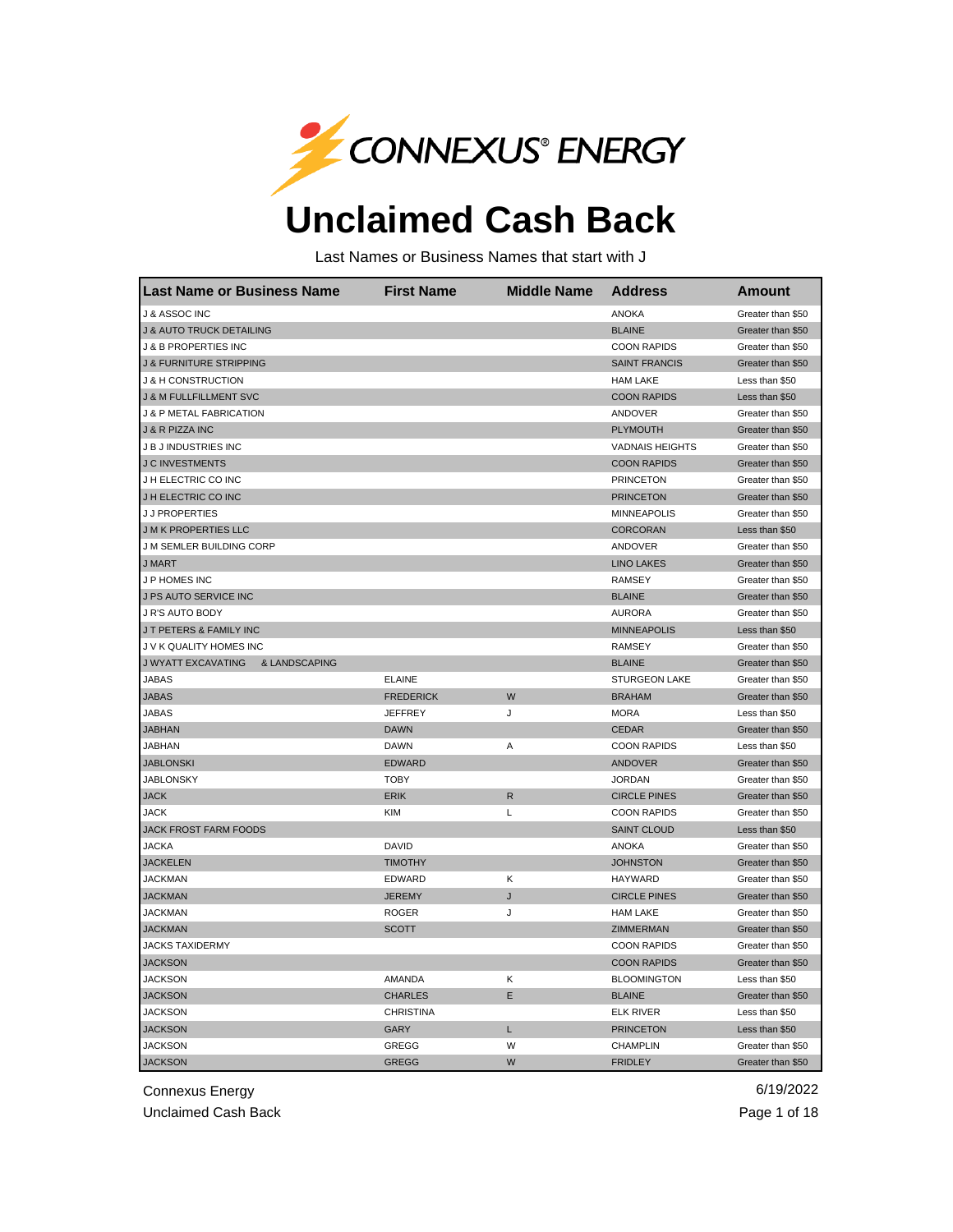| <b>Last Name or Business Name</b> | <b>First Name</b> | <b>Middle Name</b> | <b>Address</b>          | <b>Amount</b>     |
|-----------------------------------|-------------------|--------------------|-------------------------|-------------------|
| <b>JACKSON</b>                    | JERRY             | R                  | <b>BLOOMINGTON</b>      | Greater than \$50 |
| <b>JACKSON</b>                    | <b>KAREN</b>      |                    | PINE CITY               | Greater than \$50 |
| <b>JACKSON</b>                    | LINDA             |                    | <b>KENYON</b>           | Greater than \$50 |
| <b>JACKSON</b>                    | <b>LUCY</b>       |                    | <b>COON RAPIDS</b>      | Less than \$50    |
| JACKSON                           | <b>MARLYS</b>     |                    | <b>ISANTI</b>           | Less than \$50    |
| <b>JACKSON</b>                    | <b>MARYLYS</b>    | J                  | <b>ISANTI</b>           | Greater than \$50 |
| <b>JACKSON</b>                    | NATALIE           | Α                  | <b>SAINT PAUL</b>       | Less than \$50    |
| <b>JACKSON</b>                    | <b>REBECCA</b>    | Ε                  | <b>LITTLETON</b>        | Less than \$50    |
| JACKSON                           | <b>RODNEY</b>     | Ε                  | <b>FOREST LAKE</b>      | Greater than \$50 |
| <b>JACKSON</b>                    | <b>RODNEY</b>     | Ε                  | <b>PRINCETON</b>        | Greater than \$50 |
| <b>JACKSON</b>                    | RONALD            |                    | <b>BLAINE</b>           | Greater than \$50 |
| <b>JACKSON</b>                    | <b>STEPHANIE</b>  |                    | <b>COLUMBIA HEIGHTS</b> | Greater than \$50 |
| JACKSON                           | <b>TIMOTHY</b>    | <b>ALLAN</b>       | <b>FOLEY</b>            | Greater than \$50 |
| JACKSON-SCOTT ASSOC INC           |                   |                    | <b>MINNEAPOLIS</b>      | Greater than \$50 |
| <b>JACKY</b>                      | <b>CHARLES</b>    |                    | <b>COON RAPIDS</b>      | Greater than \$50 |
| <b>JACKY</b>                      | <b>CHARLES</b>    | L                  | <b>COON RAPIDS</b>      | Greater than \$50 |
| JACOB                             | DANIEL            | т                  | <b>COON RAPIDS</b>      | Greater than \$50 |
| <b>JACOB</b>                      | <b>MICHAEL</b>    | J                  | <b>GEM LAKE</b>         | Less than \$50    |
| <b>JACOB</b>                      | PAUL              |                    | <b>MENDHAM</b>          | Less than \$50    |
| <b>JACOB</b>                      | <b>RICHARD</b>    | A                  | <b>RAMSEY</b>           | Greater than \$50 |
| <b>JACOBS</b>                     | DARRELL           | F                  | <b>BLAINE</b>           | Less than \$50    |
| <b>JACOBS</b>                     | <b>GREGG</b>      | A                  | <b>COON RAPIDS</b>      | Greater than \$50 |
| JACOBS                            | JAMES             | D                  | PERRYSBURG              | Greater than \$50 |
| <b>JACOBS</b>                     | <b>JOE</b>        | R                  | ZIMMERMAN               | Greater than \$50 |
| JACOBS                            | RANDALL           |                    | <b>ELK RIVER</b>        | Greater than \$50 |
| <b>JACOBSEN</b>                   | <b>ELIZABETH</b>  | J                  | <b>BLAINE</b>           | Greater than \$50 |
| <b>JACOBSEN</b>                   | HAL               | Г                  | <b>COON RAPIDS</b>      | Greater than \$50 |
| <b>JACOBSEN</b>                   | <b>JEFFREY</b>    | A                  | <b>STURGEON LAKE</b>    | Greater than \$50 |
| JACOBSEN                          | <b>NICHOLAS</b>   |                    | <b>CENTERVILLE</b>      | Greater than \$50 |
| <b>JACOBSON</b>                   | <b>ALAN</b>       |                    | ZIMMERMAN               | Greater than \$50 |
| JACOBSON                          | ALAN              |                    | <b>COON RAPIDS</b>      | Greater than \$50 |
| <b>JACOBSON</b>                   | <b>CAROLYN</b>    | $\mathsf{R}$       | <b>BUFFALO</b>          | Greater than \$50 |
| JACOBSON                          | CAROLYN           | R                  | <b>BUFFALO</b>          | Greater than \$50 |
| <b>JACOBSON</b>                   | CATHLEEN          |                    | <b>CROSBY</b>           | Less than \$50    |
| <b>JACOBSON</b>                   | <b>CHARLES</b>    | D                  | <b>FRIDLEY</b>          | Greater than \$50 |
| <b>JACOBSON</b>                   | <b>CHARLES</b>    | P                  | <b>MINNEAPOLIS</b>      | Greater than \$50 |
| <b>JACOBSON</b>                   | DAVID             |                    | <b>CRESTVIEW</b>        | Less than \$50    |
| <b>JACOBSON</b>                   | <b>DOUGLAS</b>    | O                  | <b>TUCSON</b>           | Greater than \$50 |
| JACOBSON                          | <b>EDWARD</b>     | J                  | <b>ELK RIVER</b>        | Greater than \$50 |
| <b>JACOBSON</b>                   | <b>HEATHER</b>    | L                  | <b>PLYMOUTH</b>         | Less than \$50    |
| JACOBSON                          | JAMES             | O                  | SAINT PAUL              | Greater than \$50 |
| <b>JACOBSON</b>                   | JANE              | G                  | <b>CIRCLE PINES</b>     | Greater than \$50 |
| <b>JACOBSON</b>                   | JEFFREY           | С                  | ANDOVER                 | Greater than \$50 |
| <b>JACOBSON</b>                   | <b>JEFFREY</b>    | D                  | ZIMMERMAN               | Less than \$50    |
| <b>JACOBSON</b>                   | JILL              |                    | <b>HAM LAKE</b>         | Greater than \$50 |
| <b>JACOBSON</b>                   | <b>JOHN</b>       |                    | <b>BURNSVILLE</b>       | Greater than \$50 |
| <b>JACOBSON</b>                   | KENT              | Α                  | <b>EAST BETHEL</b>      | Greater than \$50 |
| <b>JACOBSON</b>                   | <b>KIM</b>        |                    | <b>LINO LAKES</b>       | Greater than \$50 |
| JACOBSON                          | MAYME             |                    | <b>SAINT FRANCIS</b>    | Less than \$50    |
| <b>JACOBSON</b>                   | <b>MELVIN</b>     |                    | <b>CROMWELL</b>         | Less than \$50    |
| <b>JACOBSON</b>                   | MIKE              |                    | OAK GROVE               | Less than \$50    |
| <b>JACOBSON</b>                   | <b>RENEE</b>      | M                  | <b>MINNEAPOLIS</b>      | Less than \$50    |
| JACOBSON                          | STACY             | М                  | <b>BIG LAKE</b>         | Greater than \$50 |
| <b>JACOBSON</b>                   | THERESA           |                    | <b>COON RAPIDS</b>      | Greater than \$50 |
| JACOBSON                          | THOMAS            | Ε                  | <b>IRVING</b>           | Greater than \$50 |
| <b>JACOBSON</b>                   | <b>TIMOTHY</b>    | С                  | <b>BROOKLYN PARK</b>    | Greater than \$50 |
|                                   |                   |                    |                         |                   |

Unclaimed Cash Back **Page 2 of 18**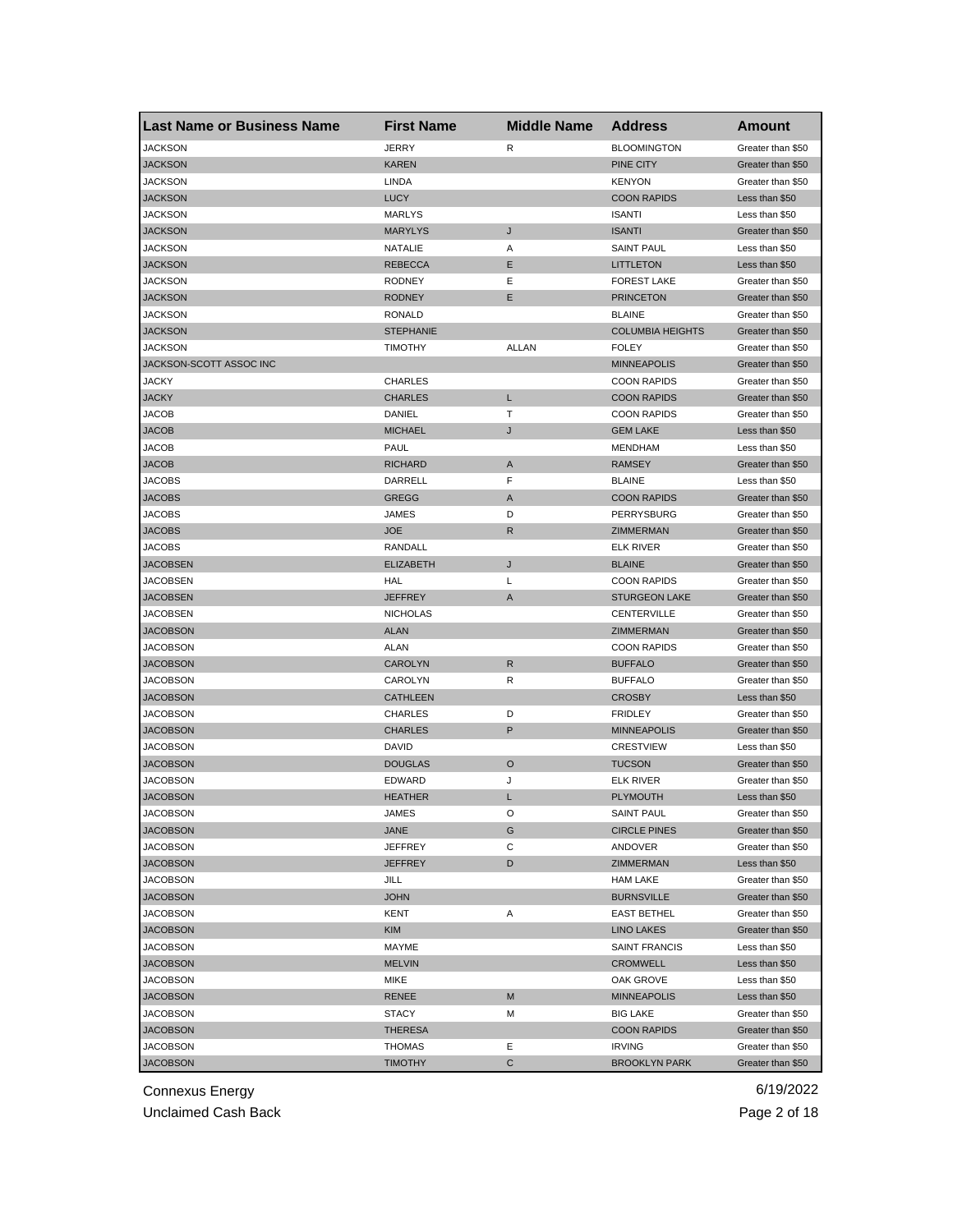| <b>Last Name or Business Name</b>   | <b>First Name</b> | <b>Middle Name</b> | <b>Address</b>       | Amount            |
|-------------------------------------|-------------------|--------------------|----------------------|-------------------|
| <b>JACOBSON</b>                     | <b>TRENT</b>      |                    | <b>HAM LAKE</b>      | Greater than \$50 |
| <b>JACOBSON</b>                     | <b>VERNER</b>     |                    | <b>COON RAPIDS</b>   | Greater than \$50 |
| <b>JACOBSON</b>                     | WAYNE             | D                  | <b>SAINT PAUL</b>    | Greater than \$50 |
| <b>JACOBSON &amp; JOHNSON</b>       |                   |                    | <b>ROCHESTER</b>     | Less than \$50    |
| JACOBSON JILL A & PLUFF BRAD D #105 |                   |                    | <b>COON RAPIDS</b>   | Greater than \$50 |
| <b>JACOBSZ</b>                      | <b>RUDY</b>       | F                  | <b>LAS VEGAS</b>     | Greater than \$50 |
| <b>JACOWAY</b>                      | DALE              |                    | <b>LINO LAKES</b>    | Greater than \$50 |
| JACQUELYN JOYCE INC                 |                   |                    | <b>BLAINE</b>        | Less than \$50    |
| JACQUES WHITFORD NAWE, INC          |                   |                    | WHITE BEAR LAKE      | Greater than \$50 |
| <b>JAEGER</b>                       | <b>EVELYN</b>     | M                  | <b>COON RAPIDS</b>   | Greater than \$50 |
| <b>JAEGER</b>                       | JAY               | Е                  | PINE CITY            | Less than \$50    |
| <b>JAEGER</b>                       | <b>JON</b>        | Κ                  | <b>BLAINE</b>        | Greater than \$50 |
| <b>JAEGER</b>                       | <b>RICHARD</b>    | P                  | <b>MINNETONKA</b>    | Less than \$50    |
| JAEGERS AUTO BODY                   |                   |                    | <b>BLAINE</b>        | Greater than \$50 |
| JAGE                                | <b>THEODORE</b>   | W                  | <b>BROOKFIELD</b>    | Greater than \$50 |
| <b>JAHN</b>                         | <b>DUANE</b>      | A                  | <b>COON RAPIDS</b>   | Greater than \$50 |
| JAHNKE                              | <b>JOSEPH</b>     | G                  | <b>WARNER ROBINS</b> | Less than \$50    |
| <b>JAIN</b>                         | <b>RAVINDRA</b>   | Κ                  | <b>ROSEVILLE</b>     | Less than \$50    |
| <b>JAKOBSSON</b>                    | <b>RONNIE</b>     | B                  | <b>BLAINE</b>        | Less than \$50    |
| <b>JAKUS</b>                        | <b>KIMBERLY</b>   |                    | <b>SAINT PAUL</b>    | Less than \$50    |
| <b>JAM ADVERTISING</b>              |                   |                    | <b>MAPLE GROVE</b>   | Greater than \$50 |
| <b>JAMA</b>                         | <b>MAHDI</b>      |                    | <b>MINNEAPOLIS</b>   | Less than \$50    |
| <b>JAMB ARCHITECTS</b>              |                   |                    | WHITE BEAR LAKE      | Greater than \$50 |
| <b>JAMES</b>                        | <b>ANGELA</b>     | C                  | <b>MAPLE GROVE</b>   | Greater than \$50 |
| JAMES                               | <b>ARDIS</b>      | Α                  | <b>SAINT PAUL</b>    | Greater than \$50 |
| <b>JAMES</b>                        | <b>ARLIE</b>      |                    | <b>COON RAPIDS</b>   | Greater than \$50 |
| JAMES                               | <b>CHERRIE</b>    | L                  | <b>CIRCLE PINES</b>  | Less than \$50    |
| <b>JAMES</b>                        | <b>HERMAN</b>     | D                  | <b>WYOMING</b>       | Greater than \$50 |
| <b>JAMES</b>                        | KATHLEEN          | Κ                  | <b>ELK RIVER</b>     | Less than \$50    |
| <b>JAMES</b>                        | <b>KELLY</b>      | A                  | <b>BLAINE</b>        | Greater than \$50 |
| JAMES                               | <b>MICHAEL</b>    | J                  | <b>CIRCLE PINES</b>  | Greater than \$50 |
| <b>JAMES</b>                        | <b>RAYMOND</b>    | Ε                  | <b>CEDAR</b>         | Greater than \$50 |
| JAMES                               | <b>THOMAS</b>     | C                  | <b>EDINA</b>         | Greater than \$50 |
| JAMES & ASSOCIATES DEV CO           |                   |                    | ANDOVER              | Less than \$50    |
| JAMES DEVELOPMENT FIRM IN           |                   |                    | <b>SAUK RAPIDS</b>   | Greater than \$50 |
| <b>JAMESON</b>                      | <b>JOEL</b>       | T                  | <b>RAMSEY</b>        | Less than \$50    |
| JAMIESON                            | <b>ROBERT</b>     | R                  | <b>ROGERS</b>        | Less than \$50    |
| <b>JAMISON</b>                      | <b>STANLEY</b>    | В                  | WHITE BEAR LAKE      | Greater than \$50 |
| <b>JANCHER</b>                      | <b>GEORGE</b>     | W                  | <b>SAINT MICHAEL</b> | Less than \$50    |
| <b>JANCSEK</b>                      | <b>JOHN</b>       | J                  | <b>MOUNDSVIEW</b>    | Less than \$50    |
| JANEY                               | STEVE             | F                  | SAINT CLOUD          | Greater than \$50 |
| JANISH BROTHERS MILLWORK INC        |                   |                    | <b>BLAINE</b>        | Greater than \$50 |
| JANKE                               | DAWN              | M                  | <b>BLAINE</b>        | Greater than \$50 |
| <b>JANNETO</b>                      | <b>JEFF</b>       |                    | <b>GRANTSBURG</b>    | Less than \$50    |
| JANNETTE                            | <b>ROBERT</b>     | J                  | <b>COON RAPIDS</b>   | Greater than \$50 |
| <b>JANORSCHKE</b>                   | <b>BRAD</b>       | P                  | <b>TWO HARBORS</b>   | Greater than \$50 |
| <b>JANOWIEC</b>                     | <b>COLLEEN</b>    | <b>ROSE</b>        | <b>PRINCETON</b>     | Greater than \$50 |
| <b>JANSA</b>                        | <b>MARK</b>       | L                  | <b>EDINA</b>         | Greater than \$50 |
| JANSE                               | DANIEL            | т                  | LINO LAKES           | Less than \$50    |
| <b>JANSEN</b>                       | <b>BRIAN</b>      |                    | <b>HAM LAKE</b>      | Less than \$50    |
| JANSEN                              | LYNN              |                    | AMES                 | Greater than \$50 |
| <b>JANSEN</b>                       | <b>ROBERT</b>     | A                  | <b>WOODBURY</b>      | Less than \$50    |
| JANSEN                              | WILLIAM           | н                  | WHITE ROCK           | Greater than \$50 |
| <b>JANSON-GRIFFEN</b>               | <b>JOSHUA</b>     | R                  | <b>SIOUX CITY</b>    | Less than \$50    |
| JANSSEN                             | KIMBERLY          |                    | <b>BLAINE</b>        | Less than \$50    |
| <b>JANSSEN</b>                      | RICHARD           | A                  | <b>ZUMBRO FALLS</b>  | Greater than \$50 |

Unclaimed Cash Back **Page 3 of 18**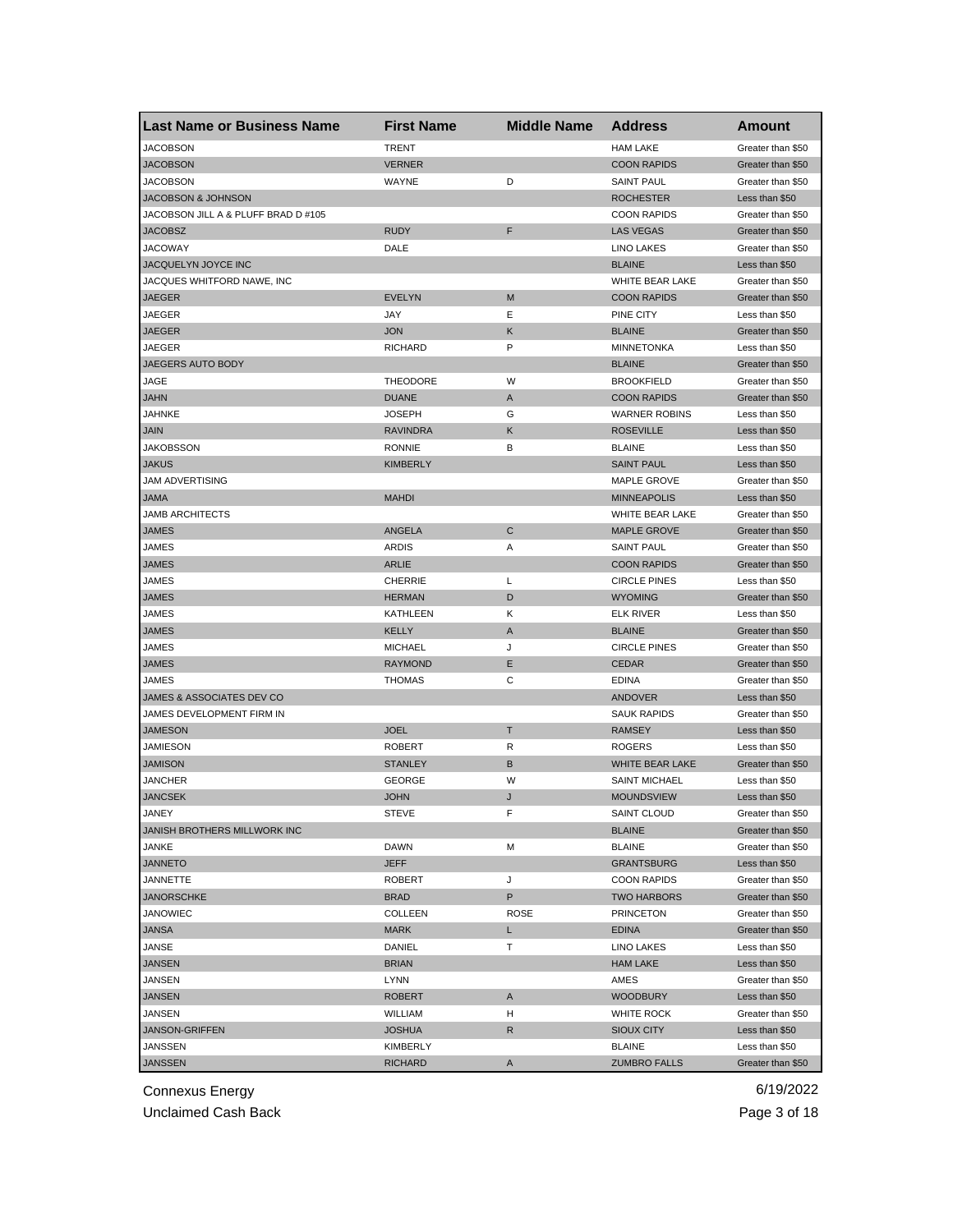| Last Name or Business Name | <b>First Name</b>  | <b>Middle Name</b> | <b>Address</b>         | <b>Amount</b>     |
|----------------------------|--------------------|--------------------|------------------------|-------------------|
| <b>JANSSEN</b>             | <b>ROGER</b>       |                    | SCOTTSDALE             | Less than \$50    |
| <b>JANTUNEN</b>            | <b>JALMER</b>      | R                  | <b>BLAINE</b>          | Greater than \$50 |
| JANU                       | LAURIE             |                    | <b>BROOKLYN PARK</b>   | Greater than \$50 |
| <b>JANU</b>                | LAURIE             | A                  | <b>VADNAIS HEIGHTS</b> | Greater than \$50 |
| JARA                       | <b>RENE</b>        |                    | ARLINGTON              | Greater than \$50 |
| JARDEL                     | <b>LESZEK</b>      | Κ                  | <b>RAMSEY</b>          | Greater than \$50 |
| JARMUZEK                   | <b>KAREN</b>       | κ                  | <b>COON RAPIDS</b>     | Greater than \$50 |
| JARNES                     | LAURIE             | A                  | <b>COLLEGE PLACE</b>   | Greater than \$50 |
| JAROMBECK                  | <b>CHRISTOPHER</b> |                    | <b>CIRCLE PINES</b>    | Greater than \$50 |
| JAROS                      | <b>JERRY</b>       | J                  | <b>MINNEAPOLIS</b>     | Greater than \$50 |
| JAROSCH                    | JOY                |                    | <b>MINNEAPOLIS</b>     | Less than \$50    |
| <b>JAROUSEK</b>            | <b>ROBERT</b>      | G                  | <b>FOREST LAKE</b>     | Greater than \$50 |
| JARVI                      | <b>JEFFREY</b>     | D                  | <b>MINNEAPOLIS</b>     | Less than \$50    |
| <b>JARVIS</b>              | <b>JOHN</b>        |                    | <b>BLAINE</b>          | Greater than \$50 |
| <b>JASICKI</b>             | <b>TERRILL</b>     |                    | <b>ELK RIVER</b>       | Greater than \$50 |
| JASICKI                    | <b>TIMOTHY</b>     |                    | <b>BLAINE</b>          | Greater than \$50 |
| JASMER                     | <b>LYNN</b>        | W                  | <b>STARBUCK</b>        | Greater than \$50 |
| JASPER                     | <b>BOBBI</b>       | J                  | <b>RAMSEY</b>          | Greater than \$50 |
| JASPERSON                  | JULIE              | н                  | <b>COON RAPIDS</b>     | Greater than \$50 |
| <b>JASZCAK</b>             | <b>TED</b>         | L                  | <b>AITKIN</b>          | Greater than \$50 |
| JASZCZAK                   | YEVETTE            | M                  | <b>MINNETONKA</b>      | Less than \$50    |
| <b>JATSO</b>               | <b>RICHARD</b>     | P                  | <b>MANKATO</b>         | Greater than \$50 |
| <b>JAVORINA</b>            | <b>STEPHEN</b>     | Α                  | <b>SAINT PAUL</b>      | Less than \$50    |
| JAX                        | <b>SIG</b>         | Ε                  | <b>ISANTI</b>          | Greater than \$50 |
| JAY                        | D                  | <b>RENEE</b>       | <b>BLAINE</b>          | Greater than \$50 |
| <b>JAY'S AUTO LLC</b>      |                    |                    | <b>ANDOVER</b>         | Less than \$50    |
| JAYE                       | <b>NANCY</b>       |                    | <b>BLAINE</b>          | Greater than \$50 |
| <b>JAYNES</b>              | <b>JESSICA</b>     | M                  | <b>ISANTI</b>          | Less than \$50    |
| JAYSON                     | DAN                |                    | <b>MAPLE GROVE</b>     | Less than \$50    |
| <b>JCS INC</b>             |                    |                    | <b>MAPLE GROVE</b>     | Less than \$50    |
| JEAN                       | PHIL               | D                  | <b>BROWN DEER</b>      | Greater than \$50 |
| JEANETTE                   | <b>RICK</b>        |                    | <b>BLAINE</b>          | Less than \$50    |
| JEANOTTE                   | CHERYL             |                    | ANOKA                  | Greater than \$50 |
| <b>JEANOTTE</b>            | <b>MARCEL</b>      | <b>SR</b>          | <b>COON RAPIDS</b>     | Greater than \$50 |
| JECH                       | DARLA              | J                  | <b>WYOMING</b>         | Greater than \$50 |
| JEDJE                      | <b>JUSTIN</b>      | M                  | <b>RAMSEY</b>          | Less than \$50    |
| JEDLICKA                   | <b>HOLLY</b>       |                    | <b>COON RAPIDS</b>     | Greater than \$50 |
| <b>JEDLICKA</b>            | <b>THOMAS</b>      |                    | <b>ELK RIVER</b>       | Greater than \$50 |
| JEDLICKI                   | <b>BRENDA</b>      |                    | <b>OLD HICKORY</b>     | Less than \$50    |
| <b>JEDLICKI</b>            | CARL               |                    | <b>MILACA</b>          | Greater than \$50 |
| JEDS LIQUOR                |                    |                    | <b>HUGO</b>            | Less than \$50    |
| <b>JEFFERS</b>             | <b>EVELYN</b>      | L                  | <b>ANOKA</b>           | Greater than \$50 |
| JEFFERSON                  | <b>JODI</b>        | Г                  | CEDAR                  | Less than \$50    |
| <b>JEFFREY</b>             | <b>BRIAN</b>       |                    | EVERGREEN              | Greater than \$50 |
| JEGLOSKI                   | <b>ROBERT</b>      |                    | ANDOVER                | Greater than \$50 |
| <b>JEGLOSKY</b>            | <b>J TERRANCE</b>  |                    | <b>COON RAPIDS</b>     | Less than \$50    |
| JELINEK                    | <b>JOHN</b>        | D                  | <b>SAINT PAUL</b>      | Greater than \$50 |
| <b>JELINEK</b>             | <b>MELVIN</b>      | F                  | <b>RAMSEY</b>          | Greater than \$50 |
| JELINSKI                   | RAY                | J                  | WINNER                 | Greater than \$50 |
| <b>JELLISON</b>            | <b>DAN</b>         | G                  | <b>HINCKLEY</b>        | Greater than \$50 |
| JELLISON                   | HAROLD             |                    | ANDOVER                | Greater than \$50 |
| JELLISON                   | <b>JERRIT</b>      | D                  | <b>ISANTI</b>          | Greater than \$50 |
| JELLISON                   | JUDY               | Α                  | <b>ISANTI</b>          | Greater than \$50 |
| JELLISON                   | <b>KATHERINE</b>   | F                  | <b>SAINT FRANCIS</b>   | Greater than \$50 |
| JELLISON                   | ROBERT             | J                  | <b>ELK RIVER</b>       | Greater than \$50 |
| JELLISON AUTO WRECKING     |                    |                    | <b>HAM LAKE</b>        | Greater than \$50 |

Unclaimed Cash Back **Page 4 of 18**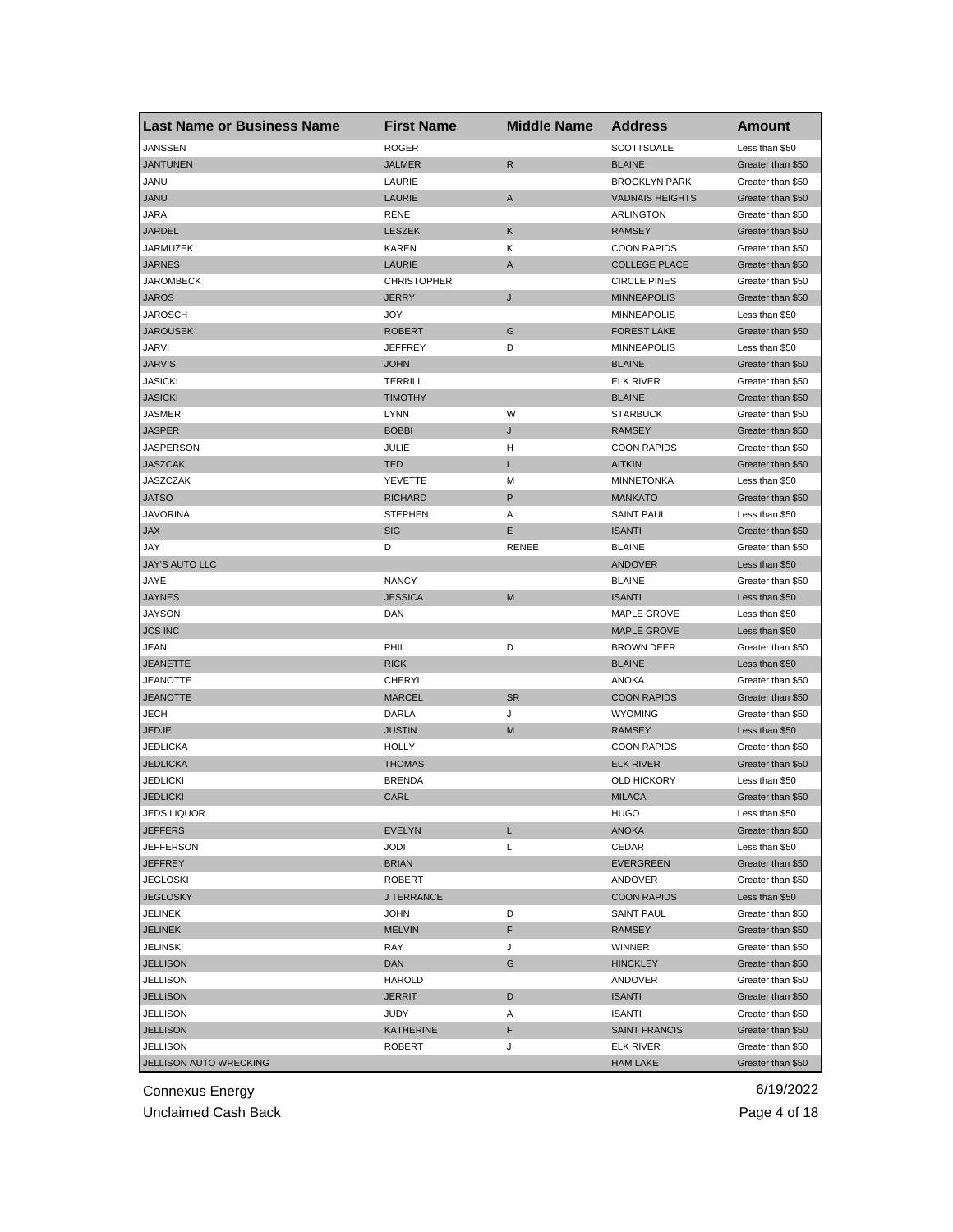| <b>Last Name or Business Name</b> | <b>First Name</b> | <b>Middle Name</b> | <b>Address</b>                     | <b>Amount</b>                    |
|-----------------------------------|-------------------|--------------------|------------------------------------|----------------------------------|
| JELLUM                            | <b>BRYAN</b>      |                    | <b>BIG LAKE</b>                    | Greater than \$50                |
| <b>JENDRO</b>                     | <b>CURTIS</b>     | G                  | <b>LAS VEGAS</b>                   | Greater than \$50                |
| JENKINS                           | DAVID             |                    | FORT MCKAVETT                      | Less than \$50                   |
| <b>JENKINS</b>                    | <b>DAVID</b>      | W                  | <b>PEASE</b>                       | Greater than \$50                |
| JENKINS                           | <b>ROBERT</b>     | D                  | PINE RIVER                         | Greater than \$50                |
| <b>JENKINS</b>                    | <b>ROBERT</b>     | J                  | ANDOVER                            | Greater than \$50                |
| JENKINS                           | <b>SCOTT</b>      | Α                  | <b>BLAINE</b>                      | Greater than \$50                |
| <b>JENKINS</b>                    | <b>TYRONNE</b>    |                    | <b>COON RAPIDS</b>                 | Less than \$50                   |
| JENNE                             | <b>REINHARD</b>   |                    | WAYZATA                            | Greater than \$50                |
| <b>JENNE</b>                      | <b>SHEILA</b>     | L                  | <b>SAINT LOUIS PARK</b>            | Greater than \$50                |
| JENNI                             | JEAN              | M                  | <b>FOREST LAKE</b>                 | Greater than \$50                |
| <b>JENNICO</b>                    | <b>CHERYL</b>     | Е                  | <b>BLAINE</b>                      | Greater than \$50                |
| JENNINGS                          | <b>CATHY</b>      |                    | CEDAR                              | Greater than \$50                |
| <b>JENNINGS</b>                   | <b>CHARLES</b>    | W                  | <b>ANOKA</b>                       | Greater than \$50                |
| JENNINGS                          | KATHLEEN          | M                  | NEWBERG                            | Greater than \$50                |
| <b>JENNINGS</b>                   | <b>LORI</b>       |                    | <b>COON RAPIDS</b>                 | Greater than \$50                |
| JENNISSEN                         | <b>DEAN</b>       | Α                  | <b>ISANTI</b>                      | Greater than \$50                |
| <b>JENNRICH</b>                   | <b>DOUG</b>       | Ε                  | <b>CIRCLE PINES</b>                | Less than \$50                   |
| JENNYS                            | <b>FLORAL</b>     |                    | <b>BETHEL</b>                      | Greater than \$50                |
| <b>JENNYS</b>                     | <b>FLORAL</b>     |                    | <b>CEDAR</b>                       | Greater than \$50                |
| JENSEN                            | ANITA             | R                  | <b>DAYTON</b>                      | Greater than \$50                |
| <b>JENSEN</b>                     | <b>BRAD</b>       | D                  | <b>BLAINE</b>                      | Greater than \$50                |
| JENSEN                            | <b>BRIAN</b>      | Κ                  | <b>BUFFALO</b>                     | Greater than \$50                |
| <b>JENSEN</b>                     | <b>BRYAN</b>      | Α                  | <b>COON RAPIDS</b>                 | Greater than \$50                |
| JENSEN                            | <b>CHARLES</b>    | н                  | <b>BIG LAKE</b>                    | Greater than \$50                |
| <b>JENSEN</b>                     | <b>DARCIE</b>     | Κ                  | <b>ANOKA</b>                       | Greater than \$50                |
| JENSEN                            | DARRELL           | Ε                  | <b>ELK RIVER</b>                   | Less than \$50                   |
| <b>JENSEN</b>                     | <b>DEBBY</b>      | S                  | <b>BROOKLYN PARK</b>               | Greater than \$50                |
| JENSEN                            | <b>DONALD</b>     | R                  | <b>ISANTI</b>                      | Greater than \$50                |
| JENSEN                            | EARL              |                    | <b>STILLWATER</b>                  | Greater than \$50                |
| JENSEN                            | EARL              | С                  | <b>ROSEVILLE</b>                   | Greater than \$50                |
| <b>JENSEN</b>                     | <b>ERIKA</b>      | L                  | <b>RAMSEY</b>                      | Less than \$50                   |
| JENSEN                            | GERTRUDE          | Α                  | <b>MOUNDSVIEW</b>                  | Greater than \$50                |
| <b>JENSEN</b>                     | <b>HARRY</b>      | $\sf P$            | <b>FOREST LAKE</b>                 | Greater than \$50                |
| JENSEN                            | <b>HARRY</b>      | W                  | <b>SURPRISE</b>                    | Greater than \$50                |
| JENSEN                            | <b>IONE</b>       |                    | <b>COKATO</b>                      | Greater than \$50                |
| JENSEN                            | JAMES             | DR                 | <b>SAINT PAUL</b>                  | Greater than \$50                |
| <b>JENSEN</b>                     | JEFFREY           | A                  | <b>PRINCETON</b>                   | Greater than \$50                |
| <b>JENSEN</b>                     | JULIE             | Α                  | <b>RAMSEY</b>                      | Greater than \$50                |
| <b>JENSEN</b>                     | LARRY             | D                  | <b>ELK RIVER</b>                   | Greater than \$50                |
|                                   | LIBBY             | D                  |                                    |                                  |
| JENSEN<br><b>JENSEN</b>           | <b>MARY</b>       | <b>ANNE</b>        | EDEN PRAIRIE<br><b>MINNEAPOLIS</b> | Less than \$50<br>Less than \$50 |
| <b>JENSEN</b>                     | MARYANNE          |                    | ANDOVER                            | Greater than \$50                |
| <b>JENSEN</b>                     | <b>NANCY</b>      | J                  | <b>BEDMINSTER</b>                  | Greater than \$50                |
|                                   |                   |                    |                                    |                                  |
| JENSEN                            | <b>PATRICIA</b>   |                    | CHANHASSEN<br><b>CHAMPLIN</b>      | Less than \$50                   |
| <b>JENSEN</b>                     | <b>RANDY</b>      |                    |                                    | Greater than \$50                |
| JENSEN                            | RICHARD           | Α                  | <b>SAINT PAUL</b>                  | Less than \$50                   |
| <b>JENSEN</b>                     | <b>ROBERT</b>     | L.                 | <b>PHOENIX</b>                     | Greater than \$50                |
| JENSEN                            | ROGER             | Α                  | <b>ISANTI</b>                      | Greater than \$50                |
| <b>JENSEN</b>                     | <b>RUSSELL</b>    | С                  | <b>ELK RIVER</b>                   | Greater than \$50                |
| JENSEN                            | <b>SANNA</b>      | G                  | ANDOVER                            | Less than \$50                   |
| <b>JENSEN</b>                     | SARAH             |                    | <b>NEWBERG</b>                     | Less than \$50                   |
| JENSEN                            | SHIRLEY           | M                  | ELK RIVER                          | Greater than \$50                |
| JENSEN                            | <b>STACY</b>      | L                  | <b>FOREST LAKE</b>                 | Less than \$50                   |
| <b>JENSEN</b>                     | SUSAN             | M                  | ELK RIVER                          | Less than \$50                   |
| <b>JENSEN</b>                     | TARI              | R                  | <b>COON RAPIDS</b>                 | Greater than \$50                |

Unclaimed Cash Back **Page 5 of 18**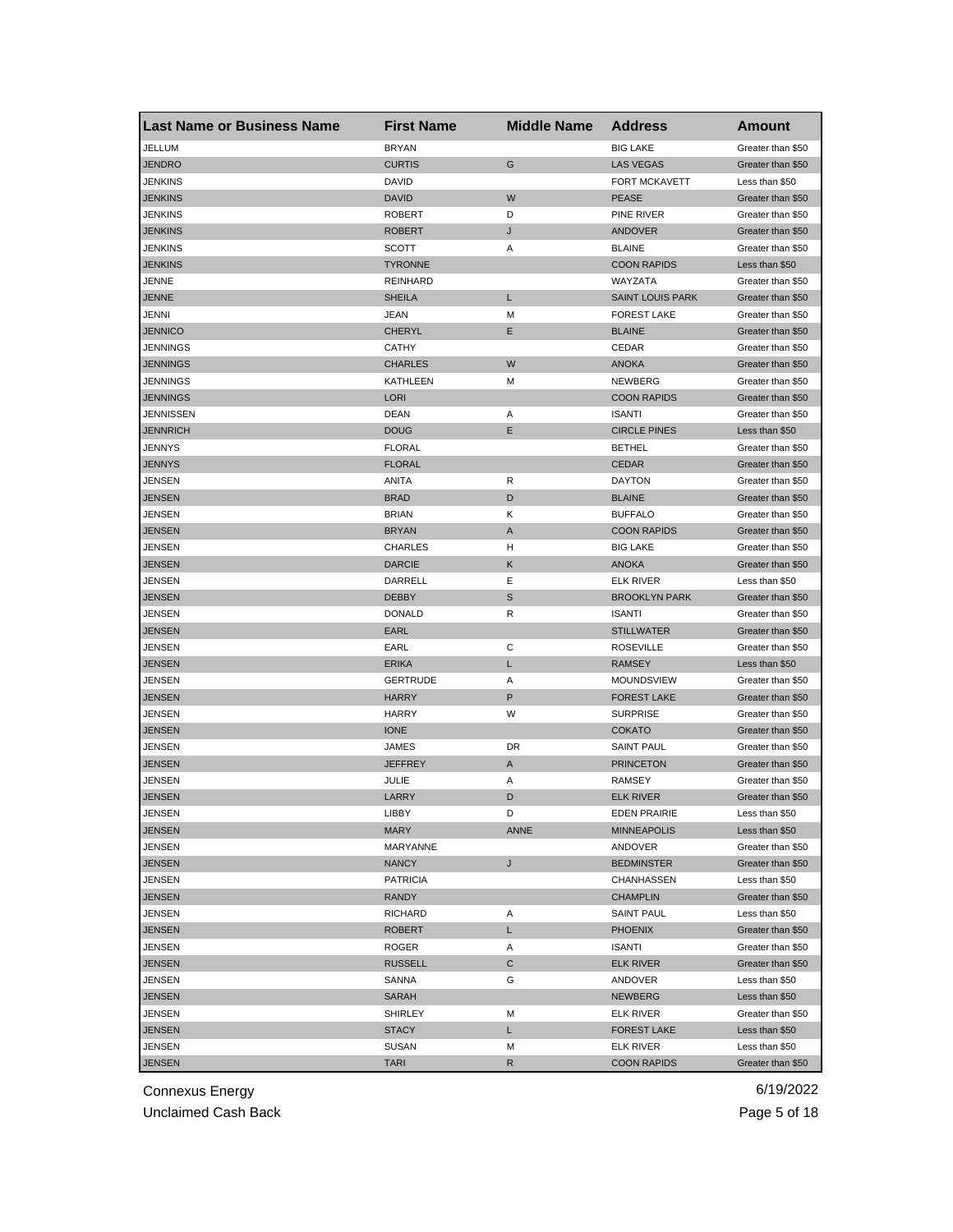| <b>Last Name or Business Name</b> | <b>First Name</b> | <b>Middle Name</b> | <b>Address</b>          | <b>Amount</b>     |
|-----------------------------------|-------------------|--------------------|-------------------------|-------------------|
| JENSEN                            | <b>THAD</b>       | M                  | <b>ANOKA</b>            | Less than \$50    |
| <b>JENSEN</b>                     | <b>THIELMAN</b>   | $\mathsf{V}$       | <b>RAMSEY</b>           | Greater than \$50 |
| JENSEN                            | <b>VIRGINIA</b>   | Α                  | <b>CHAMPLIN</b>         | Greater than \$50 |
| JENSEN DONALD V SR                |                   |                    | <b>FOREST LAKE</b>      | Greater than \$50 |
| JENSEN-BARRIE                     | <b>JOHN</b>       | W                  | <b>COON RAPIDS</b>      | Greater than \$50 |
| <b>JENSON</b>                     | <b>BRENT</b>      | O                  | <b>MINNEAPOLIS</b>      | Greater than \$50 |
| JENSON                            | <b>DENNIS</b>     |                    | <b>BETHEL</b>           | Greater than \$50 |
| <b>JENSON</b>                     | <b>DUANE</b>      | M                  | <b>NEW YORK MILLS</b>   | Less than \$50    |
| JENSON                            | <b>KERMIT</b>     | P                  | <b>ELK RIVER</b>        | Greater than \$50 |
| <b>JENSON</b>                     | <b>MARTHA</b>     |                    | <b>SPRING LK PK</b>     | Greater than \$50 |
| JENSON                            | <b>MICHAEL</b>    | D                  | <b>ELK RIVER</b>        | Greater than \$50 |
| <b>JENSON</b>                     | <b>ROGER</b>      | A                  | <b>ISANTI</b>           | Greater than \$50 |
| JENSON                            | <b>SCOTT</b>      | D                  | SAGANAW                 | Greater than \$50 |
| <b>JENSON</b>                     | <b>SHEILA</b>     | D                  | <b>ZIMMERMAN</b>        | Greater than \$50 |
| JENSRUD                           | LELAND            | G                  | OAK GROVE               | Greater than \$50 |
| <b>JENSVOLD</b>                   | LARRY             | O                  | <b>ISANTI</b>           | Greater than \$50 |
| JENTGES                           | <b>MICHAEL</b>    |                    | <b>BLAINE</b>           | Greater than \$50 |
| <b>JEPPESEN</b>                   | <b>BETH</b>       | A                  | <b>CHAMPLIN</b>         | Greater than \$50 |
| JEPSON                            | CAROL             | J                  | <b>BLAINE</b>           | Greater than \$50 |
| <b>JEPSON</b>                     | CAROL             | J                  | <b>DETROIT LAKES</b>    | Greater than \$50 |
| JERDEE                            | JAMES             | D                  | ANOKA                   | Greater than \$50 |
| <b>JERDIN</b>                     | CARL              | Ε                  | <b>MILACA</b>           | Greater than \$50 |
| <b>JERDIN</b>                     | <b>TODD</b>       |                    | <b>ISANTI</b>           | Less than \$50    |
| JEREMY CHUBB PROPERTIES LLC       |                   |                    | <b>ANDOVER</b>          | Greater than \$50 |
| JEREMY CHUBB PROPERTIES LLC       |                   |                    | ANDOVER                 | Less than \$50    |
| <b>JERNELL</b>                    | <b>DEAN</b>       | G                  | <b>BLAINE</b>           | Greater than \$50 |
| JEROME                            | JAMES             | R                  | <b>BLAINE</b>           | Greater than \$50 |
| <b>JERRED</b>                     | <b>MICHAEL</b>    |                    | <b>ELK RIVER</b>        | Greater than \$50 |
| JERRICK                           | <b>STEVE</b>      |                    | <b>MENDOTA HEIGHTS</b>  | Greater than \$50 |
| JERRY TOLLEFSON CONST INC         |                   |                    | <b>CHAMPLIN</b>         | Greater than \$50 |
| JERRYS CLASSIC CARS               |                   |                    | <b>CUSHING</b>          | Greater than \$50 |
| <b>JERSAK</b>                     | <b>DANIEL</b>     | A                  | <b>RAMSEY</b>           | Greater than \$50 |
| <b>JESPERSON</b>                  | <b>BARBARA</b>    |                    | <b>BLAINE</b>           | Greater than \$50 |
| <b>JESS</b>                       | <b>KERMIT</b>     | J                  | <b>COON RAPIDS</b>      | Greater than \$50 |
| JESSE                             | PHILENE           |                    | SOUTH HAVEN             | Greater than \$50 |
| <b>JESSE</b>                      | <b>THOMAS</b>     | F                  | <b>COON RAPIDS</b>      | Greater than \$50 |
| JESSER                            | <b>BARRY</b>      | R                  | <b>LESTER PRAIRIE</b>   | Greater than \$50 |
| JESSO                             | <b>SUSAN</b>      | Е                  | <b>BLAINE</b>           | Greater than \$50 |
| <b>JESTUS</b>                     | <b>HOWARD</b>     |                    | <b>WYOMING</b>          | Greater than \$50 |
| JESTUS                            | <b>HOWARD</b>     | D                  | <b>WYOMING</b>          | Greater than \$50 |
| JESIUS                            | <b>NANCY</b>      |                    | HAM LAKE                | Greater than \$50 |
| <b>JESTUS</b>                     | <b>RICHARD</b>    | Е                  | <b>BLAINE</b>           | Greater than \$50 |
| <b>JESUS</b>                      | <b>HECTOR</b>     | LUIS               | <b>COON RAPIDS</b>      | Less than \$50    |
| <b>JETER</b>                      | <b>MICHAEL</b>    |                    | CAMBRIDGE               | Greater than \$50 |
| JETT                              | <b>TONI</b>       | MARIE              | <b>COON RAPIDS</b>      | Greater than \$50 |
| <b>JEVNAGER</b>                   | <b>GLENN</b>      |                    | <b>BLAINE</b>           | Greater than \$50 |
| JEVNAGER                          | KEITH             |                    | <b>BLAINE</b>           | Greater than \$50 |
| <b>JEVNAGER</b>                   | <b>PAT</b>        |                    | <b>SAINT FRANCIS</b>    | Greater than \$50 |
| JEVNAGER                          | <b>PATRICIA</b>   | Α                  | <b>COLUMBIA HEIGHTS</b> | Greater than \$50 |
| <b>JEWELL</b>                     | <b>AVIS</b>       | Е                  | <b>COON RAPIDS</b>      | Greater than \$50 |
| JEWELL                            | DAN               | W                  | <b>MINNEAPOLIS</b>      | Less than \$50    |
| <b>JEWELL</b>                     | <b>HOWARD</b>     | M                  | <b>COON RAPIDS</b>      | Greater than \$50 |
| JEWELL                            | <b>MICHAEL</b>    | т                  | ELK RIVER               | Less than \$50    |
| <b>JICK</b>                       | LYNDA             | L                  | <b>ELK RIVER</b>        | Less than \$50    |
| JILEK                             | THOMAS            | R                  | <b>EAU CLAIRE</b>       | Greater than \$50 |
| JIMMYS PIZZA 1                    |                   |                    | <b>ISANTI</b>           | Greater than \$50 |
|                                   |                   |                    |                         |                   |

Unclaimed Cash Back **Page 6 of 18**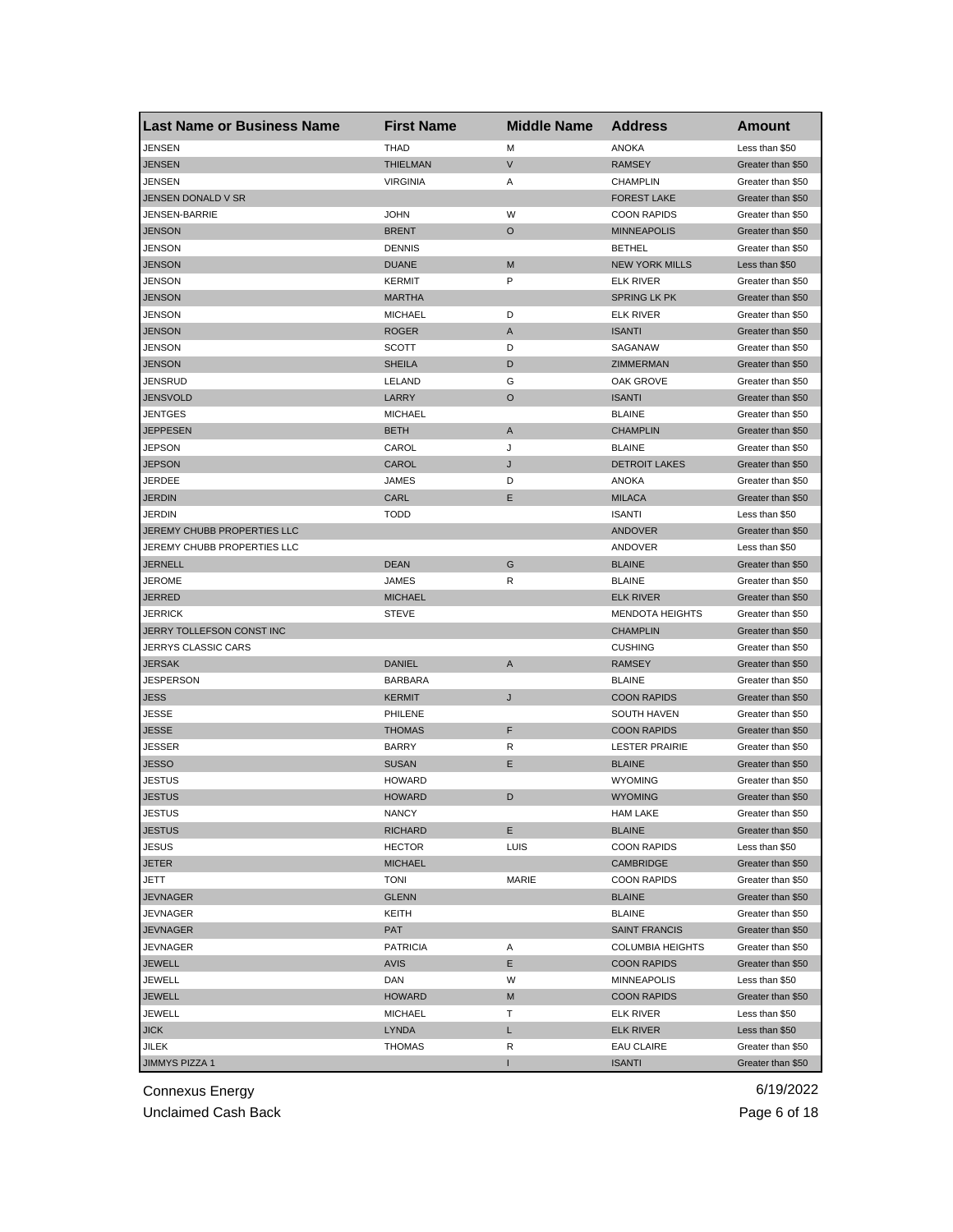| <b>Last Name or Business Name</b> | <b>First Name</b> | <b>Middle Name</b> | <b>Address</b>             | Amount            |
|-----------------------------------|-------------------|--------------------|----------------------------|-------------------|
| JIRASEK                           | <b>JOHN</b>       | <b>SIVERT</b>      | LITTLE FALLS               | Greater than \$50 |
| JOANN FABRICS #375                |                   |                    | <b>COLUMBUS</b>            | Greater than \$50 |
| <b>JOCHEMS</b>                    | <b>DIRK</b>       | G                  | <b>CHISHOLM</b>            | Greater than \$50 |
| <b>JOCHUM</b>                     | <b>RANDALL</b>    | J                  | <b>BLAINE</b>              | Greater than \$50 |
| <b>JOCHUM</b>                     | <b>RANDY</b>      |                    | ANDOVER                    | Greater than \$50 |
| <b>JOCHUM</b>                     | <b>RICHARD</b>    |                    | <b>AITKIN</b>              | Less than \$50    |
| <b>JOCHUM</b>                     | <b>TROY</b>       | R                  | CEDAR                      | Greater than \$50 |
| <b>JOCKETTY</b>                   | <b>JOSEPH</b>     |                    | <b>EAGAN</b>               | Greater than \$50 |
| JOCKISCH                          | <b>DAVID</b>      | R                  | <b>CHAMPLIN</b>            | Greater than \$50 |
| <b>JOCKISCH</b>                   | <b>RICHARD</b>    | L                  | <b>COON RAPIDS</b>         | Greater than \$50 |
| JOCKISCH                          | RICHARD           | L                  | <b>COON RAPIDS</b>         | Greater than \$50 |
| JOE DETERS CUSTOM FINISHING       |                   |                    | <b>FOREST LAKE</b>         | Greater than \$50 |
| JOERGER                           | <b>ELIZABETH</b>  |                    | <b>SAINT PAUL</b>          | Greater than \$50 |
| <b>JOFFER</b>                     | CAROL             | A                  | <b>BLAINE</b>              | Greater than \$50 |
| JOHANNES                          | <b>DORIS</b>      |                    | <b>HAM LAKE</b>            | Less than \$50    |
| <b>JOHANNES</b>                   | <b>THOMAS</b>     | J                  | <b>ANOKA</b>               | Greater than \$50 |
| <b>JOHANNESON</b>                 | <b>JOHN</b>       | L                  | <b>MINNEAPOLIS</b>         | Greater than \$50 |
| <b>JOHANNS</b>                    | <b>SCOTT</b>      |                    | <b>BECKER</b>              | Greater than \$50 |
| <b>JOHANNS</b>                    | <b>SCOTT</b>      |                    | <b>COLD SPRING</b>         | Less than \$50    |
| <b>JOHANNSEN</b>                  | <b>JEFFREY</b>    | B                  | <b>COON RAPIDS</b>         | Greater than \$50 |
| JOHANSEN                          | <b>MICHAEL</b>    | Α                  | <b>COON RAPIDS</b>         | Greater than \$50 |
| <b>JOHANSEN</b>                   | <b>SARA</b>       | A                  | <b>ANOKA</b>               | Greater than \$50 |
| JOHANSEN MILDRED S M              |                   |                    | <b>SCANDIA</b>             | Greater than \$50 |
| <b>JOHANSON</b>                   | <b>BRIAN</b>      | A                  | <b>COON RAPIDS</b>         | Greater than \$50 |
| JOHANSON                          | <b>HENRY</b>      |                    | <b>ELK RIVER</b>           | Less than \$50    |
| <b>JOHANSON</b>                   | <b>JAMIE</b>      | J                  | <b>ANOKA</b>               | Greater than \$50 |
| JOHANSON                          | <b>RICHARD</b>    | W                  | <b>FRIDLEY</b>             | Greater than \$50 |
| <b>JOHN</b>                       | <b>MARIA</b>      | A                  | <b>CHAMPLIN</b>            | Less than \$50    |
| JOHN C WEICHT & ASSOCS LLP        |                   |                    | <b>ELK RIVER</b>           | Greater than \$50 |
| JOHN HENRY CONSTRUCTION           |                   |                    | <b>BIG LAKE</b>            | Greater than \$50 |
| JOHNS                             | HELEN             | R                  | ANOKA                      | Less than \$50    |
| <b>JOHNS</b>                      | <b>SUPERETTE</b>  |                    | <b>BLAINE</b>              | Greater than \$50 |
| JOHNSON                           | <b>AARON</b>      |                    | <b>PRINCETON</b>           | Greater than \$50 |
| <b>JOHNSON</b>                    | <b>AARON</b>      | D                  | <b>BLAINE</b>              | Less than \$50    |
| JOHNSON                           | <b>ALAN</b>       | н                  | <b>STILLWATER</b>          | Greater than \$50 |
| <b>JOHNSON</b>                    | <b>ALDEN</b>      | L                  | <b>ANOKA</b>               | Greater than \$50 |
| JOHNSON                           | ALEXANDER         | R                  | <b>ELK RIVER</b>           | Less than \$50    |
| <b>JOHNSON</b>                    | <b>ALLAN</b>      | Е                  | <b>RAMSEY</b>              | Greater than \$50 |
| JOHNSON                           | <b>ALLAN</b>      | Г                  | <b>FRIDLEY</b>             | Less than \$50    |
| <b>JOHNSON</b>                    | <b>AMBER</b>      | J                  | <b>ST MICHAEL</b>          | Less than \$50    |
| <b>JOHNSON</b>                    | AMY               | D                  | <b>LIVERPOOL</b>           | Greater than \$50 |
| <b>JOHNSON</b>                    | ANDREW            | H                  | <b>COON RAPIDS</b>         | Greater than \$50 |
| JOHNSON                           | ARCHIE            | D                  | <b>BETHEL</b>              | Greater than \$50 |
| <b>JOHNSON</b>                    | <b>ARNOLD</b>     | L                  | <b>BURNSVILLE</b>          | Less than \$50    |
| JOHNSON                           | ASHLEY            |                    | <b>BIG LAKE</b>            | Less than \$50    |
| <b>JOHNSON</b>                    | <b>AUDREY</b>     | M                  | <b>BLAINE</b>              | Greater than \$50 |
| <b>JOHNSON</b>                    | <b>BARBARA</b>    | С                  | <b>COON RAPIDS</b>         | Greater than \$50 |
| <b>JOHNSON</b>                    | <b>BARBARA</b>    | L.                 | ANOKA                      | Greater than \$50 |
| JOHNSON                           | <b>BARBARA</b>    | <b>LYNN</b>        | WHITE BEAR LAKE            | Greater than \$50 |
| <b>JOHNSON</b>                    | <b>BARRY</b>      | M                  | ZIMMERMAN                  | Greater than \$50 |
| JOHNSON                           | <b>BECKY</b>      | Κ                  | <b>BIG LAKE</b>            | Greater than \$50 |
| <b>JOHNSON</b>                    | <b>BENNET</b>     | A                  | <b>CIRCLE PINES</b>        | Greater than \$50 |
| JOHNSON                           | <b>BERNARD</b>    | С                  | ANOKA                      | Less than \$50    |
| <b>JOHNSON</b>                    | <b>BETTE</b>      | L                  | <b>STILLWATER</b>          | Greater than \$50 |
| JOHNSON                           | BETTY             | J                  | <b>COON RAPIDS</b>         | Greater than \$50 |
| <b>JOHNSON</b>                    | <b>BETTY</b>      | J                  | <b>INVER GROVE HEIGHTS</b> | Greater than \$50 |
|                                   |                   |                    |                            |                   |

Unclaimed Cash Back **Page 7 of 18**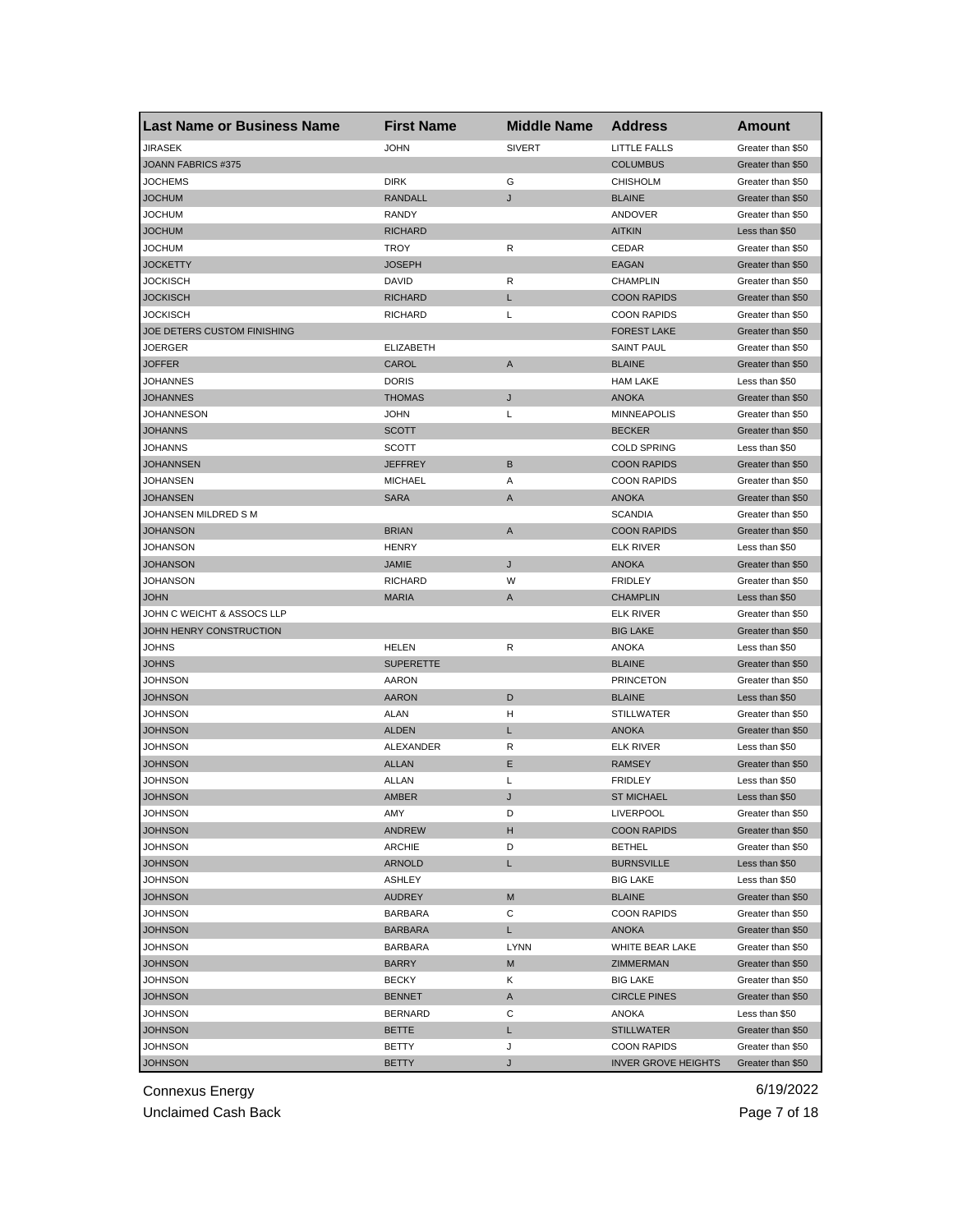| <b>Last Name or Business Name</b> | <b>First Name</b>  | <b>Middle Name</b> | <b>Address</b>       | Amount            |
|-----------------------------------|--------------------|--------------------|----------------------|-------------------|
| JOHNSON                           | <b>BEVERLY</b>     | J                  | <b>FOREST LAKE</b>   | Less than \$50    |
| <b>JOHNSON</b>                    | <b>BONNIE</b>      |                    | <b>COON RAPIDS</b>   | Greater than \$50 |
| JOHNSON                           | <b>BOYD</b>        | M                  | <b>MORA</b>          | Greater than \$50 |
| <b>JOHNSON</b>                    | <b>BRIAN</b>       | Κ                  | <b>COON RAPIDS</b>   | Greater than \$50 |
| JOHNSON                           | <b>BROOKS</b>      | Ε                  | <b>COON RAPIDS</b>   | Greater than \$50 |
| <b>JOHNSON</b>                    | <b>BRUCE</b>       | L                  | <b>ANOKA</b>         | Greater than \$50 |
| JOHNSON                           | <b>BRUCE</b>       | W                  | <b>EAST BETHEL</b>   | Greater than \$50 |
| JOHNSON                           | <b>BRYAN</b>       | LEE                | <b>BECKER</b>        | Greater than \$50 |
| JOHNSON                           | CARL               | S                  | <b>BECKER</b>        | Greater than \$50 |
| <b>JOHNSON</b>                    | CAROL              | A                  | ANDOVER              | Greater than \$50 |
| JOHNSON                           | CAROLYN            | J                  | <b>STANCHFIELD</b>   | Greater than \$50 |
| <b>JOHNSON</b>                    | <b>CARY</b>        |                    | <b>HUGO</b>          | Greater than \$50 |
| JOHNSON                           | CATHERINE          | R                  | <b>DULUTH</b>        | Less than \$50    |
| <b>JOHNSON</b>                    | <b>CHAD</b>        |                    | <b>ALBERTVILLE</b>   | Less than \$50    |
| JOHNSON                           | <b>CHAD</b>        | C                  | <b>COON RAPIDS</b>   | Greater than \$50 |
| JOHNSON                           | <b>CHARLES</b>     | D                  | <b>WOODBURY</b>      | Greater than \$50 |
| JOHNSON                           | <b>CHARLES</b>     | L                  | <b>STANCHFIELD</b>   | Greater than \$50 |
| <b>JOHNSON</b>                    | <b>CHARLES</b>     | T                  | <b>COON RAPIDS</b>   | Greater than \$50 |
| JOHNSON                           | <b>CHELSEY</b>     | L                  | <b>FOREST LAKE</b>   | Greater than \$50 |
| <b>JOHNSON</b>                    | <b>CHRIS</b>       | C                  | <b>BETHEL</b>        | Greater than \$50 |
| JOHNSON                           | <b>CHRISTINE</b>   | Α                  | <b>ISANTI</b>        | Greater than \$50 |
| <b>JOHNSON</b>                    | <b>CHRISTOPHER</b> |                    | <b>BLAINE</b>        | Less than \$50    |
| <b>JOHNSON</b>                    | <b>CHRISTOPHER</b> |                    | <b>MINNEAPOLIS</b>   | Greater than \$50 |
| JOHNSON                           | <b>CHRISTOPHER</b> | <b>ALAN</b>        | <b>STILLWATER</b>    | Greater than \$50 |
| JOHNSON                           | <b>CHRISTOPHER</b> | В                  | <b>ELK RIVER</b>     | Less than \$50    |
| <b>JOHNSON</b>                    | <b>CINDY</b>       | Κ                  | <b>CEDAR</b>         | Greater than \$50 |
| JOHNSON                           | <b>CINDY</b>       | L                  | <b>DASSEL</b>        | Greater than \$50 |
| <b>JOHNSON</b>                    | <b>CLARENCE</b>    | B                  | <b>BLOOMINGTON</b>   | Greater than \$50 |
| JOHNSON                           | <b>CLAYTON</b>     | J                  | <b>ENGLEWOOD</b>     | Greater than \$50 |
| <b>JOHNSON</b>                    | <b>CLYDE</b>       | R                  | <b>MAZEPPA</b>       | Greater than \$50 |
| JOHNSON                           | COLLEEN            | Α                  | <b>HUDSON</b>        | Less than \$50    |
| <b>JOHNSON</b>                    | <b>CRAIG</b>       |                    | <b>MCALLEN</b>       | Less than \$50    |
| JOHNSON                           | <b>CURTIS</b>      | G                  | <b>COON RAPIDS</b>   | Greater than \$50 |
| <b>JOHNSON</b>                    | <b>CURTIS</b>      | J                  | <b>CIRCLE PINES</b>  | Greater than \$50 |
| JOHNSON                           | <b>CURTIS</b>      | L                  | CEDAR                | Greater than \$50 |
| <b>JOHNSON</b>                    | <b>CYNTHIA</b>     |                    | <b>COON RAPIDS</b>   | Less than \$50    |
| JOHNSON                           | <b>CYNTHIA</b>     | Α                  | <b>SAINT FRANCIS</b> | Greater than \$50 |
| <b>JOHNSON</b>                    | <b>CYNTHIA</b>     | A                  | <b>OSSEO</b>         | Less than \$50    |
| JOHNSON                           | <b>CYNTHIA</b>     | М                  | <b>MINNEAPOLIS</b>   | Greater than \$50 |
| JOHNSON                           | DALE               |                    | <b>MINNEAPOLIS</b>   | Less than \$50    |
| <b>JOHNSON</b>                    | DALE               | A                  | <b>MINNEAPOLIS</b>   | Greater than \$50 |
| <b>JOHNSON</b>                    | DALE               | L                  | <b>BETHEL</b>        | Greater than \$50 |
| <b>JOHNSON</b>                    | DANA               | S                  | <b>PRINCETON</b>     | Greater than \$50 |
| <b>JOHNSON</b>                    | DANIEL             | Е                  | <b>SAINT FRANCIS</b> | Greater than \$50 |
| <b>JOHNSON</b>                    | DANIEL             | М                  | ANOKA                | Greater than \$50 |
| <b>JOHNSON</b>                    | <b>DANIEL</b>      | $\mathsf{R}$       | <b>CLOQUET</b>       | Greater than \$50 |
| <b>JOHNSON</b>                    | DANIEL             | W                  | <b>PRINCETON</b>     | Greater than \$50 |
| <b>JOHNSON</b>                    | <b>DAREN</b>       |                    | <b>WYOMING</b>       | Less than \$50    |
|                                   |                    | M                  | <b>BLAINE</b>        |                   |
| JOHNSON                           | DARIN              |                    |                      | Greater than \$50 |
| <b>JOHNSON</b>                    | <b>DARLENE</b>     |                    | <b>HAM LAKE</b>      | Greater than \$50 |
| JOHNSON                           | DARLENE            | P                  | ANDOVER              | Less than \$50    |
| <b>JOHNSON</b>                    | <b>DARRELL</b>     | W                  | <b>MINNEAPOLIS</b>   | Greater than \$50 |
| JOHNSON                           | DARYL              | Е                  | SAINT ANSGAR         | Greater than \$50 |
| JOHNSON                           | DAVID              | A                  | <b>PRINCETON</b>     | Greater than \$50 |
| <b>JOHNSON</b>                    | DAVID              | Α                  | <b>BLAINE</b>        | Greater than \$50 |
| <b>JOHNSON</b>                    | <b>DAVID</b>       | <b>ALAN</b>        | <b>CAMBRIDGE</b>     | Greater than \$50 |

Unclaimed Cash Back **Page 8 of 18**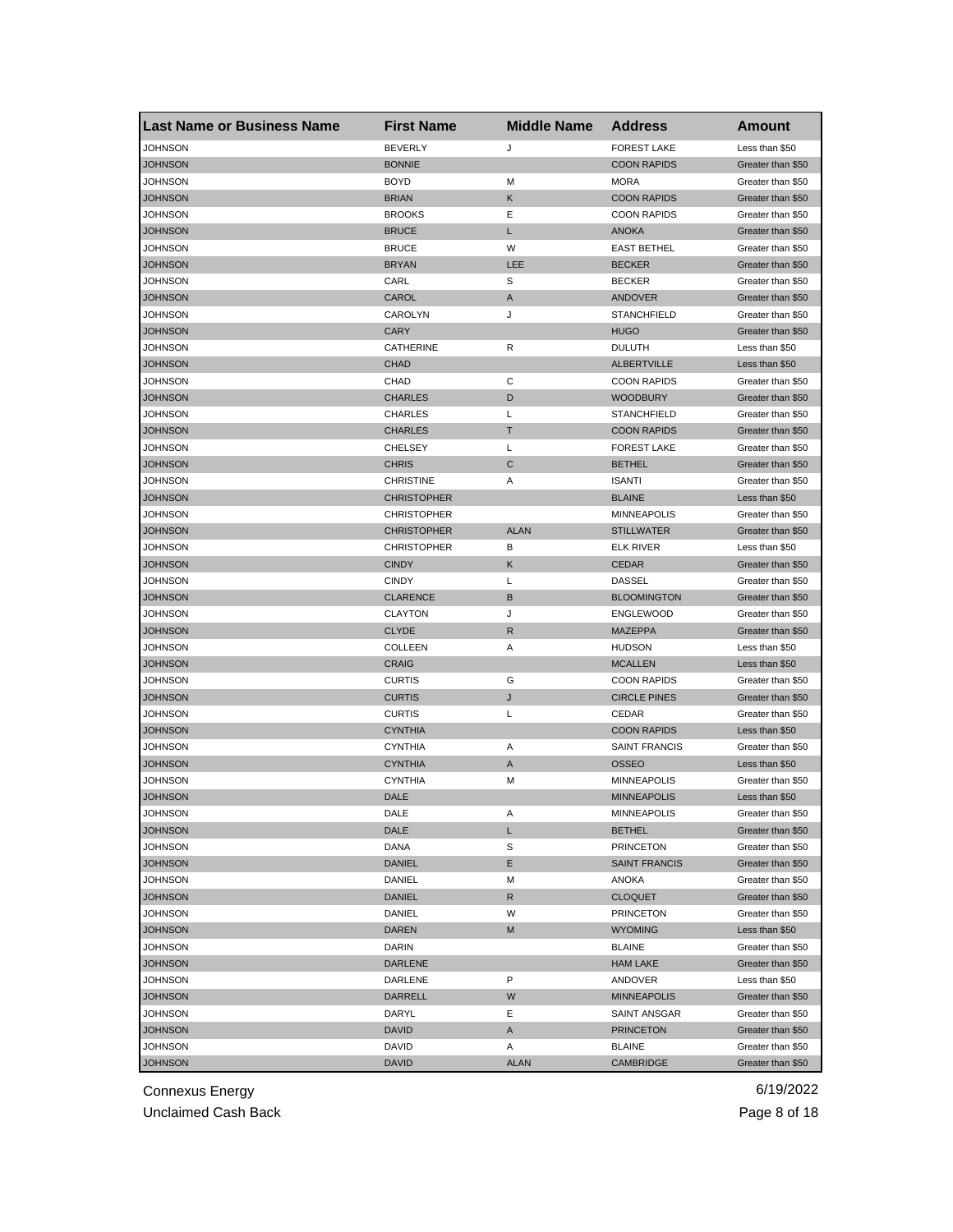| <b>Last Name or Business Name</b> | <b>First Name</b> | <b>Middle Name</b> | <b>Address</b>       | <b>Amount</b>     |
|-----------------------------------|-------------------|--------------------|----------------------|-------------------|
| <b>JOHNSON</b>                    | <b>DAVID</b>      | в                  | <b>COON RAPIDS</b>   | Less than \$50    |
| <b>JOHNSON</b>                    | <b>DAVID</b>      | C                  | <b>CHISAGO CITY</b>  | Greater than \$50 |
| JOHNSON                           | <b>DAVID</b>      | D                  | <b>PRINCETON</b>     | Greater than \$50 |
| JOHNSON                           | <b>DAVID</b>      | W                  | <b>ISANTI</b>        | Less than \$50    |
| JOHNSON                           | <b>DAWN</b>       | С                  | <b>BLAINE</b>        | Less than \$50    |
| <b>JOHNSON</b>                    | <b>DEAN</b>       | н                  | <b>CIRCLE PINES</b>  | Greater than \$50 |
| JOHNSON                           | <b>DEAN</b>       | W                  | <b>BIG LAKE</b>      | Less than \$50    |
| JOHNSON                           | <b>DEANN</b>      |                    | <b>WEBSTER</b>       | Less than \$50    |
| JOHNSON                           | <b>DEBORAH</b>    | J                  | <b>BALDWIN</b>       | Less than \$50    |
| JOHNSON                           | <b>DEBRA</b>      | A                  | <b>OAKDALE</b>       | Greater than \$50 |
| JOHNSON                           | DEBRA             | т                  | WHITE BEAR LAKE      | Greater than \$50 |
| <b>JOHNSON</b>                    | <b>DENISE</b>     | D                  | <b>BLAINE</b>        | Greater than \$50 |
| JOHNSON                           | <b>DENISE</b>     | Κ                  | <b>COON RAPIDS</b>   | Less than \$50    |
| <b>JOHNSON</b>                    | <b>DENNIS</b>     | D                  | <b>ANDOVER</b>       | Greater than \$50 |
| JOHNSON                           | <b>DENNIS</b>     | L                  | <b>BIG LAKE</b>      | Less than \$50    |
| JOHNSON                           | <b>DENNIS</b>     | R                  | <b>CHISAGO CITY</b>  | Greater than \$50 |
| JOHNSON                           | <b>DEWEY</b>      | С                  | ANDOVER              | Less than \$50    |
| JOHNSON                           | <b>DIANE</b>      | Ε                  | <b>ANOKA</b>         | Less than \$50    |
| JOHNSON                           | <b>DIANE</b>      | L                  | MOUNDSVIEW           | Greater than \$50 |
| <b>JOHNSON</b>                    | <b>DIANNA</b>     | R                  | <b>COON RAPIDS</b>   | Less than \$50    |
| JOHNSON                           | DON               | F                  | <b>SAINT FRANCIS</b> | Greater than \$50 |
| <b>JOHNSON</b>                    | <b>DONALD</b>     | L                  | <b>RAMSEY</b>        | Greater than \$50 |
| <b>JOHNSON</b>                    | <b>DONALD</b>     | Г                  | <b>OSSEO</b>         | Greater than \$50 |
| <b>JOHNSON</b>                    | <b>DONNA</b>      | M                  | <b>BECKER</b>        | Less than \$50    |
| <b>JOHNSON</b>                    | <b>DONNA</b>      | M                  | <b>ANOKA</b>         | Greater than \$50 |
| JOHNSON                           | <b>DONNA</b>      | R                  | <b>MINNEAPOLIS</b>   | Greater than \$50 |
| JOHNSON                           | <b>DOROTHY</b>    | н                  | <b>SAINT PAUL</b>    | Greater than \$50 |
| <b>JOHNSON</b>                    | <b>DOUGLAS</b>    | C                  | <b>ANOKA</b>         | Greater than \$50 |
| JOHNSON                           | <b>DOUGLAS</b>    | H                  | <b>SAINT PAUL</b>    | Greater than \$50 |
| <b>JOHNSON</b>                    | <b>DOUGLAS</b>    | O                  | <b>POULSBO</b>       | Less than \$50    |
| JOHNSON                           | <b>DUANE</b>      |                    | ANOKA                | Greater than \$50 |
| <b>JOHNSON</b>                    | <b>DUANE</b>      | L                  | <b>ANOKA</b>         | Greater than \$50 |
| JOHNSON                           | <b>DWAYNE</b>     | R                  | LAKELAND             | Greater than \$50 |
| JOHNSON                           | <b>EARL</b>       |                    | <b>COON RAPIDS</b>   | Greater than \$50 |
| JOHNSON                           | <b>EDWARD</b>     | Α                  | <b>COON RAPIDS</b>   | Greater than \$50 |
| JOHNSON                           | <b>EDWARD</b>     | В                  | <b>COON RAPIDS</b>   | Less than \$50    |
| <b>JOHNSON</b>                    | <b>EDWARD</b>     | Ε                  | <b>WILLMAR</b>       | Greater than \$50 |
| <b>JOHNSON</b>                    | <b>EDWIN</b>      | Е                  | <b>BLAINE</b>        | Greater than \$50 |
| <b>JOHNSON</b>                    | <b>EDWIN</b>      | S                  | <b>BETHEL</b>        | Greater than \$50 |
| JOHNSON                           | <b>ELROY</b>      | J                  | ZIMMERMAN            | Less than \$50    |
| JOHNSON                           | ELSIE             | C                  | BIG LAKE             | Greater than \$50 |
| <b>JOHNSON</b>                    | ERIC              | т                  | <b>COON RAPIDS</b>   | Greater than \$50 |
| <b>JOHNSON</b>                    | <b>ESTHER</b>     | J                  | <b>BECKER</b>        | Less than \$50    |
| <b>JOHNSON</b>                    | <b>EUGENE</b>     | G                  | <b>BLAINE</b>        | Greater than \$50 |
| <b>JOHNSON</b>                    | <b>FLORENCE</b>   | Е                  | RAMSEY               | Greater than \$50 |
| <b>JOHNSON</b>                    | <b>FRED</b>       | L                  | <b>LITCHFIELD</b>    | Greater than \$50 |
| <b>JOHNSON</b>                    | <b>FREDERICK</b>  | P                  | SAINT CLOUD          | Greater than \$50 |
| <b>JOHNSON</b>                    | G                 | V                  | <b>RAMSEY</b>        | Greater than \$50 |
| JOHNSON                           | <b>GARTH</b>      | н                  | <b>EDINA</b>         | Greater than \$50 |
| <b>JOHNSON</b>                    | GARY              |                    | <b>MINNEAPOLIS</b>   | Greater than \$50 |
| JOHNSON                           | GARY              |                    | <b>BLAINE</b>        | Greater than \$50 |
| <b>JOHNSON</b>                    | GARY              | Е                  | <b>LINDSTROM</b>     | Greater than \$50 |
| JOHNSON                           | GARY              | J                  | ANDOVER              | Greater than \$50 |
| <b>JOHNSON</b>                    | GARY              | L                  | <b>BIG LAKE</b>      | Greater than \$50 |
| JOHNSON                           | GARY              | N                  | <b>TAYLORS FALLS</b> | Greater than \$50 |
| <b>JOHNSON</b>                    | <b>GARY</b>       | WAYNE              | <b>SAINT PAUL</b>    | Less than \$50    |
|                                   |                   |                    |                      |                   |

Unclaimed Cash Back **Page 9 of 18**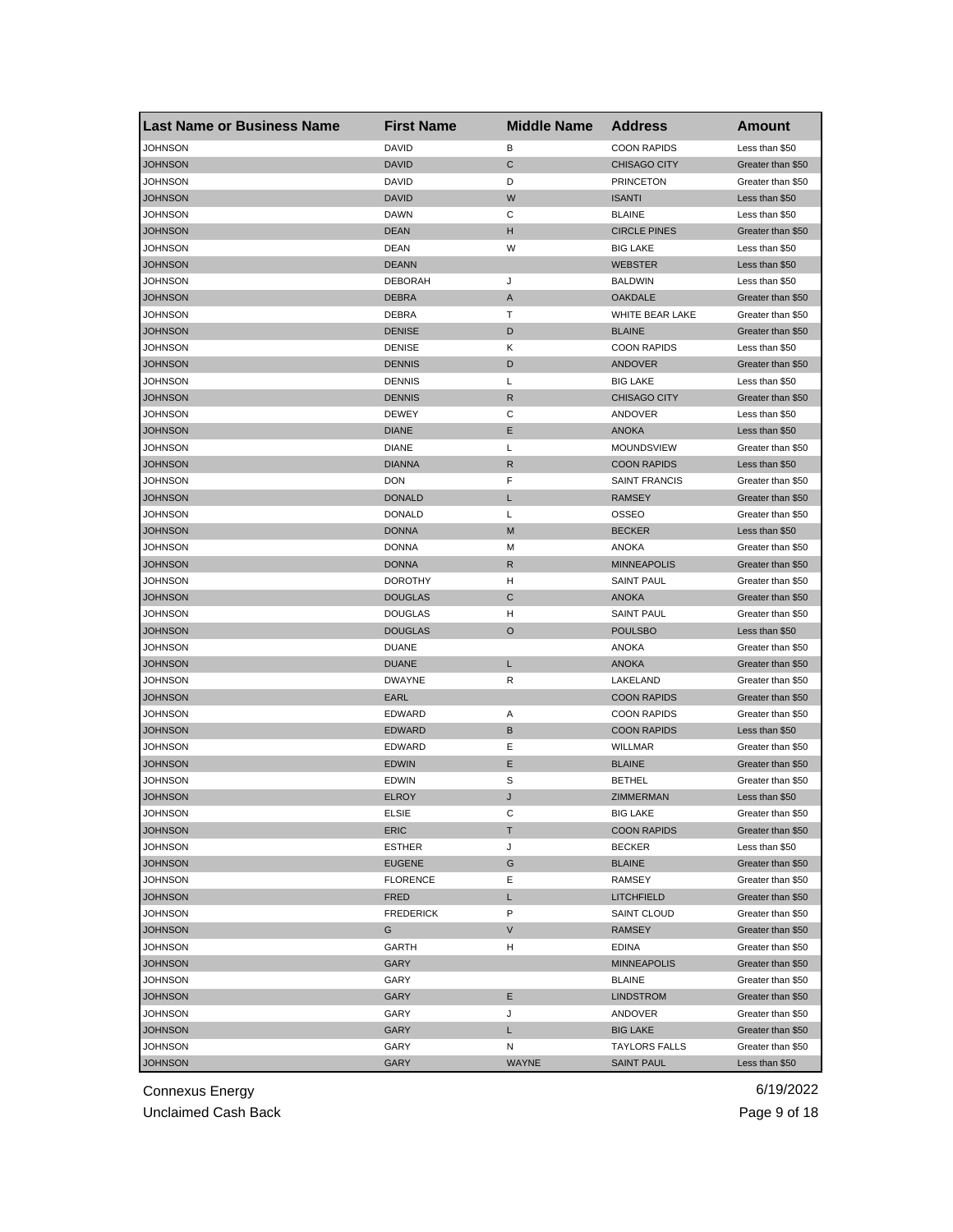| <b>Last Name or Business Name</b> | <b>First Name</b>         | <b>Middle Name</b> | <b>Address</b>          | Amount            |
|-----------------------------------|---------------------------|--------------------|-------------------------|-------------------|
| JOHNSON                           | <b>GENE</b>               | D                  | CAMBRIDGE               | Greater than \$50 |
| <b>JOHNSON</b>                    | <b>GEORGE</b>             | н                  | <b>MONTICELLO</b>       | Greater than \$50 |
| JOHNSON                           | <b>GERALD</b>             |                    | ZIMMERMAN               | Greater than \$50 |
| JOHNSON                           | <b>GLORIA</b>             | J                  | <b>ROSEVILLE</b>        | Greater than \$50 |
| <b>JOHNSON</b>                    | <b>GORDON</b>             | Κ                  | <b>BLAINE</b>           | Greater than \$50 |
| <b>JOHNSON</b>                    | <b>GORDON</b>             | R                  | <b>BIG LAKE</b>         | Greater than \$50 |
| JOHNSON                           | <b>GREGORY</b>            |                    | <b>SHAKOPEE</b>         | Less than \$50    |
| JOHNSON                           | <b>GREGORY</b>            |                    | <b>ROSEVILLE</b>        | Less than \$50    |
| JOHNSON                           | <b>GREGORY</b>            | Ε                  | WHITE BEAR LAKE         | Greater than \$50 |
| <b>JOHNSON</b>                    | <b>GREGORY</b>            | <b>KARL</b>        | <b>RAMSEY</b>           | Greater than \$50 |
| JOHNSON                           | GUY                       |                    | <b>CHAMPLIN</b>         | Less than \$50    |
| <b>JOHNSON</b>                    | <b>GUY</b>                | A                  | <b>BURTON BRANCH</b>    | Greater than \$50 |
| JOHNSON                           | н                         |                    | <b>COON RAPIDS</b>      | Less than \$50    |
| <b>JOHNSON</b>                    | н                         | <b>EDGAR</b>       | <b>FOREST LAKE</b>      | Greater than \$50 |
| JOHNSON                           | <b>HAROLD</b>             | L                  | <b>HIBBING</b>          | Less than \$50    |
| JOHNSON                           | <b>HAROLD</b>             | $\mathsf{R}$       | <b>WILLMAR</b>          | Less than \$50    |
| JOHNSON                           | HARVEY                    | G                  | <b>MESA</b>             | Greater than \$50 |
| <b>JOHNSON</b>                    | <b>HELEN</b>              | С                  | <b>COON RAPIDS</b>      | Greater than \$50 |
| JOHNSON                           | <b>HOLLISON</b>           |                    | <b>BECKER</b>           | Greater than \$50 |
| <b>JOHNSON</b>                    | <b>IRENE</b>              | M                  | <b>MINNEAPOLIS</b>      | Greater than \$50 |
| JOHNSON                           | J                         | Г                  | <b>DES MOINES</b>       | Greater than \$50 |
| <b>JOHNSON</b>                    | <b>JACQUELYN</b>          | Е                  | <b>OSSEO</b>            | Greater than \$50 |
| JOHNSON                           | JAMES                     | Α                  | <b>CIRCLE PINES</b>     | Greater than \$50 |
| JOHNSON                           | <b>JAMES</b>              | Α                  | <b>COON RAPIDS</b>      | Greater than \$50 |
| JOHNSON                           | JAMES                     | Ε                  | <b>BLAINE</b>           | Greater than \$50 |
| JOHNSON                           | <b>JAMES</b>              | G                  | WHITE BEAR LAKE         | Greater than \$50 |
| JOHNSON                           | JAMES                     | G                  | ANDOVER                 | Greater than \$50 |
| <b>JOHNSON</b>                    | <b>JAMES</b>              | L                  | <b>PRINCETON</b>        | Less than \$50    |
| JOHNSON                           | JAMES                     | L                  | <b>COLORADO SPRINGS</b> | Greater than \$50 |
| <b>JOHNSON</b>                    | <b>JAMES</b>              | P                  | <b>CLEARWATER</b>       | Greater than \$50 |
| JOHNSON                           | JAMES                     | R                  | <b>COON RAPIDS</b>      | Greater than \$50 |
| <b>JOHNSON</b>                    | <b>JANICE</b>             | M                  | <b>COON RAPIDS</b>      | Greater than \$50 |
| JOHNSON                           | JARED                     | D                  | <b>ISANTI</b>           | Greater than \$50 |
| <b>JOHNSON</b>                    | <b>JARLE</b>              |                    | <b>BLAINE</b>           | Less than \$50    |
| <b>JOHNSON</b>                    | JAY                       |                    | <b>COON RAPIDS</b>      | Greater than \$50 |
| <b>JOHNSON</b>                    | <b>JAY</b>                | Е                  | <b>BIG LAKE</b>         | Greater than \$50 |
| JOHNSON                           | JAY                       | M                  | <b>DETROIT LAKES</b>    | Greater than \$50 |
| <b>JOHNSON</b>                    | <b>JAY</b>                | т                  | <b>MONTEVIDEO</b>       | Greater than \$50 |
| JOHNSON                           | <b>JAYNE</b>              | Г                  | <b>SAINT FRANCIS</b>    | Less than \$50    |
| <b>JOHNSON</b>                    | <b>JEANETTE</b>           | V                  | <b>PRIOR LAKE</b>       | Greater than \$50 |
| <b>JOHNSON</b>                    | JEFF                      | С                  | ANOKA                   | Greater than \$50 |
| <b>JOHNSON</b>                    | JEFFREY                   | A                  | <b>LINO LAKES</b>       | Greater than \$50 |
| JOHNSON                           | <b>JEFFREY</b>            | Г                  | <b>HOLCOMBE</b>         | Greater than \$50 |
| <b>JOHNSON</b>                    | JEFFREY                   | L.                 | <b>BLAINE</b>           | Greater than \$50 |
| JOHNSON                           | JEFFREY                   | M                  | RAMSEY                  | Greater than \$50 |
| <b>JOHNSON</b>                    | <b>JENNIFER</b>           |                    | <b>RAMSEY</b>           | Less than \$50    |
| JOHNSON                           | JERALD                    | Е                  | ANOKA                   | Greater than \$50 |
|                                   |                           | W                  | <b>MINNEAPOLIS</b>      | Greater than \$50 |
| <b>JOHNSON</b><br>JOHNSON         | JESSE                     | G                  | <b>COON RAPIDS</b>      | Greater than \$50 |
|                                   | JESSICA<br><b>JESSICA</b> |                    |                         |                   |
| <b>JOHNSON</b>                    |                           | L                  | <b>MAPLE GROVE</b>      | Less than \$50    |
| JOHNSON                           | JILL                      | М                  | LINDSTROM               | Greater than \$50 |
| <b>JOHNSON</b>                    | JILL                      | R                  | CEDAR                   | Greater than \$50 |
| JOHNSON                           | <b>JOCELYN</b>            |                    | MINNEAPOLIS             | Less than \$50    |
| JOHNSON                           | <b>JODI</b>               | A                  | <b>WEST SAINT PAUL</b>  | Greater than \$50 |
| JOHNSON                           | <b>JOHNATHAN</b>          | J                  | HUGO                    | Less than \$50    |
| <b>JOHNSON</b>                    | <b>JONATHAN</b>           | W                  | <b>RIDGELAND</b>        | Greater than \$50 |

Unclaimed Cash Back **Page 10 of 18**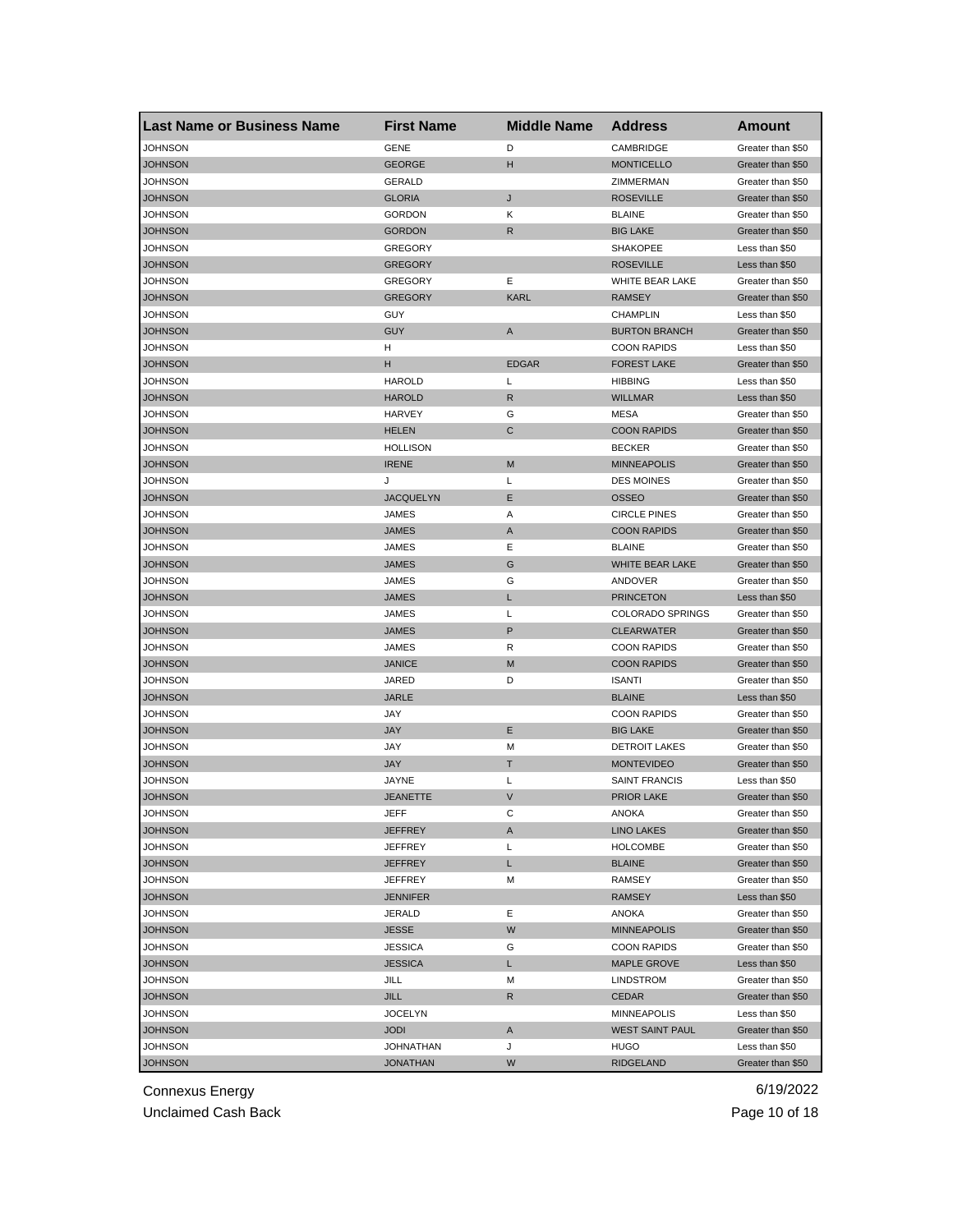| <b>NELSON</b><br>JOHNSON<br><b>JOSEPH</b><br>N<br>Less than \$50<br>$\mathbb S$<br><b>JOHNSON</b><br><b>JOSEPH</b><br><b>BIG LAKE</b><br>Greater than \$50<br>JOHNSON<br><b>JUDITH</b><br>Α<br><b>FREDERIC</b><br>Greater than \$50<br>JOHNSON<br><b>JUDITH</b><br>A<br><b>COLUMBIA HEIGHTS</b><br>Less than \$50<br>JUDY<br>Г<br>JOHNSON<br><b>ANOKA</b><br>Less than \$50<br><b>JOHNSON</b><br><b>JUNE</b><br>G<br><b>CEDAR</b><br>Greater than \$50<br>JOHNSON<br>KAREN<br>CEDAR<br>Greater than \$50<br>JOHNSON<br><b>KAREN</b><br>L<br><b>SAINT FRANCIS</b><br>Greater than \$50<br>JOHNSON<br><b>KAREN</b><br><b>BLAINE</b><br>Greater than \$50<br>M<br>JOHNSON<br><b>KAREN</b><br><b>PRINCETON</b><br>M<br>Less than \$50<br>JOHNSON<br><b>KAREN</b><br>R<br><b>BLAINE</b><br>Greater than \$50<br><b>KATE</b><br><b>MURRAY</b><br>JOHNSON<br>ANDOVER<br>Greater than \$50<br>JOHNSON<br>KATHY<br>R<br><b>BIG LAKE</b><br>Less than \$50<br><b>JOHNSON</b><br><b>KAYLEEN</b><br>M<br><b>NORTH BRANCH</b><br>Less than \$50<br>JOHNSON<br>KEITH<br>ANOKA<br>Greater than \$50<br>JOHNSON<br>KEITH<br>D<br><b>STACY</b><br>Greater than \$50<br>JOHNSON<br>KELLI<br><b>ST LOUIS PARK</b><br>Greater than \$50<br>JOHNSON<br>KELLI<br>J<br><b>HAM LAKE</b><br>Greater than \$50<br>JOHNSON<br>KELLY<br>Α<br><b>ELK RIVER</b><br>Greater than \$50<br><b>JOHNSON</b><br><b>KELVIN</b><br><b>RAMSEY</b><br>Greater than \$50<br>JOHNSON<br><b>KERRY</b><br>M<br><b>MONTICELLO</b><br>Greater than \$50<br><b>JOHNSON</b><br><b>KEVIN</b><br>M<br><b>COON RAPIDS</b><br>Greater than \$50<br>JOHNSON<br>KIMBERLY<br>Α<br><b>STACY</b><br>Greater than \$50<br><b>JOHNSON</b><br><b>KIMBERLY</b><br>Α<br><b>CAMBRIDGE</b><br>Greater than \$50<br>JOHNSON<br><b>KIMBERLY</b><br>G<br>WHITE BEAR LAKE<br>Greater than \$50<br>JOHNSON<br>M<br>ANDOVER<br><b>KRISTINE</b><br>Less than \$50<br>JOHNSON<br>KYLE<br><b>RICHARD</b><br><b>HOPKINS</b><br>Greater than \$50<br>LARRY<br><b>JOHNSON</b><br>ANDOVER<br>Greater than \$50<br>LARRY<br>JOHNSON<br><b>CHAMPLIN</b><br>Less than \$50<br><b>JOHNSON</b><br>LARRY<br>N<br><b>BLAINE</b><br>Greater than \$50<br>JOHNSON<br>LAURIE<br><b>MINNEAPOLIS</b><br>Greater than \$50<br>Е<br><b>JOHNSON</b><br>LAVERNA<br><b>MOUND</b><br>Less than \$50<br>V<br>LAWRENCE<br><b>SAINT PAUL</b><br>JOHNSON<br>Greater than \$50<br>Е<br>JOHNSON<br>LAYNE<br><b>GRAND RAPIDS</b><br>Greater than \$50<br>JOHNSON<br>LEE<br>ZIMMERMAN<br>ANN R<br>Greater than \$50<br>C<br>LEONARD<br><b>ROSEVILLE</b><br>JOHNSON<br>Greater than \$50<br>JOHNSON<br>С<br>MOUNDSVIEW<br>LEONARD<br>Greater than \$50<br><b>JOHNSON</b><br><b>LEONARD</b><br><b>PERHAM</b><br>L<br>Greater than \$50<br>JOHNSON<br>н<br><b>BLAINE</b><br>Greater than \$50<br>LESTER<br>JOHNSON<br><b>LINDA</b><br>S<br><b>FRIDLEY</b><br>Greater than \$50<br>JOHNSON<br><b>LOIS</b><br>M<br>CEDAR<br>Greater than \$50<br><b>JOHNSON</b><br>LORA<br><b>HIBBING</b><br>Greater than \$50<br><b>JOHNSON</b><br>LOREN<br>R<br><b>GOLDEN VALLEY</b><br>Greater than \$50<br><b>JOHNSON</b><br>LORI<br>A<br>CAMBRIDGE<br>Greater than \$50<br>JOHNSON<br>LORI<br>ANN<br>ANOKA<br>Greater than \$50<br><b>JOHNSON</b><br><b>LORI</b><br>J<br><b>CROSBY</b><br>Greater than \$50<br><b>JOHNSON</b><br>LORI<br>R<br><b>ROGERS</b><br>Less than \$50<br><b>JOHNSON</b><br>LYLE<br>G<br><b>COON RAPIDS</b><br>Greater than \$50<br>JOHNSON<br>MACEY<br>G<br>ANOKA<br>Less than \$50<br>S<br><b>JOHNSON</b><br><b>MARCENE</b><br><b>MINNETONKA</b><br>Less than \$50<br>JOHNSON<br>W<br>WILLERNIE<br>Greater than \$50<br>MARGARET<br><b>JOHNSON</b><br>MARILEE<br><b>ISANTI</b><br>Greater than \$50<br>JOHNSON<br>MARJORIE<br>D<br>ARDEN HILLS<br>Greater than \$50<br><b>JOHNSON</b><br><b>MARK</b><br><b>WILDWOOD</b><br>Greater than \$50<br>JOHNSON<br>MARK<br>Α<br><b>RICHFIELD</b><br>Greater than \$50 | <b>Last Name or Business Name</b> | <b>First Name</b> | <b>Middle Name</b> | <b>Address</b> | <b>Amount</b>     |
|-----------------------------------------------------------------------------------------------------------------------------------------------------------------------------------------------------------------------------------------------------------------------------------------------------------------------------------------------------------------------------------------------------------------------------------------------------------------------------------------------------------------------------------------------------------------------------------------------------------------------------------------------------------------------------------------------------------------------------------------------------------------------------------------------------------------------------------------------------------------------------------------------------------------------------------------------------------------------------------------------------------------------------------------------------------------------------------------------------------------------------------------------------------------------------------------------------------------------------------------------------------------------------------------------------------------------------------------------------------------------------------------------------------------------------------------------------------------------------------------------------------------------------------------------------------------------------------------------------------------------------------------------------------------------------------------------------------------------------------------------------------------------------------------------------------------------------------------------------------------------------------------------------------------------------------------------------------------------------------------------------------------------------------------------------------------------------------------------------------------------------------------------------------------------------------------------------------------------------------------------------------------------------------------------------------------------------------------------------------------------------------------------------------------------------------------------------------------------------------------------------------------------------------------------------------------------------------------------------------------------------------------------------------------------------------------------------------------------------------------------------------------------------------------------------------------------------------------------------------------------------------------------------------------------------------------------------------------------------------------------------------------------------------------------------------------------------------------------------------------------------------------------------------------------------------------------------------------------------------------------------------------------------------------------------------------------------------------------------------------------------------------------------------------------------------------------------------------------------------------------------------------------------------------------------------------------------------------------------------------------------------------------------------------------------------------------------------------------------------------------------------------------------------------------------------------------------------------------------------------------------------------------------------------|-----------------------------------|-------------------|--------------------|----------------|-------------------|
|                                                                                                                                                                                                                                                                                                                                                                                                                                                                                                                                                                                                                                                                                                                                                                                                                                                                                                                                                                                                                                                                                                                                                                                                                                                                                                                                                                                                                                                                                                                                                                                                                                                                                                                                                                                                                                                                                                                                                                                                                                                                                                                                                                                                                                                                                                                                                                                                                                                                                                                                                                                                                                                                                                                                                                                                                                                                                                                                                                                                                                                                                                                                                                                                                                                                                                                                                                                                                                                                                                                                                                                                                                                                                                                                                                                                                                                                                                                 |                                   |                   |                    |                |                   |
|                                                                                                                                                                                                                                                                                                                                                                                                                                                                                                                                                                                                                                                                                                                                                                                                                                                                                                                                                                                                                                                                                                                                                                                                                                                                                                                                                                                                                                                                                                                                                                                                                                                                                                                                                                                                                                                                                                                                                                                                                                                                                                                                                                                                                                                                                                                                                                                                                                                                                                                                                                                                                                                                                                                                                                                                                                                                                                                                                                                                                                                                                                                                                                                                                                                                                                                                                                                                                                                                                                                                                                                                                                                                                                                                                                                                                                                                                                                 |                                   |                   |                    |                |                   |
|                                                                                                                                                                                                                                                                                                                                                                                                                                                                                                                                                                                                                                                                                                                                                                                                                                                                                                                                                                                                                                                                                                                                                                                                                                                                                                                                                                                                                                                                                                                                                                                                                                                                                                                                                                                                                                                                                                                                                                                                                                                                                                                                                                                                                                                                                                                                                                                                                                                                                                                                                                                                                                                                                                                                                                                                                                                                                                                                                                                                                                                                                                                                                                                                                                                                                                                                                                                                                                                                                                                                                                                                                                                                                                                                                                                                                                                                                                                 |                                   |                   |                    |                |                   |
|                                                                                                                                                                                                                                                                                                                                                                                                                                                                                                                                                                                                                                                                                                                                                                                                                                                                                                                                                                                                                                                                                                                                                                                                                                                                                                                                                                                                                                                                                                                                                                                                                                                                                                                                                                                                                                                                                                                                                                                                                                                                                                                                                                                                                                                                                                                                                                                                                                                                                                                                                                                                                                                                                                                                                                                                                                                                                                                                                                                                                                                                                                                                                                                                                                                                                                                                                                                                                                                                                                                                                                                                                                                                                                                                                                                                                                                                                                                 |                                   |                   |                    |                |                   |
|                                                                                                                                                                                                                                                                                                                                                                                                                                                                                                                                                                                                                                                                                                                                                                                                                                                                                                                                                                                                                                                                                                                                                                                                                                                                                                                                                                                                                                                                                                                                                                                                                                                                                                                                                                                                                                                                                                                                                                                                                                                                                                                                                                                                                                                                                                                                                                                                                                                                                                                                                                                                                                                                                                                                                                                                                                                                                                                                                                                                                                                                                                                                                                                                                                                                                                                                                                                                                                                                                                                                                                                                                                                                                                                                                                                                                                                                                                                 |                                   |                   |                    |                |                   |
|                                                                                                                                                                                                                                                                                                                                                                                                                                                                                                                                                                                                                                                                                                                                                                                                                                                                                                                                                                                                                                                                                                                                                                                                                                                                                                                                                                                                                                                                                                                                                                                                                                                                                                                                                                                                                                                                                                                                                                                                                                                                                                                                                                                                                                                                                                                                                                                                                                                                                                                                                                                                                                                                                                                                                                                                                                                                                                                                                                                                                                                                                                                                                                                                                                                                                                                                                                                                                                                                                                                                                                                                                                                                                                                                                                                                                                                                                                                 |                                   |                   |                    |                |                   |
|                                                                                                                                                                                                                                                                                                                                                                                                                                                                                                                                                                                                                                                                                                                                                                                                                                                                                                                                                                                                                                                                                                                                                                                                                                                                                                                                                                                                                                                                                                                                                                                                                                                                                                                                                                                                                                                                                                                                                                                                                                                                                                                                                                                                                                                                                                                                                                                                                                                                                                                                                                                                                                                                                                                                                                                                                                                                                                                                                                                                                                                                                                                                                                                                                                                                                                                                                                                                                                                                                                                                                                                                                                                                                                                                                                                                                                                                                                                 |                                   |                   |                    |                |                   |
|                                                                                                                                                                                                                                                                                                                                                                                                                                                                                                                                                                                                                                                                                                                                                                                                                                                                                                                                                                                                                                                                                                                                                                                                                                                                                                                                                                                                                                                                                                                                                                                                                                                                                                                                                                                                                                                                                                                                                                                                                                                                                                                                                                                                                                                                                                                                                                                                                                                                                                                                                                                                                                                                                                                                                                                                                                                                                                                                                                                                                                                                                                                                                                                                                                                                                                                                                                                                                                                                                                                                                                                                                                                                                                                                                                                                                                                                                                                 |                                   |                   |                    |                |                   |
|                                                                                                                                                                                                                                                                                                                                                                                                                                                                                                                                                                                                                                                                                                                                                                                                                                                                                                                                                                                                                                                                                                                                                                                                                                                                                                                                                                                                                                                                                                                                                                                                                                                                                                                                                                                                                                                                                                                                                                                                                                                                                                                                                                                                                                                                                                                                                                                                                                                                                                                                                                                                                                                                                                                                                                                                                                                                                                                                                                                                                                                                                                                                                                                                                                                                                                                                                                                                                                                                                                                                                                                                                                                                                                                                                                                                                                                                                                                 |                                   |                   |                    |                |                   |
|                                                                                                                                                                                                                                                                                                                                                                                                                                                                                                                                                                                                                                                                                                                                                                                                                                                                                                                                                                                                                                                                                                                                                                                                                                                                                                                                                                                                                                                                                                                                                                                                                                                                                                                                                                                                                                                                                                                                                                                                                                                                                                                                                                                                                                                                                                                                                                                                                                                                                                                                                                                                                                                                                                                                                                                                                                                                                                                                                                                                                                                                                                                                                                                                                                                                                                                                                                                                                                                                                                                                                                                                                                                                                                                                                                                                                                                                                                                 |                                   |                   |                    |                |                   |
|                                                                                                                                                                                                                                                                                                                                                                                                                                                                                                                                                                                                                                                                                                                                                                                                                                                                                                                                                                                                                                                                                                                                                                                                                                                                                                                                                                                                                                                                                                                                                                                                                                                                                                                                                                                                                                                                                                                                                                                                                                                                                                                                                                                                                                                                                                                                                                                                                                                                                                                                                                                                                                                                                                                                                                                                                                                                                                                                                                                                                                                                                                                                                                                                                                                                                                                                                                                                                                                                                                                                                                                                                                                                                                                                                                                                                                                                                                                 |                                   |                   |                    |                |                   |
|                                                                                                                                                                                                                                                                                                                                                                                                                                                                                                                                                                                                                                                                                                                                                                                                                                                                                                                                                                                                                                                                                                                                                                                                                                                                                                                                                                                                                                                                                                                                                                                                                                                                                                                                                                                                                                                                                                                                                                                                                                                                                                                                                                                                                                                                                                                                                                                                                                                                                                                                                                                                                                                                                                                                                                                                                                                                                                                                                                                                                                                                                                                                                                                                                                                                                                                                                                                                                                                                                                                                                                                                                                                                                                                                                                                                                                                                                                                 |                                   |                   |                    |                |                   |
|                                                                                                                                                                                                                                                                                                                                                                                                                                                                                                                                                                                                                                                                                                                                                                                                                                                                                                                                                                                                                                                                                                                                                                                                                                                                                                                                                                                                                                                                                                                                                                                                                                                                                                                                                                                                                                                                                                                                                                                                                                                                                                                                                                                                                                                                                                                                                                                                                                                                                                                                                                                                                                                                                                                                                                                                                                                                                                                                                                                                                                                                                                                                                                                                                                                                                                                                                                                                                                                                                                                                                                                                                                                                                                                                                                                                                                                                                                                 |                                   |                   |                    |                |                   |
|                                                                                                                                                                                                                                                                                                                                                                                                                                                                                                                                                                                                                                                                                                                                                                                                                                                                                                                                                                                                                                                                                                                                                                                                                                                                                                                                                                                                                                                                                                                                                                                                                                                                                                                                                                                                                                                                                                                                                                                                                                                                                                                                                                                                                                                                                                                                                                                                                                                                                                                                                                                                                                                                                                                                                                                                                                                                                                                                                                                                                                                                                                                                                                                                                                                                                                                                                                                                                                                                                                                                                                                                                                                                                                                                                                                                                                                                                                                 |                                   |                   |                    |                |                   |
|                                                                                                                                                                                                                                                                                                                                                                                                                                                                                                                                                                                                                                                                                                                                                                                                                                                                                                                                                                                                                                                                                                                                                                                                                                                                                                                                                                                                                                                                                                                                                                                                                                                                                                                                                                                                                                                                                                                                                                                                                                                                                                                                                                                                                                                                                                                                                                                                                                                                                                                                                                                                                                                                                                                                                                                                                                                                                                                                                                                                                                                                                                                                                                                                                                                                                                                                                                                                                                                                                                                                                                                                                                                                                                                                                                                                                                                                                                                 |                                   |                   |                    |                |                   |
|                                                                                                                                                                                                                                                                                                                                                                                                                                                                                                                                                                                                                                                                                                                                                                                                                                                                                                                                                                                                                                                                                                                                                                                                                                                                                                                                                                                                                                                                                                                                                                                                                                                                                                                                                                                                                                                                                                                                                                                                                                                                                                                                                                                                                                                                                                                                                                                                                                                                                                                                                                                                                                                                                                                                                                                                                                                                                                                                                                                                                                                                                                                                                                                                                                                                                                                                                                                                                                                                                                                                                                                                                                                                                                                                                                                                                                                                                                                 |                                   |                   |                    |                |                   |
|                                                                                                                                                                                                                                                                                                                                                                                                                                                                                                                                                                                                                                                                                                                                                                                                                                                                                                                                                                                                                                                                                                                                                                                                                                                                                                                                                                                                                                                                                                                                                                                                                                                                                                                                                                                                                                                                                                                                                                                                                                                                                                                                                                                                                                                                                                                                                                                                                                                                                                                                                                                                                                                                                                                                                                                                                                                                                                                                                                                                                                                                                                                                                                                                                                                                                                                                                                                                                                                                                                                                                                                                                                                                                                                                                                                                                                                                                                                 |                                   |                   |                    |                |                   |
|                                                                                                                                                                                                                                                                                                                                                                                                                                                                                                                                                                                                                                                                                                                                                                                                                                                                                                                                                                                                                                                                                                                                                                                                                                                                                                                                                                                                                                                                                                                                                                                                                                                                                                                                                                                                                                                                                                                                                                                                                                                                                                                                                                                                                                                                                                                                                                                                                                                                                                                                                                                                                                                                                                                                                                                                                                                                                                                                                                                                                                                                                                                                                                                                                                                                                                                                                                                                                                                                                                                                                                                                                                                                                                                                                                                                                                                                                                                 |                                   |                   |                    |                |                   |
|                                                                                                                                                                                                                                                                                                                                                                                                                                                                                                                                                                                                                                                                                                                                                                                                                                                                                                                                                                                                                                                                                                                                                                                                                                                                                                                                                                                                                                                                                                                                                                                                                                                                                                                                                                                                                                                                                                                                                                                                                                                                                                                                                                                                                                                                                                                                                                                                                                                                                                                                                                                                                                                                                                                                                                                                                                                                                                                                                                                                                                                                                                                                                                                                                                                                                                                                                                                                                                                                                                                                                                                                                                                                                                                                                                                                                                                                                                                 |                                   |                   |                    |                |                   |
|                                                                                                                                                                                                                                                                                                                                                                                                                                                                                                                                                                                                                                                                                                                                                                                                                                                                                                                                                                                                                                                                                                                                                                                                                                                                                                                                                                                                                                                                                                                                                                                                                                                                                                                                                                                                                                                                                                                                                                                                                                                                                                                                                                                                                                                                                                                                                                                                                                                                                                                                                                                                                                                                                                                                                                                                                                                                                                                                                                                                                                                                                                                                                                                                                                                                                                                                                                                                                                                                                                                                                                                                                                                                                                                                                                                                                                                                                                                 |                                   |                   |                    |                |                   |
|                                                                                                                                                                                                                                                                                                                                                                                                                                                                                                                                                                                                                                                                                                                                                                                                                                                                                                                                                                                                                                                                                                                                                                                                                                                                                                                                                                                                                                                                                                                                                                                                                                                                                                                                                                                                                                                                                                                                                                                                                                                                                                                                                                                                                                                                                                                                                                                                                                                                                                                                                                                                                                                                                                                                                                                                                                                                                                                                                                                                                                                                                                                                                                                                                                                                                                                                                                                                                                                                                                                                                                                                                                                                                                                                                                                                                                                                                                                 |                                   |                   |                    |                |                   |
|                                                                                                                                                                                                                                                                                                                                                                                                                                                                                                                                                                                                                                                                                                                                                                                                                                                                                                                                                                                                                                                                                                                                                                                                                                                                                                                                                                                                                                                                                                                                                                                                                                                                                                                                                                                                                                                                                                                                                                                                                                                                                                                                                                                                                                                                                                                                                                                                                                                                                                                                                                                                                                                                                                                                                                                                                                                                                                                                                                                                                                                                                                                                                                                                                                                                                                                                                                                                                                                                                                                                                                                                                                                                                                                                                                                                                                                                                                                 |                                   |                   |                    |                |                   |
|                                                                                                                                                                                                                                                                                                                                                                                                                                                                                                                                                                                                                                                                                                                                                                                                                                                                                                                                                                                                                                                                                                                                                                                                                                                                                                                                                                                                                                                                                                                                                                                                                                                                                                                                                                                                                                                                                                                                                                                                                                                                                                                                                                                                                                                                                                                                                                                                                                                                                                                                                                                                                                                                                                                                                                                                                                                                                                                                                                                                                                                                                                                                                                                                                                                                                                                                                                                                                                                                                                                                                                                                                                                                                                                                                                                                                                                                                                                 |                                   |                   |                    |                |                   |
|                                                                                                                                                                                                                                                                                                                                                                                                                                                                                                                                                                                                                                                                                                                                                                                                                                                                                                                                                                                                                                                                                                                                                                                                                                                                                                                                                                                                                                                                                                                                                                                                                                                                                                                                                                                                                                                                                                                                                                                                                                                                                                                                                                                                                                                                                                                                                                                                                                                                                                                                                                                                                                                                                                                                                                                                                                                                                                                                                                                                                                                                                                                                                                                                                                                                                                                                                                                                                                                                                                                                                                                                                                                                                                                                                                                                                                                                                                                 |                                   |                   |                    |                |                   |
|                                                                                                                                                                                                                                                                                                                                                                                                                                                                                                                                                                                                                                                                                                                                                                                                                                                                                                                                                                                                                                                                                                                                                                                                                                                                                                                                                                                                                                                                                                                                                                                                                                                                                                                                                                                                                                                                                                                                                                                                                                                                                                                                                                                                                                                                                                                                                                                                                                                                                                                                                                                                                                                                                                                                                                                                                                                                                                                                                                                                                                                                                                                                                                                                                                                                                                                                                                                                                                                                                                                                                                                                                                                                                                                                                                                                                                                                                                                 |                                   |                   |                    |                |                   |
|                                                                                                                                                                                                                                                                                                                                                                                                                                                                                                                                                                                                                                                                                                                                                                                                                                                                                                                                                                                                                                                                                                                                                                                                                                                                                                                                                                                                                                                                                                                                                                                                                                                                                                                                                                                                                                                                                                                                                                                                                                                                                                                                                                                                                                                                                                                                                                                                                                                                                                                                                                                                                                                                                                                                                                                                                                                                                                                                                                                                                                                                                                                                                                                                                                                                                                                                                                                                                                                                                                                                                                                                                                                                                                                                                                                                                                                                                                                 |                                   |                   |                    |                |                   |
|                                                                                                                                                                                                                                                                                                                                                                                                                                                                                                                                                                                                                                                                                                                                                                                                                                                                                                                                                                                                                                                                                                                                                                                                                                                                                                                                                                                                                                                                                                                                                                                                                                                                                                                                                                                                                                                                                                                                                                                                                                                                                                                                                                                                                                                                                                                                                                                                                                                                                                                                                                                                                                                                                                                                                                                                                                                                                                                                                                                                                                                                                                                                                                                                                                                                                                                                                                                                                                                                                                                                                                                                                                                                                                                                                                                                                                                                                                                 |                                   |                   |                    |                |                   |
|                                                                                                                                                                                                                                                                                                                                                                                                                                                                                                                                                                                                                                                                                                                                                                                                                                                                                                                                                                                                                                                                                                                                                                                                                                                                                                                                                                                                                                                                                                                                                                                                                                                                                                                                                                                                                                                                                                                                                                                                                                                                                                                                                                                                                                                                                                                                                                                                                                                                                                                                                                                                                                                                                                                                                                                                                                                                                                                                                                                                                                                                                                                                                                                                                                                                                                                                                                                                                                                                                                                                                                                                                                                                                                                                                                                                                                                                                                                 |                                   |                   |                    |                |                   |
|                                                                                                                                                                                                                                                                                                                                                                                                                                                                                                                                                                                                                                                                                                                                                                                                                                                                                                                                                                                                                                                                                                                                                                                                                                                                                                                                                                                                                                                                                                                                                                                                                                                                                                                                                                                                                                                                                                                                                                                                                                                                                                                                                                                                                                                                                                                                                                                                                                                                                                                                                                                                                                                                                                                                                                                                                                                                                                                                                                                                                                                                                                                                                                                                                                                                                                                                                                                                                                                                                                                                                                                                                                                                                                                                                                                                                                                                                                                 |                                   |                   |                    |                |                   |
|                                                                                                                                                                                                                                                                                                                                                                                                                                                                                                                                                                                                                                                                                                                                                                                                                                                                                                                                                                                                                                                                                                                                                                                                                                                                                                                                                                                                                                                                                                                                                                                                                                                                                                                                                                                                                                                                                                                                                                                                                                                                                                                                                                                                                                                                                                                                                                                                                                                                                                                                                                                                                                                                                                                                                                                                                                                                                                                                                                                                                                                                                                                                                                                                                                                                                                                                                                                                                                                                                                                                                                                                                                                                                                                                                                                                                                                                                                                 |                                   |                   |                    |                |                   |
|                                                                                                                                                                                                                                                                                                                                                                                                                                                                                                                                                                                                                                                                                                                                                                                                                                                                                                                                                                                                                                                                                                                                                                                                                                                                                                                                                                                                                                                                                                                                                                                                                                                                                                                                                                                                                                                                                                                                                                                                                                                                                                                                                                                                                                                                                                                                                                                                                                                                                                                                                                                                                                                                                                                                                                                                                                                                                                                                                                                                                                                                                                                                                                                                                                                                                                                                                                                                                                                                                                                                                                                                                                                                                                                                                                                                                                                                                                                 |                                   |                   |                    |                |                   |
|                                                                                                                                                                                                                                                                                                                                                                                                                                                                                                                                                                                                                                                                                                                                                                                                                                                                                                                                                                                                                                                                                                                                                                                                                                                                                                                                                                                                                                                                                                                                                                                                                                                                                                                                                                                                                                                                                                                                                                                                                                                                                                                                                                                                                                                                                                                                                                                                                                                                                                                                                                                                                                                                                                                                                                                                                                                                                                                                                                                                                                                                                                                                                                                                                                                                                                                                                                                                                                                                                                                                                                                                                                                                                                                                                                                                                                                                                                                 |                                   |                   |                    |                |                   |
|                                                                                                                                                                                                                                                                                                                                                                                                                                                                                                                                                                                                                                                                                                                                                                                                                                                                                                                                                                                                                                                                                                                                                                                                                                                                                                                                                                                                                                                                                                                                                                                                                                                                                                                                                                                                                                                                                                                                                                                                                                                                                                                                                                                                                                                                                                                                                                                                                                                                                                                                                                                                                                                                                                                                                                                                                                                                                                                                                                                                                                                                                                                                                                                                                                                                                                                                                                                                                                                                                                                                                                                                                                                                                                                                                                                                                                                                                                                 |                                   |                   |                    |                |                   |
|                                                                                                                                                                                                                                                                                                                                                                                                                                                                                                                                                                                                                                                                                                                                                                                                                                                                                                                                                                                                                                                                                                                                                                                                                                                                                                                                                                                                                                                                                                                                                                                                                                                                                                                                                                                                                                                                                                                                                                                                                                                                                                                                                                                                                                                                                                                                                                                                                                                                                                                                                                                                                                                                                                                                                                                                                                                                                                                                                                                                                                                                                                                                                                                                                                                                                                                                                                                                                                                                                                                                                                                                                                                                                                                                                                                                                                                                                                                 |                                   |                   |                    |                |                   |
|                                                                                                                                                                                                                                                                                                                                                                                                                                                                                                                                                                                                                                                                                                                                                                                                                                                                                                                                                                                                                                                                                                                                                                                                                                                                                                                                                                                                                                                                                                                                                                                                                                                                                                                                                                                                                                                                                                                                                                                                                                                                                                                                                                                                                                                                                                                                                                                                                                                                                                                                                                                                                                                                                                                                                                                                                                                                                                                                                                                                                                                                                                                                                                                                                                                                                                                                                                                                                                                                                                                                                                                                                                                                                                                                                                                                                                                                                                                 |                                   |                   |                    |                |                   |
|                                                                                                                                                                                                                                                                                                                                                                                                                                                                                                                                                                                                                                                                                                                                                                                                                                                                                                                                                                                                                                                                                                                                                                                                                                                                                                                                                                                                                                                                                                                                                                                                                                                                                                                                                                                                                                                                                                                                                                                                                                                                                                                                                                                                                                                                                                                                                                                                                                                                                                                                                                                                                                                                                                                                                                                                                                                                                                                                                                                                                                                                                                                                                                                                                                                                                                                                                                                                                                                                                                                                                                                                                                                                                                                                                                                                                                                                                                                 |                                   |                   |                    |                |                   |
|                                                                                                                                                                                                                                                                                                                                                                                                                                                                                                                                                                                                                                                                                                                                                                                                                                                                                                                                                                                                                                                                                                                                                                                                                                                                                                                                                                                                                                                                                                                                                                                                                                                                                                                                                                                                                                                                                                                                                                                                                                                                                                                                                                                                                                                                                                                                                                                                                                                                                                                                                                                                                                                                                                                                                                                                                                                                                                                                                                                                                                                                                                                                                                                                                                                                                                                                                                                                                                                                                                                                                                                                                                                                                                                                                                                                                                                                                                                 |                                   |                   |                    |                |                   |
|                                                                                                                                                                                                                                                                                                                                                                                                                                                                                                                                                                                                                                                                                                                                                                                                                                                                                                                                                                                                                                                                                                                                                                                                                                                                                                                                                                                                                                                                                                                                                                                                                                                                                                                                                                                                                                                                                                                                                                                                                                                                                                                                                                                                                                                                                                                                                                                                                                                                                                                                                                                                                                                                                                                                                                                                                                                                                                                                                                                                                                                                                                                                                                                                                                                                                                                                                                                                                                                                                                                                                                                                                                                                                                                                                                                                                                                                                                                 |                                   |                   |                    |                |                   |
|                                                                                                                                                                                                                                                                                                                                                                                                                                                                                                                                                                                                                                                                                                                                                                                                                                                                                                                                                                                                                                                                                                                                                                                                                                                                                                                                                                                                                                                                                                                                                                                                                                                                                                                                                                                                                                                                                                                                                                                                                                                                                                                                                                                                                                                                                                                                                                                                                                                                                                                                                                                                                                                                                                                                                                                                                                                                                                                                                                                                                                                                                                                                                                                                                                                                                                                                                                                                                                                                                                                                                                                                                                                                                                                                                                                                                                                                                                                 |                                   |                   |                    |                |                   |
|                                                                                                                                                                                                                                                                                                                                                                                                                                                                                                                                                                                                                                                                                                                                                                                                                                                                                                                                                                                                                                                                                                                                                                                                                                                                                                                                                                                                                                                                                                                                                                                                                                                                                                                                                                                                                                                                                                                                                                                                                                                                                                                                                                                                                                                                                                                                                                                                                                                                                                                                                                                                                                                                                                                                                                                                                                                                                                                                                                                                                                                                                                                                                                                                                                                                                                                                                                                                                                                                                                                                                                                                                                                                                                                                                                                                                                                                                                                 |                                   |                   |                    |                |                   |
|                                                                                                                                                                                                                                                                                                                                                                                                                                                                                                                                                                                                                                                                                                                                                                                                                                                                                                                                                                                                                                                                                                                                                                                                                                                                                                                                                                                                                                                                                                                                                                                                                                                                                                                                                                                                                                                                                                                                                                                                                                                                                                                                                                                                                                                                                                                                                                                                                                                                                                                                                                                                                                                                                                                                                                                                                                                                                                                                                                                                                                                                                                                                                                                                                                                                                                                                                                                                                                                                                                                                                                                                                                                                                                                                                                                                                                                                                                                 |                                   |                   |                    |                |                   |
|                                                                                                                                                                                                                                                                                                                                                                                                                                                                                                                                                                                                                                                                                                                                                                                                                                                                                                                                                                                                                                                                                                                                                                                                                                                                                                                                                                                                                                                                                                                                                                                                                                                                                                                                                                                                                                                                                                                                                                                                                                                                                                                                                                                                                                                                                                                                                                                                                                                                                                                                                                                                                                                                                                                                                                                                                                                                                                                                                                                                                                                                                                                                                                                                                                                                                                                                                                                                                                                                                                                                                                                                                                                                                                                                                                                                                                                                                                                 |                                   |                   |                    |                |                   |
|                                                                                                                                                                                                                                                                                                                                                                                                                                                                                                                                                                                                                                                                                                                                                                                                                                                                                                                                                                                                                                                                                                                                                                                                                                                                                                                                                                                                                                                                                                                                                                                                                                                                                                                                                                                                                                                                                                                                                                                                                                                                                                                                                                                                                                                                                                                                                                                                                                                                                                                                                                                                                                                                                                                                                                                                                                                                                                                                                                                                                                                                                                                                                                                                                                                                                                                                                                                                                                                                                                                                                                                                                                                                                                                                                                                                                                                                                                                 |                                   |                   |                    |                |                   |
|                                                                                                                                                                                                                                                                                                                                                                                                                                                                                                                                                                                                                                                                                                                                                                                                                                                                                                                                                                                                                                                                                                                                                                                                                                                                                                                                                                                                                                                                                                                                                                                                                                                                                                                                                                                                                                                                                                                                                                                                                                                                                                                                                                                                                                                                                                                                                                                                                                                                                                                                                                                                                                                                                                                                                                                                                                                                                                                                                                                                                                                                                                                                                                                                                                                                                                                                                                                                                                                                                                                                                                                                                                                                                                                                                                                                                                                                                                                 |                                   |                   |                    |                |                   |
|                                                                                                                                                                                                                                                                                                                                                                                                                                                                                                                                                                                                                                                                                                                                                                                                                                                                                                                                                                                                                                                                                                                                                                                                                                                                                                                                                                                                                                                                                                                                                                                                                                                                                                                                                                                                                                                                                                                                                                                                                                                                                                                                                                                                                                                                                                                                                                                                                                                                                                                                                                                                                                                                                                                                                                                                                                                                                                                                                                                                                                                                                                                                                                                                                                                                                                                                                                                                                                                                                                                                                                                                                                                                                                                                                                                                                                                                                                                 |                                   |                   |                    |                |                   |
|                                                                                                                                                                                                                                                                                                                                                                                                                                                                                                                                                                                                                                                                                                                                                                                                                                                                                                                                                                                                                                                                                                                                                                                                                                                                                                                                                                                                                                                                                                                                                                                                                                                                                                                                                                                                                                                                                                                                                                                                                                                                                                                                                                                                                                                                                                                                                                                                                                                                                                                                                                                                                                                                                                                                                                                                                                                                                                                                                                                                                                                                                                                                                                                                                                                                                                                                                                                                                                                                                                                                                                                                                                                                                                                                                                                                                                                                                                                 |                                   |                   |                    |                |                   |
|                                                                                                                                                                                                                                                                                                                                                                                                                                                                                                                                                                                                                                                                                                                                                                                                                                                                                                                                                                                                                                                                                                                                                                                                                                                                                                                                                                                                                                                                                                                                                                                                                                                                                                                                                                                                                                                                                                                                                                                                                                                                                                                                                                                                                                                                                                                                                                                                                                                                                                                                                                                                                                                                                                                                                                                                                                                                                                                                                                                                                                                                                                                                                                                                                                                                                                                                                                                                                                                                                                                                                                                                                                                                                                                                                                                                                                                                                                                 |                                   |                   |                    |                |                   |
|                                                                                                                                                                                                                                                                                                                                                                                                                                                                                                                                                                                                                                                                                                                                                                                                                                                                                                                                                                                                                                                                                                                                                                                                                                                                                                                                                                                                                                                                                                                                                                                                                                                                                                                                                                                                                                                                                                                                                                                                                                                                                                                                                                                                                                                                                                                                                                                                                                                                                                                                                                                                                                                                                                                                                                                                                                                                                                                                                                                                                                                                                                                                                                                                                                                                                                                                                                                                                                                                                                                                                                                                                                                                                                                                                                                                                                                                                                                 |                                   |                   |                    |                |                   |
|                                                                                                                                                                                                                                                                                                                                                                                                                                                                                                                                                                                                                                                                                                                                                                                                                                                                                                                                                                                                                                                                                                                                                                                                                                                                                                                                                                                                                                                                                                                                                                                                                                                                                                                                                                                                                                                                                                                                                                                                                                                                                                                                                                                                                                                                                                                                                                                                                                                                                                                                                                                                                                                                                                                                                                                                                                                                                                                                                                                                                                                                                                                                                                                                                                                                                                                                                                                                                                                                                                                                                                                                                                                                                                                                                                                                                                                                                                                 |                                   |                   |                    |                |                   |
|                                                                                                                                                                                                                                                                                                                                                                                                                                                                                                                                                                                                                                                                                                                                                                                                                                                                                                                                                                                                                                                                                                                                                                                                                                                                                                                                                                                                                                                                                                                                                                                                                                                                                                                                                                                                                                                                                                                                                                                                                                                                                                                                                                                                                                                                                                                                                                                                                                                                                                                                                                                                                                                                                                                                                                                                                                                                                                                                                                                                                                                                                                                                                                                                                                                                                                                                                                                                                                                                                                                                                                                                                                                                                                                                                                                                                                                                                                                 |                                   |                   |                    |                |                   |
|                                                                                                                                                                                                                                                                                                                                                                                                                                                                                                                                                                                                                                                                                                                                                                                                                                                                                                                                                                                                                                                                                                                                                                                                                                                                                                                                                                                                                                                                                                                                                                                                                                                                                                                                                                                                                                                                                                                                                                                                                                                                                                                                                                                                                                                                                                                                                                                                                                                                                                                                                                                                                                                                                                                                                                                                                                                                                                                                                                                                                                                                                                                                                                                                                                                                                                                                                                                                                                                                                                                                                                                                                                                                                                                                                                                                                                                                                                                 |                                   |                   |                    |                |                   |
|                                                                                                                                                                                                                                                                                                                                                                                                                                                                                                                                                                                                                                                                                                                                                                                                                                                                                                                                                                                                                                                                                                                                                                                                                                                                                                                                                                                                                                                                                                                                                                                                                                                                                                                                                                                                                                                                                                                                                                                                                                                                                                                                                                                                                                                                                                                                                                                                                                                                                                                                                                                                                                                                                                                                                                                                                                                                                                                                                                                                                                                                                                                                                                                                                                                                                                                                                                                                                                                                                                                                                                                                                                                                                                                                                                                                                                                                                                                 |                                   |                   |                    |                |                   |
|                                                                                                                                                                                                                                                                                                                                                                                                                                                                                                                                                                                                                                                                                                                                                                                                                                                                                                                                                                                                                                                                                                                                                                                                                                                                                                                                                                                                                                                                                                                                                                                                                                                                                                                                                                                                                                                                                                                                                                                                                                                                                                                                                                                                                                                                                                                                                                                                                                                                                                                                                                                                                                                                                                                                                                                                                                                                                                                                                                                                                                                                                                                                                                                                                                                                                                                                                                                                                                                                                                                                                                                                                                                                                                                                                                                                                                                                                                                 |                                   |                   |                    |                |                   |
|                                                                                                                                                                                                                                                                                                                                                                                                                                                                                                                                                                                                                                                                                                                                                                                                                                                                                                                                                                                                                                                                                                                                                                                                                                                                                                                                                                                                                                                                                                                                                                                                                                                                                                                                                                                                                                                                                                                                                                                                                                                                                                                                                                                                                                                                                                                                                                                                                                                                                                                                                                                                                                                                                                                                                                                                                                                                                                                                                                                                                                                                                                                                                                                                                                                                                                                                                                                                                                                                                                                                                                                                                                                                                                                                                                                                                                                                                                                 |                                   |                   |                    |                |                   |
|                                                                                                                                                                                                                                                                                                                                                                                                                                                                                                                                                                                                                                                                                                                                                                                                                                                                                                                                                                                                                                                                                                                                                                                                                                                                                                                                                                                                                                                                                                                                                                                                                                                                                                                                                                                                                                                                                                                                                                                                                                                                                                                                                                                                                                                                                                                                                                                                                                                                                                                                                                                                                                                                                                                                                                                                                                                                                                                                                                                                                                                                                                                                                                                                                                                                                                                                                                                                                                                                                                                                                                                                                                                                                                                                                                                                                                                                                                                 |                                   |                   |                    |                |                   |
|                                                                                                                                                                                                                                                                                                                                                                                                                                                                                                                                                                                                                                                                                                                                                                                                                                                                                                                                                                                                                                                                                                                                                                                                                                                                                                                                                                                                                                                                                                                                                                                                                                                                                                                                                                                                                                                                                                                                                                                                                                                                                                                                                                                                                                                                                                                                                                                                                                                                                                                                                                                                                                                                                                                                                                                                                                                                                                                                                                                                                                                                                                                                                                                                                                                                                                                                                                                                                                                                                                                                                                                                                                                                                                                                                                                                                                                                                                                 | <b>JOHNSON</b>                    | <b>MARK</b>       | С                  | <b>FOSSTON</b> | Greater than \$50 |

Unclaimed Cash Back **Page 11 of 18**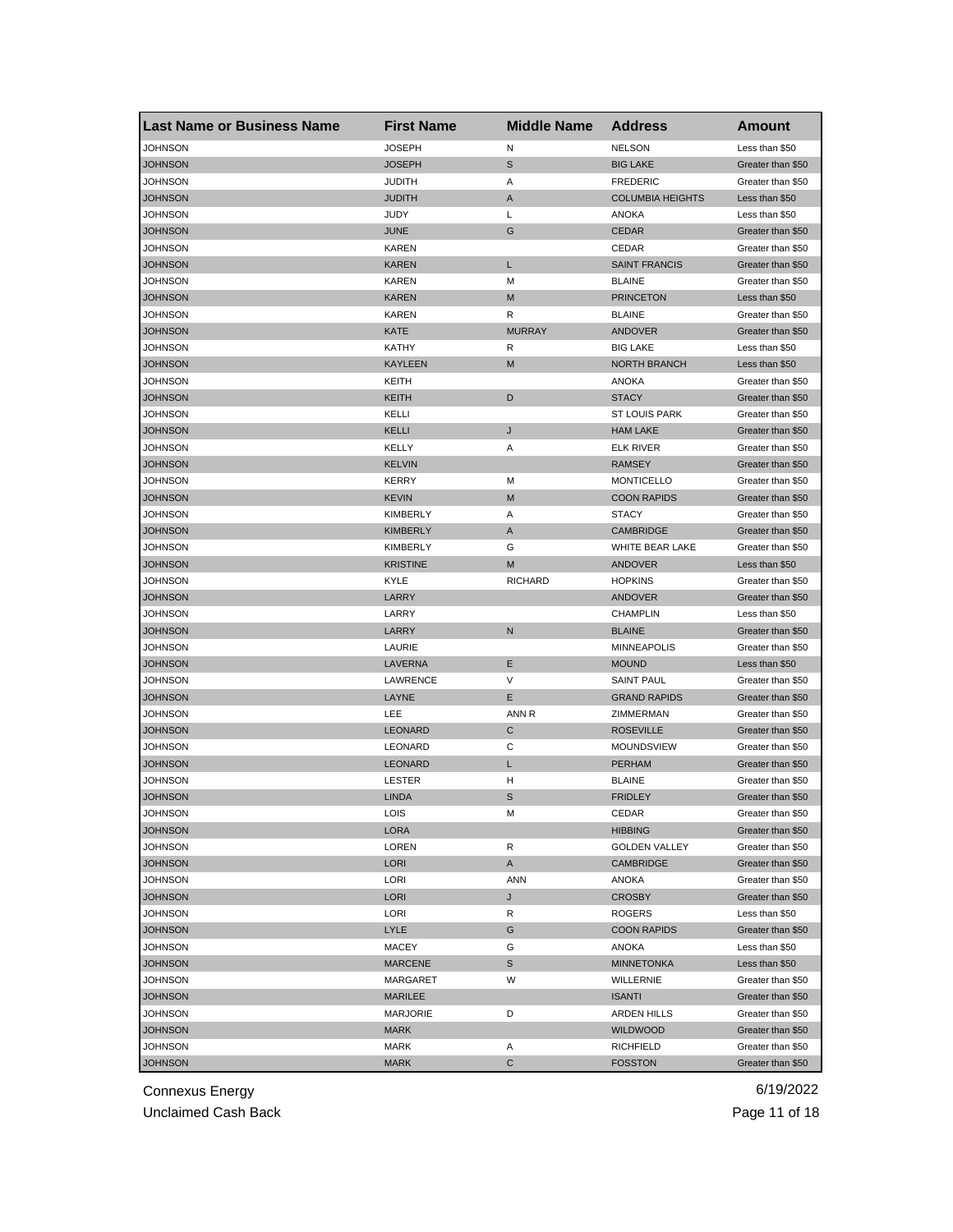| <b>Last Name or Business Name</b> | <b>First Name</b> | <b>Middle Name</b> | <b>Address</b>          | Amount            |
|-----------------------------------|-------------------|--------------------|-------------------------|-------------------|
| JOHNSON                           | <b>MARK</b>       | Ε                  | <b>RAMSEY</b>           | Greater than \$50 |
| <b>JOHNSON</b>                    | <b>MARK</b>       | $\mathsf{R}$       | <b>RAMSEY</b>           | Greater than \$50 |
| JOHNSON                           | <b>MARK</b>       | R                  | <b>COON RAPIDS</b>      | Greater than \$50 |
| <b>JOHNSON</b>                    | <b>MARLIN</b>     |                    | <b>COLUMBIA HEIGHTS</b> | Less than \$50    |
| JOHNSON                           | MARLYNN           | D                  | <b>COON RAPIDS</b>      | Greater than \$50 |
| <b>JOHNSON</b>                    | <b>MARVIN</b>     | L                  | <b>ELK RIVER</b>        | Greater than \$50 |
| JOHNSON                           | <b>MARVIN</b>     | L                  | <b>COON RAPIDS</b>      | Greater than \$50 |
| JOHNSON                           | <b>MARY</b>       |                    | <b>CEDAR</b>            | Greater than \$50 |
| JOHNSON                           | <b>MARY</b>       | LOU                | <b>VIRGINIA</b>         | Greater than \$50 |
| <b>JOHNSON</b>                    | <b>MELISSA</b>    |                    | <b>COLUMBUS</b>         | Less than \$50    |
| JOHNSON                           | MELLISA           |                    | ZIMMERMAN               | Greater than \$50 |
| <b>JOHNSON</b>                    | <b>MICHAEL</b>    | A                  | <b>COON RAPIDS</b>      | Greater than \$50 |
| JOHNSON                           | <b>MICHAEL</b>    | Α                  | <b>BURNSVILLE</b>       | Less than \$50    |
| <b>JOHNSON</b>                    | <b>MICHAEL</b>    | C                  | <b>STACY</b>            | Less than \$50    |
| JOHNSON                           | <b>MICHAEL</b>    | D                  | <b>CIRCLE PINES</b>     | Greater than \$50 |
| JOHNSON                           | <b>MICHAEL</b>    | Е                  | <b>BROOKLYN CTR</b>     | Greater than \$50 |
| JOHNSON                           | <b>MICHAEL</b>    | G                  | <b>FOREST LAKE</b>      | Greater than \$50 |
| <b>JOHNSON</b>                    | <b>MICHAEL</b>    | L                  | <b>CLEARWATER</b>       | Greater than \$50 |
| JOHNSON                           | <b>MICHAEL</b>    | L                  | <b>DAVENPORT</b>        | Greater than \$50 |
| <b>JOHNSON</b>                    | <b>MICHAEL</b>    | $\mathsf{P}$       | <b>MINNEAPOLIS</b>      | Greater than \$50 |
| JOHNSON                           | <b>MICHAEL</b>    | R                  | <b>HARRIS</b>           | Greater than \$50 |
| <b>JOHNSON</b>                    | <b>MICHELE</b>    | A                  | <b>ANDOVER</b>          | Greater than \$50 |
| JOHNSON                           | MIKE              |                    | SOUTH SAINT PAUL        | Greater than \$50 |
| JOHNSON                           | <b>MIKE</b>       | L                  | PUNTA GORDA             | Less than \$50    |
| <b>JOHNSON</b>                    | <b>MITCHELL</b>   | D                  | <b>MINNEAPOLIS</b>      | Greater than \$50 |
| JOHNSON                           | <b>NANCY</b>      | L                  | <b>COON RAPIDS</b>      | Less than \$50    |
| JOHNSON                           | NATHAN            | S                  | <b>MINNEAPOLIS</b>      | Greater than \$50 |
| <b>JOHNSON</b>                    | <b>NICHOLAS</b>   |                    | <b>MINNEAPOLIS</b>      | Less than \$50    |
| JOHNSON                           | <b>NICOLE</b>     |                    | ANDOVER                 | Less than \$50    |
| <b>JOHNSON</b>                    | <b>NOLAN</b>      | D                  | <b>FRIDLEY</b>          | Greater than \$50 |
| JOHNSON                           | <b>NORMAN</b>     | P                  | ROBBINSDALE             | Greater than \$50 |
| <b>JOHNSON</b>                    | OIL               |                    | ZIMMERMAN               | Less than \$50    |
| JOHNSON                           | <b>ORVIN</b>      | V                  | <b>MINNEAPOLIS</b>      | Less than \$50    |
| <b>JOHNSON</b>                    | <b>ORVIS</b>      | L                  | <b>LAUGHLIN</b>         | Greater than \$50 |
| JOHNSON                           | <b>PATRICIA</b>   |                    | <b>COON RAPIDS</b>      | Greater than \$50 |
| <b>JOHNSON</b>                    | <b>PATRICIA</b>   | A                  | <b>MINNEAPOLIS</b>      | Less than \$50    |
| <b>JOHNSON</b>                    | <b>PATRICIA</b>   | Α                  | ANDOVER                 | Greater than \$50 |
| <b>JOHNSON</b>                    | <b>PATRICK</b>    |                    | <b>BLAINE</b>           | Greater than \$50 |
| JOHNSON                           | <b>PATRICK</b>    | LEE                | <b>ANOKA</b>            | Greater than \$50 |
| <b>JOHNSON</b>                    | <b>PAUL</b>       |                    | <b>SAINT HELENA</b>     | Greater than \$50 |
| <b>JOHNSON</b>                    | PAUL              | м                  | <b>BLAINE</b>           | Greater than \$50 |
| <b>JOHNSON</b>                    | <b>PAUL</b>       | W                  | <b>SAINT PAUL</b>       | Greater than \$50 |
| <b>JOHNSON</b>                    | <b>PAULINE</b>    | R                  | <b>BLAINE</b>           | Greater than \$50 |
| <b>JOHNSON</b>                    | PETER             | M                  | <b>BLAINE</b>           | Greater than \$50 |
| <b>JOHNSON</b>                    | PHIL              |                    | <b>CIRCLE PINES</b>     | Greater than \$50 |
| <b>JOHNSON</b>                    | <b>PHILLIP</b>    | $\mathsf{A}$       | SAINT JOSEPH            | Less than \$50    |
| <b>JOHNSON</b>                    | PHILLIP           | Α                  | <b>COON RAPIDS</b>      | Greater than \$50 |
| <b>JOHNSON</b>                    | <b>PHILLIP</b>    | Е                  | <b>ANDOVER</b>          | Greater than \$50 |
| JOHNSON                           | PHILLIP           | H                  | ANDOVER                 | Greater than \$50 |
| <b>JOHNSON</b>                    | RACHEL            | Α                  | <b>BIG LAKE</b>         | Less than \$50    |
| JOHNSON                           | RALPH             | G                  | <b>ISANTI</b>           | Less than \$50    |
| <b>JOHNSON</b>                    | RANDALL           |                    | <b>KINGWOOD</b>         | Greater than \$50 |
| JOHNSON                           | RANDOLPH          | R                  | ANOKA                   | Less than \$50    |
| JOHNSON                           | RANDY             |                    | <b>AUSTIN</b>           | Less than \$50    |
| JOHNSON                           | RANDY             | R                  | CAMBRIDGE               | Greater than \$50 |
| <b>JOHNSON</b>                    | <b>REBECCA</b>    |                    | <b>WYOMING</b>          | Less than \$50    |

Unclaimed Cash Back **Page 12 of 18**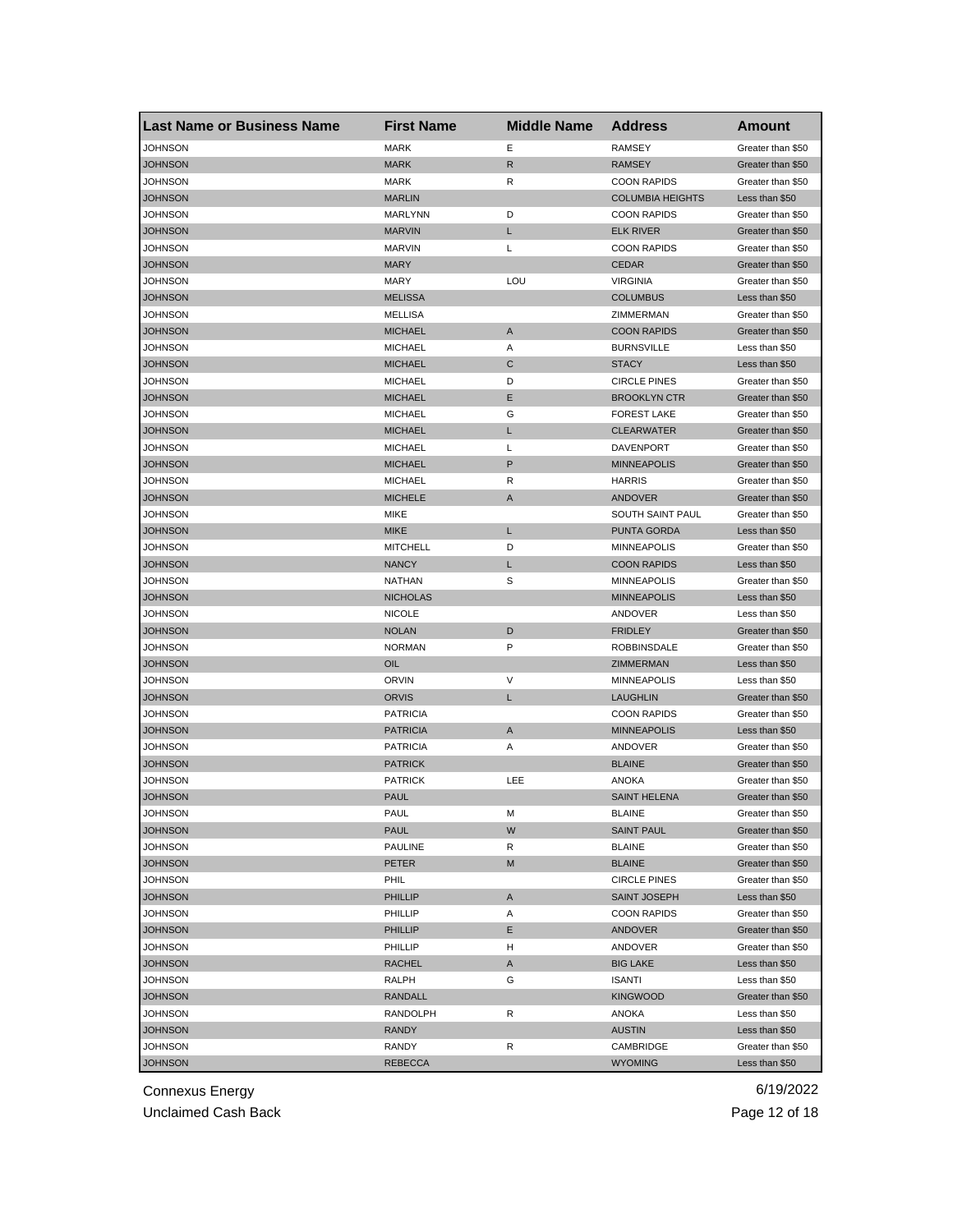| <b>Last Name or Business Name</b> | <b>First Name</b> | <b>Middle Name</b> | <b>Address</b>          | Amount            |
|-----------------------------------|-------------------|--------------------|-------------------------|-------------------|
| JOHNSON                           | <b>REBECCA</b>    |                    | MOUNDSVIEW              | Less than \$50    |
| <b>JOHNSON</b>                    | <b>RENEE</b>      | J                  | <b>BLAINE</b>           | Greater than \$50 |
| JOHNSON                           | RENEE             | L                  | <b>ELK RIVER</b>        | Less than \$50    |
| <b>JOHNSON</b>                    | <b>RICHARD</b>    |                    | <b>MINNEAPOLIS</b>      | Greater than \$50 |
| JOHNSON                           | <b>RICHARD</b>    | Α                  | MAPLE GROVE             | Greater than \$50 |
| <b>JOHNSON</b>                    | <b>RICHARD</b>    | A                  | <b>BUFFALO</b>          | Greater than \$50 |
| JOHNSON                           | <b>RICHARD</b>    | C                  | NORTH BRANCH            | Greater than \$50 |
| JOHNSON                           | <b>RICHARD</b>    | D                  | <b>MINNEAPOLIS</b>      | Greater than \$50 |
| JOHNSON                           | <b>RICHARD</b>    | D                  | <b>MINNEAPOLIS</b>      | Greater than \$50 |
| <b>JOHNSON</b>                    | <b>RICHARD</b>    | D                  | <b>MINNEAPOLIS</b>      | Greater than \$50 |
| <b>JOHNSON</b>                    | <b>RICHARD</b>    | L                  | <b>SAINT PAUL</b>       | Greater than \$50 |
| <b>JOHNSON</b>                    | <b>RICHARD</b>    | L                  | <b>AITKIN</b>           | Greater than \$50 |
| JOHNSON                           | <b>RICK</b>       | J                  | <b>BROOKLYN PARK</b>    | Greater than \$50 |
| <b>JOHNSON</b>                    | <b>ROBERT</b>     |                    | <b>HINCKLEY</b>         | Greater than \$50 |
| JOHNSON                           | <b>ROBERT</b>     | C                  | <b>BRAHAM</b>           | Greater than \$50 |
| JOHNSON                           | <b>ROBERT</b>     | D                  | <b>PRINCETON</b>        | Greater than \$50 |
| JOHNSON                           | <b>ROBERT</b>     | Ε                  | <b>MINNEAPOLIS</b>      | Less than \$50    |
| <b>JOHNSON</b>                    | <b>ROBERT</b>     | F                  | <b>WYOMING</b>          | Greater than \$50 |
| JOHNSON                           | <b>ROBERT</b>     | L                  | <b>COON RAPIDS</b>      | Greater than \$50 |
| <b>JOHNSON</b>                    | <b>ROBERT</b>     | W                  | <b>ISANTI</b>           | Greater than \$50 |
| <b>JOHNSON</b>                    | <b>ROD</b>        | J                  | <b>ELK RIVER</b>        | Greater than \$50 |
| <b>JOHNSON</b>                    | <b>RODNEY</b>     |                    | <b>BLAINE</b>           | Greater than \$50 |
| JOHNSON                           | <b>RODNEY</b>     | Α                  | ANOKA                   | Greater than \$50 |
| JOHNSON                           | <b>RODNEY</b>     | A                  | <b>STACY</b>            | Greater than \$50 |
| JOHNSON                           | <b>ROGER</b>      | Α                  | <b>NISSWA</b>           | Greater than \$50 |
| JOHNSON                           | <b>ROGER</b>      | <b>ELTON</b>       | <b>PRINCETON</b>        | Greater than \$50 |
| JOHNSON                           | RONALD            |                    | CEDAR                   | Greater than \$50 |
| <b>JOHNSON</b>                    | <b>RONALD</b>     | C                  | <b>BLAINE</b>           | Greater than \$50 |
| JOHNSON                           | <b>RONALD</b>     | D                  | <b>TAVARES</b>          | Greater than \$50 |
| <b>JOHNSON</b>                    | <b>RONALD</b>     | D                  | CAMBRIDGE               | Greater than \$50 |
| JOHNSON                           | <b>RONALD</b>     | Ε                  | <b>RAMSEY</b>           | Greater than \$50 |
| <b>JOHNSON</b>                    | <b>RONALD</b>     | J                  | <b>COON RAPIDS</b>      | Greater than \$50 |
| JOHNSON                           | RONALD            | J                  | <b>BLAINE</b>           | Greater than \$50 |
| <b>JOHNSON</b>                    | <b>RONALD</b>     | J                  | <b>BLAINE</b>           | Greater than \$50 |
| JOHNSON                           | <b>RONALD</b>     | Κ                  | CEDAR                   | Greater than \$50 |
| <b>JOHNSON</b>                    | <b>ROSS</b>       |                    | <b>SAINT FRANCIS</b>    | Greater than \$50 |
| JOHNSON                           | <b>RUSSEL</b>     | J                  | <b>PRINCETON</b>        | Greater than \$50 |
| <b>JOHNSON</b>                    | <b>RUTH</b>       |                    | <b>CAMBRIDGE</b>        | Greater than \$50 |
| JOHNSON                           | RUTH              | Ε                  | CAMBRIDGE               | Greater than \$50 |
| JOHNSON                           | <b>RUTH</b>       | G                  | <b>PENGILLY</b>         | Less than \$50    |
| <b>JOHNSON</b>                    | SCOTT             |                    | ZIMMERMAN               | Greater than \$50 |
| <b>JOHNSON</b>                    | SCOTT             | A                  | <b>HAM LAKE</b>         | Greater than \$50 |
| <b>JOHNSON</b>                    | SCOTT             | Е                  | MINNEAPOLIS             | Greater than \$50 |
| <b>JOHNSON</b>                    | SCOTT             | J                  | CEDAR                   | Greater than \$50 |
| <b>JOHNSON</b>                    | SCOTT             | R                  | <b>MINNEAPOLIS</b>      | Greater than \$50 |
| <b>JOHNSON</b>                    | SCOTT             | T                  | <b>ISANTI</b>           | Greater than \$50 |
| <b>JOHNSON</b>                    | SCOTT             | W                  | <b>COON RAPIDS</b>      | Less than \$50    |
| <b>JOHNSON</b>                    | <b>SERENA</b>     | M                  | <b>BLAINE</b>           | Greater than \$50 |
| JOHNSON                           | SHERMAN           | D                  | <b>COON RAPIDS</b>      | Greater than \$50 |
| <b>JOHNSON</b>                    | <b>SHERRI</b>     | L                  | <b>MAPLE GROVE</b>      | Greater than \$50 |
| JOHNSON                           | SHERWOOD          | R                  | CEDAR                   | Greater than \$50 |
|                                   |                   |                    |                         | Greater than \$50 |
| <b>JOHNSON</b>                    | <b>STANLEY</b>    |                    | <b>MINNEAPOLIS</b>      |                   |
| JOHNSON                           | <b>STEPHEN</b>    | Α                  | APPLE VALLEY            | Greater than \$50 |
| JOHNSON                           | <b>STEVEN</b>     |                    | <b>SAINT LOUIS PARK</b> | Greater than \$50 |
| JOHNSON                           | STEVEN            | Α                  | GAINESVILLE             | Less than \$50    |
| <b>JOHNSON</b>                    | <b>STEVEN</b>     | <b>CRAIG</b>       | <b>EDEN PRAIRIE</b>     | Greater than \$50 |

Unclaimed Cash Back **Page 13 of 18**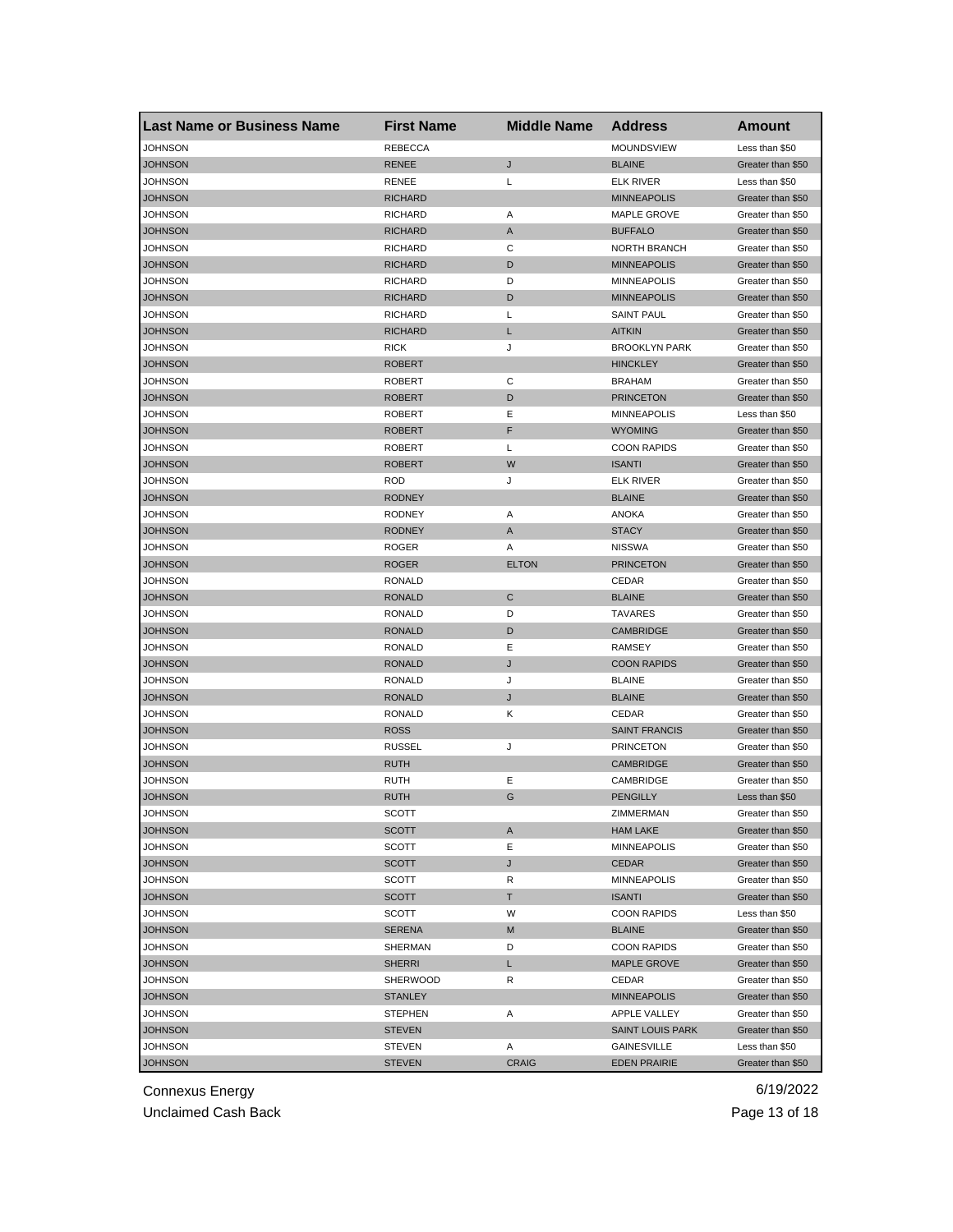| <b>Last Name or Business Name</b> | <b>First Name</b> | <b>Middle Name</b> | <b>Address</b>                      | <b>Amount</b>     |
|-----------------------------------|-------------------|--------------------|-------------------------------------|-------------------|
| <b>JOHNSON</b>                    | <b>STEVEN</b>     | <b>EUGENE</b>      | ANDOVER                             | Greater than \$50 |
| <b>JOHNSON</b>                    | <b>STEVEN</b>     | <b>GEORGE</b>      | <b>COON RAPIDS</b>                  | Greater than \$50 |
| JOHNSON                           | <b>STEVEN</b>     | R                  | ANDOVER                             | Greater than \$50 |
| <b>JOHNSON</b>                    | <b>STEVEN</b>     | W                  | <b>COON RAPIDS</b>                  | Greater than \$50 |
| <b>JOHNSON</b>                    | <b>STEVEN</b>     | W                  | <b>GLENMOORE</b>                    | Greater than \$50 |
| <b>JOHNSON</b>                    | <b>STEVEN</b>     | W                  | <b>CIRCLE PINES</b>                 | Greater than \$50 |
| JOHNSON                           | <b>SUE</b>        | Α                  | <b>BLAINE</b>                       | Greater than \$50 |
| JOHNSON                           | <b>SUSAN</b>      |                    | <b>COON RAPIDS</b>                  | Greater than \$50 |
| JOHNSON                           | <b>SUSAN</b>      | Α                  | <b>BETHEL</b>                       | Greater than \$50 |
| JOHNSON                           | <b>SUSAN</b>      | A                  | ANDOVER                             | Greater than \$50 |
| <b>JOHNSON</b>                    | <b>SUSAN</b>      | Κ                  | <b>GRAND RAPIDS</b>                 | Less than \$50    |
| <b>JOHNSON</b>                    | <b>SUSAN</b>      | M                  | <b>CAMBRIDGE</b>                    | Greater than \$50 |
| JOHNSON                           | <b>SUZANNE</b>    | н                  | MOUNT PLEASANT                      | Less than \$50    |
| <b>JOHNSON</b>                    | <b>TAMMY</b>      | L                  | <b>ANOKA</b>                        | Greater than \$50 |
| JOHNSON                           | TASHYA            | M                  | <b>MOUNDSVIEW</b>                   | Greater than \$50 |
| JOHNSON                           | <b>TERESA</b>     |                    | <b>WYOMING</b>                      | Less than \$50    |
| JOHNSON                           | <b>TERESE</b>     | R                  | <b>ELK RIVER</b>                    | Less than \$50    |
| JOHNSON                           | <b>TERRA</b>      | M                  | ANDOVER                             | Greater than \$50 |
| JOHNSON                           | TERRI             | L                  | <b>BLAINE</b>                       | Less than \$50    |
| <b>JOHNSON</b>                    | <b>TERRY</b>      |                    | <b>CEDAR</b>                        | Greater than \$50 |
| JOHNSON                           | TERRY             | Α                  | <b>LINDSTROM</b>                    | Greater than \$50 |
| <b>JOHNSON</b>                    | <b>TERRY</b>      | A                  | <b>ANDOVER</b>                      | Greater than \$50 |
| JOHNSON                           | TERRY             | L                  | <b>COON RAPIDS</b>                  | Greater than \$50 |
| <b>JOHNSON</b>                    | <b>THEODORE</b>   | D                  | <b>ISANTI</b>                       | Greater than \$50 |
| JOHNSON                           | <b>THOMAS</b>     | C                  | <b>COON RAPIDS</b>                  | Greater than \$50 |
| JOHNSON                           | <b>THOMAS</b>     | J                  | <b>FOREST LAKE</b>                  | Greater than \$50 |
| JOHNSON                           | THOMAS            | J                  | <b>COON RAPIDS</b>                  | Greater than \$50 |
| <b>JOHNSON</b>                    | <b>THOMAS</b>     | M                  | <b>WOODBURY</b>                     | Greater than \$50 |
| JOHNSON                           | THOMAS            | P                  | CEDAR                               | Greater than \$50 |
| <b>JOHNSON</b>                    | <b>THOMAS</b>     | $\mathsf{R}$       | <b>CAMBRIDGE</b>                    | Greater than \$50 |
| JOHNSON                           | <b>TIM</b>        |                    | <b>COON RAPIDS</b>                  | Greater than \$50 |
| <b>JOHNSON</b>                    | <b>TIMOTHY</b>    | A                  | <b>BLAINE</b>                       | Greater than \$50 |
| JOHNSON                           | TIMOTHY           | Α                  | ZIMMERMAN                           | Greater than \$50 |
| JOHNSON                           | <b>TIMOTHY</b>    | M                  | <b>RAMSEY</b>                       | Greater than \$50 |
| JOHNSON                           | TIMOTHY           | R                  | <b>COON RAPIDS</b>                  | Greater than \$50 |
| JOHNSON                           | <b>TIMOTHY</b>    | W                  | <b>ROGERS</b>                       | Greater than \$50 |
| JOHNSON                           | TINA              | м                  | <b>ISANTI</b>                       | Greater than \$50 |
| <b>JOHNSON</b>                    | <b>TODD</b>       | M                  | ZIMMERMAN                           | Greater than \$50 |
| <b>JOHNSON</b>                    | <b>TODD</b>       | S                  | <b>COON RAPIDS</b>                  | Less than \$50    |
| JOHNSON                           | <b>TONIA</b>      | L                  | <b>ISANTI</b>                       | Greater than \$50 |
| JOHNSON                           | <b>IONY</b>       |                    | CHISAGO CITY                        | Greater than \$50 |
| <b>JOHNSON</b>                    | <b>TRACY</b>      | L                  | <b>CHAMPLIN</b>                     | Greater than \$50 |
| <b>JOHNSON</b>                    | TRAVIS            | D                  | <b>PRINCETON</b>                    | Less than \$50    |
| <b>JOHNSON</b>                    | <b>TRAVIS</b>     | J                  | <b>ELK RIVER</b>                    | Less than \$50    |
| JOHNSON                           | TROY              |                    | <b>VADNAIS HEIGHTS</b>              | Greater than \$50 |
| <b>JOHNSON</b>                    | <b>VICKIE</b>     | L                  | <b>COON RAPIDS</b>                  | Greater than \$50 |
| <b>JOHNSON</b>                    | VIOLA             |                    | <b>HAM LAKE</b>                     | Greater than \$50 |
| <b>JOHNSON</b>                    | <b>VIRGIL</b>     | Е                  | <b>OAK PARK</b>                     | Greater than \$50 |
| JOHNSON                           | WALDO             | R                  | <b>COON RAPIDS</b>                  | Greater than \$50 |
| <b>JOHNSON</b>                    | WALLACE           | J                  | ANOKA                               | Greater than \$50 |
| JOHNSON                           | WALTER            | Ε                  | <b>COON RAPIDS</b>                  | Greater than \$50 |
|                                   | <b>WARREN</b>     |                    |                                     | Greater than \$50 |
| <b>JOHNSON</b>                    | WAYNE             | С                  | <b>FOREST LAKE</b><br><b>ISANTI</b> |                   |
| JOHNSON                           |                   |                    |                                     | Greater than \$50 |
| <b>JOHNSON</b>                    | WAYNE             | L                  | <b>FRIDLEY</b>                      | Greater than \$50 |
| JOHNSON                           | WAYNE             | Г                  | ZIMMERMAN                           | Greater than \$50 |
| <b>JOHNSON</b>                    | <b>WENDY</b>      | L                  | <b>ANDOVER</b>                      | Greater than \$50 |

Unclaimed Cash Back **Page 14 of 18**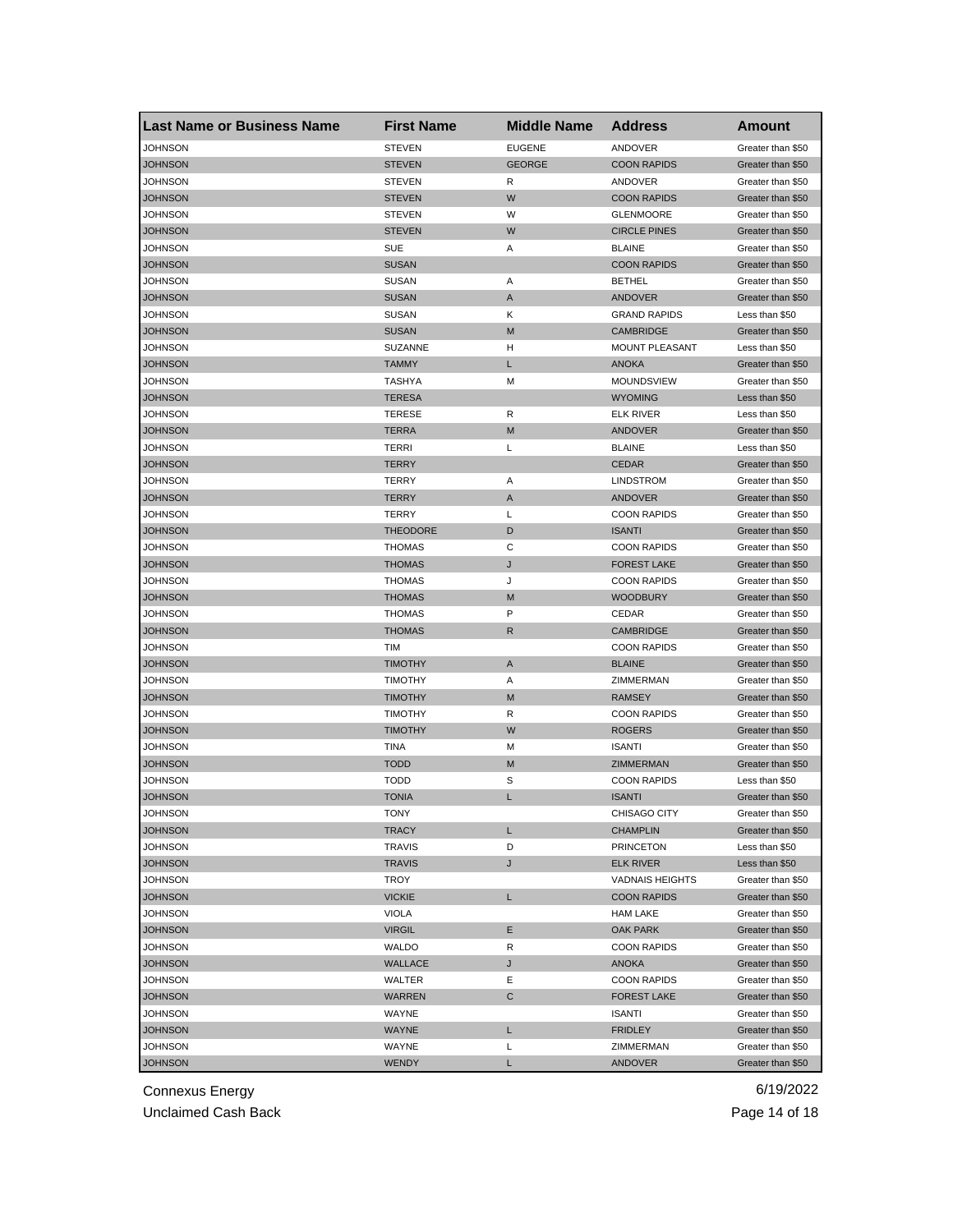| <b>Last Name or Business Name</b> | <b>First Name</b> | <b>Middle Name</b> | <b>Address</b>          | <b>Amount</b>                       |
|-----------------------------------|-------------------|--------------------|-------------------------|-------------------------------------|
| <b>JOHNSON</b>                    | WENDY             | M                  | <b>SAINT PAUL</b>       | Greater than \$50                   |
| <b>JOHNSON</b>                    | <b>WILLIAM</b>    | A                  | <b>BIG LAKE</b>         | Less than \$50                      |
| JOHNSON                           | WILLIAM           | в                  | <b>SHOREVIEW</b>        | Less than \$50                      |
| <b>JOHNSON</b>                    | <b>WILLIAM</b>    | D                  | <b>HAM LAKE</b>         | Greater than \$50                   |
| JOHNSON                           | WILLIAM           | D                  | <b>BROOKLYN CENTER</b>  | Greater than \$50                   |
| <b>JOHNSON</b>                    | <b>WILLIAM</b>    | G                  | <b>SAINT PAUL</b>       | Greater than \$50                   |
| JOHNSON                           | WILLIAM           | J                  | CEDAR                   | Greater than \$50                   |
| <b>JOHNSON BROTHERS</b>           |                   |                    | ZIMMERMAN               | Less than \$50                      |
| JOHNSON BUILT HOMES INC           |                   |                    | <b>RAMSEY</b>           | Greater than \$50                   |
| JOHNSON WROUGHT IRON INC          |                   |                    | <b>CHEROKEE VILLAGE</b> | Greater than \$50                   |
| JOHNSON*                          | ANDREW            | S                  | <b>HOPKINS</b>          | Less than \$50                      |
| <b>JOHNSON*</b>                   | <b>HENRY</b>      | R                  | <b>BATTLE LAKE</b>      | Greater than \$50                   |
| JOHNSON*                          | LEROY             | Α                  | <b>ISANTI</b>           | Greater than \$50                   |
| <b>JOHNSON*</b>                   | <b>SARA</b>       | B                  | <b>ELK RIVER</b>        | Less than \$50                      |
| JOHNSON-DIAMON                    | <b>TAMARA</b>     |                    | ANDOVER                 | Greater than \$50                   |
| JOHNSON-GULBRANDSON               | <b>RACHEL</b>     | A                  | <b>COON RAPIDS</b>      | Less than \$50                      |
| JOHNSONS DRAPERY                  |                   |                    | <b>ISANTI</b>           | Greater than \$50                   |
| <b>JOHNSONS PACKAGING</b>         |                   |                    | <b>ELK RIVER</b>        | Greater than \$50                   |
| JOHNSRUD                          | <b>SHEILA</b>     |                    | ANOKA                   | Greater than \$50                   |
| JOHNSTON                          | <b>BRIAN</b>      |                    | <b>MINNEAPOLIS</b>      | Greater than \$50                   |
| JOHNSTON                          | DAWN              | М                  | <b>BLAINE</b>           | Greater than \$50                   |
| <b>JOHNSTON</b>                   | <b>EVAN</b>       | S                  | <b>OAK PARK</b>         | Less than \$50                      |
| JOHNSTON                          | <b>JEFFREY</b>    | т                  | <b>COON RAPIDS</b>      | Greater than \$50                   |
| <b>JOHNSTON</b>                   | <b>JOHN</b>       | P                  | ANDOVER                 | Greater than \$50                   |
| JOHNSTON                          | JUNE              | V                  | <b>BLAINE</b>           | Less than \$50                      |
| <b>JOHNSTON</b>                   | <b>KELLY</b>      | D                  | <b>OSSEO</b>            | Greater than \$50                   |
| JOHNSTON                          | MARGARET          | М                  | <b>FOREST LAKE</b>      | Greater than \$50                   |
| <b>JOHNSTON</b>                   | <b>MARLYS</b>     |                    | <b>MINNETONKA</b>       | Less than \$50                      |
| JOHNSTON                          | <b>RICHARD</b>    | Α                  | <b>BLAINE</b>           | Less than \$50                      |
| <b>JOHNSTON</b>                   | <b>RON</b>        | Κ                  | <b>CHAMPLIN</b>         | Less than \$50                      |
| JOHNSTON                          | <b>RONALD</b>     | L                  | <b>BLAINE</b>           |                                     |
| <b>JOHNSTON</b>                   | <b>TESSIE</b>     | R                  | <b>BLAINE</b>           | Greater than \$50<br>Less than \$50 |
|                                   |                   |                    |                         |                                     |
| JOHNSTON                          | THELLAR           | J                  | CAMBRIDGE               | Greater than \$50                   |
| JOHNSTON                          | <b>VICTOR</b>     |                    | <b>HAM LAKE</b>         | Greater than \$50                   |
| JOINER                            | DAVID             |                    | <b>RUSH CITY</b>        | Greater than \$50                   |
| <b>JOKINEN</b>                    | <b>NEIL</b>       |                    | <b>ANGORA</b>           | Less than \$50                      |
| JOLLY                             | <b>KEMET</b>      | Α                  | CRYSTAL                 | Less than \$50                      |
| JON-DY HOMES INC                  |                   |                    | <b>COON RAPIDS</b>      | Greater than \$50                   |
| JON-DY HOMES INC                  |                   |                    | <b>COON RAPIDS</b>      | Greater than \$50                   |
| <b>JONAK</b>                      | <b>ANTHONY</b>    | R                  | <b>BRAINERD</b>         | Less than \$50                      |
| JONAK                             | KAIE              | E                  | MINNEAPOLIS             | Greater than \$50                   |
| <b>JONAK</b>                      | <b>STEVEN</b>     |                    | <b>COLUMBIA HEIGHTS</b> | Greater than \$50                   |
| <b>JONAS</b>                      | DANIEL            | т                  | <b>BETHEL</b>           | Greater than \$50                   |
| <b>JONAS</b>                      | DEVON             | J                  | ANOKA                   | Less than \$50                      |
| JONASON                           | ETHEL             | Α                  | <b>FOREST LAKE</b>      | Greater than \$50                   |
| <b>JONASSON</b>                   | <b>TERRY</b>      | M                  | <b>BIG LAKE</b>         | Greater than \$50                   |
| <b>JONDAHL</b>                    | <b>JON</b>        | D                  | RAMSEY                  | Greater than \$50                   |
| <b>JONES</b>                      | <b>ALAN</b>       | $\mathsf R$        | <b>CIRCLE PINES</b>     | Greater than \$50                   |
| <b>JONES</b>                      | ALLEN             | L                  | <b>STILLWATER</b>       | Greater than \$50                   |
| <b>JONES</b>                      | ANGELA            |                    | <b>COON RAPIDS</b>      | Greater than \$50                   |
| <b>JONES</b>                      | ANGELA            |                    | CRYSTAL                 | Greater than \$50                   |
| <b>JONES</b>                      | <b>BERNETTA</b>   | F                  | <b>MINNEAPOLIS</b>      | Less than \$50                      |
| JONES                             | <b>BEVERLY</b>    |                    | <b>COON RAPIDS</b>      | Greater than \$50                   |
| JONES                             | CARI              | J                  | <b>ELK RIVER</b>        | Less than \$50                      |
| JONES                             | <b>CHRISTINE</b>  | Ε                  | <b>COLUMBIA HEIGHTS</b> | Less than \$50                      |
| <b>JONES</b>                      | <b>CLIFFORD</b>   | Α                  | <b>BLAINE</b>           | Greater than \$50                   |

Unclaimed Cash Back **Page 15 of 18**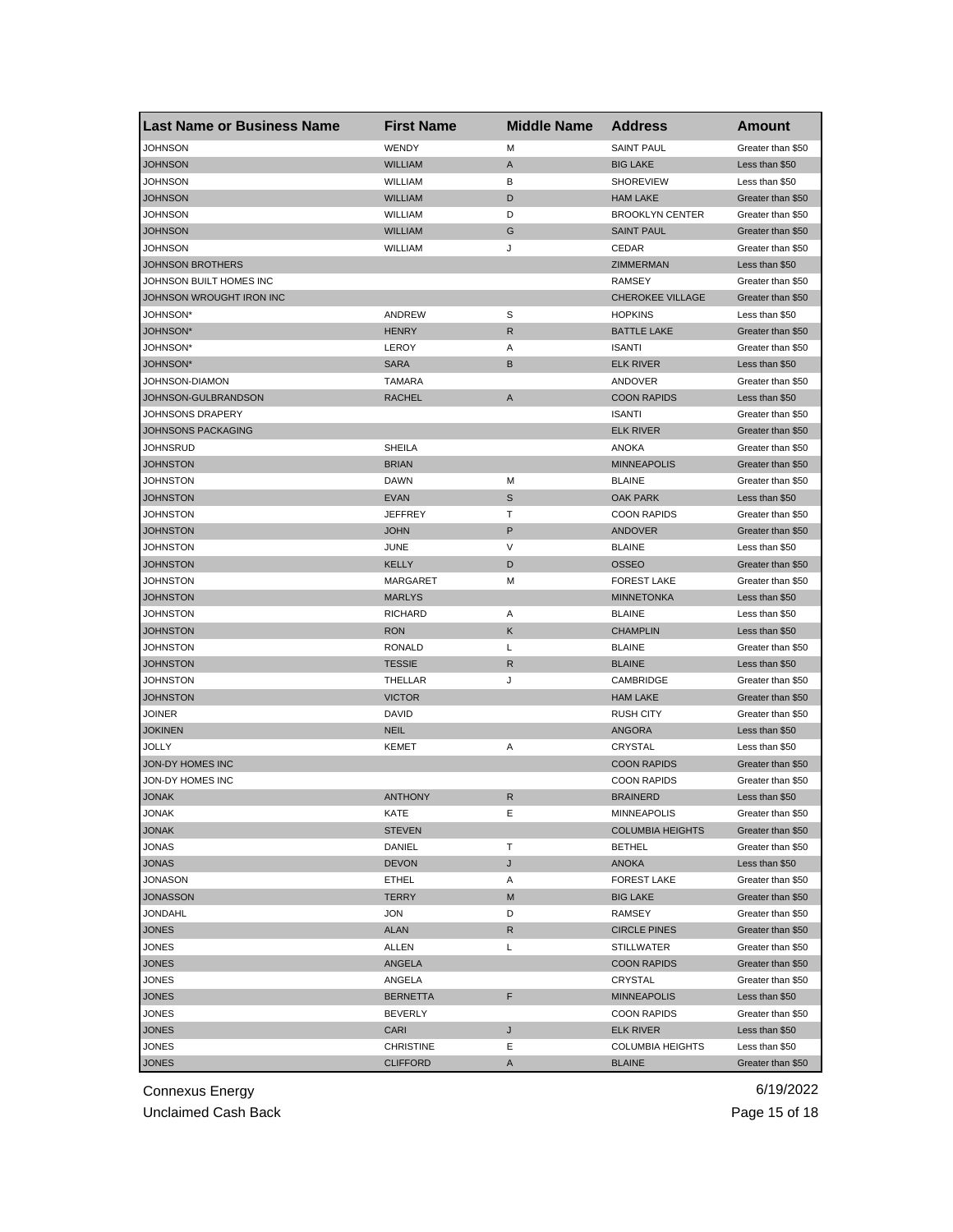| <b>Last Name or Business Name</b> | <b>First Name</b> | <b>Middle Name</b> | <b>Address</b>       | Amount            |
|-----------------------------------|-------------------|--------------------|----------------------|-------------------|
| JONES                             | <b>CLIFFORD</b>   | Г                  | CRYSTAL              | Less than \$50    |
| JONES                             | <b>CYNTHIA</b>    |                    | <b>BLOOMINGTON</b>   | Less than \$50    |
| JONES                             | <b>DEAN</b>       | M                  | CEDAR                | Greater than \$50 |
| JONES                             | <b>DEBRA</b>      | J                  | <b>COON RAPIDS</b>   | Greater than \$50 |
| JONES                             | <b>DONALD</b>     | Г                  | ANOKA                | Greater than \$50 |
| JONES                             | <b>DONALD</b>     | L                  | <b>BRAHAM</b>        | Greater than \$50 |
| JONES                             | <b>EILEEN</b>     | M                  | <b>SAINT PAUL</b>    | Greater than \$50 |
| JONES                             | <b>ERNESTINE</b>  | M                  | <b>EUREKA</b>        | Greater than \$50 |
| JONES                             | <b>HERBERT</b>    | J                  | <b>ROGERS</b>        | Less than \$50    |
| <b>JONES</b>                      | <b>JACKIE</b>     | M                  | <b>RAMSEY</b>        | Greater than \$50 |
| JONES                             | <b>JESSICA</b>    | Α                  | <b>MPLS</b>          | Greater than \$50 |
| JONES                             | <b>JULIE</b>      |                    | <b>MANKATO</b>       | Less than \$50    |
| JONES                             | <b>KENNETH</b>    | Ε                  | <b>MINNEAPOLIS</b>   | Greater than \$50 |
| <b>JONES</b>                      | LARRY             | A                  | <b>GRAND RAPIDS</b>  | Greater than \$50 |
| JONES                             | LARRY             | S                  | <b>BLAINE</b>        | Greater than \$50 |
| JONES                             | LAURETTA          | Ε                  | <b>SAINT PAUL</b>    | Less than \$50    |
| JONES                             | LAVONNE           | М                  | REDWOOD FALLS        | Less than \$50    |
| JONES                             | <b>LEROY</b>      |                    | <b>ISANTI</b>        | Less than \$50    |
| JONES                             | LILA              | н                  | ALEXANDRIA           | Less than \$50    |
| JONES                             | <b>MARK</b>       | Α                  | <b>COON RAPIDS</b>   | Greater than \$50 |
| JONES                             | <b>MARK</b>       | В                  | TOMAH                | Greater than \$50 |
| <b>JONES</b>                      | <b>MARY</b>       | п                  | <b>MINNEAPOLIS</b>   | Less than \$50    |
| JONES                             | <b>MICHAEL</b>    |                    | <b>NEW BERLIN</b>    | Greater than \$50 |
| JONES                             | <b>MICHAEL</b>    | Α                  | <b>COON RAPIDS</b>   | Greater than \$50 |
| JONES                             | <b>MICHAEL</b>    | Α                  | <b>HARRIS</b>        | Greater than \$50 |
| JONES                             | <b>MICHAEL</b>    | Ε                  | <b>MOUNTAIN HOME</b> | Less than \$50    |
| JONES                             | <b>MICHAEL</b>    | L                  | <b>RAMSEY</b>        | Greater than \$50 |
| <b>JONES</b>                      | <b>MICHAEL</b>    | <b>LAWRENCE</b>    | <b>ELK RIVER</b>     | Greater than \$50 |
| JONES                             | <b>MICHAEL</b>    | O                  | <b>SAINT MICHAEL</b> | Greater than \$50 |
| JONES                             | <b>NEIL</b>       | J                  | <b>SPRING LK PK</b>  | Greater than \$50 |
| JONES                             | <b>NOREEN</b>     | Α                  | <b>MINNEAPOLIS</b>   | Greater than \$50 |
| JONES                             | <b>RACHEL</b>     | Ε                  | <b>COON RAPIDS</b>   | Less than \$50    |
| JONES                             | <b>RICHARD</b>    | L                  | ANDOVER              | Greater than \$50 |
| JONES                             | <b>RICHARD</b>    | L                  | ZIMMERMAN            | Greater than \$50 |
| JONES                             | <b>RICK</b>       | <b>ALLEN</b>       | CAMBRIDGE            | Greater than \$50 |
| JONES                             | <b>RICK</b>       | G                  | <b>ANOKA</b>         | Greater than \$50 |
| JONES                             | <b>ROBERT</b>     | <b>LLOYD</b>       | <b>SHOREVIEW</b>     | Greater than \$50 |
| JONES                             | <b>ROBERT</b>     | <b>TIMOTHY</b>     | <b>ROGERS</b>        | Greater than \$50 |
| JONES                             | <b>ROGER</b>      | D                  | <b>BETHEL</b>        | Greater than \$50 |
| <b>JONES</b>                      | <b>RONALD</b>     |                    | <b>COON RAPIDS</b>   | Greater than \$50 |
| <b>JONES</b>                      | SCOTT             |                    | ANDOVER              | Greater than \$50 |
| <b>JONES</b>                      | <b>STEVE</b>      |                    | <b>ANOKA</b>         | Greater than \$50 |
| JONES                             | <b>THOMAS</b>     | М                  | <b>BROOKLYN PARK</b> | Less than \$50    |
| <b>JONES</b>                      | <b>TIMOTHY</b>    | A                  | <b>MINNEAPOLIS</b>   | Less than \$50    |
| JONES                             | <b>TIMOTHY</b>    | М                  | <b>CHAMPLIN</b>      | Greater than \$50 |
| <b>JONES</b>                      | <b>TOD</b>        | Α                  | <b>COON RAPIDS</b>   | Greater than \$50 |
| JONES                             | <b>TODD</b>       | Α                  | PLYMOUTH             | Greater than \$50 |
| <b>JONES</b>                      | <b>WALLACE</b>    | $^\star$           | <b>ANOKA</b>         | Greater than \$50 |
| JONES                             | <b>WILLIAM</b>    | С                  | <b>MINNEAPOLIS</b>   | Less than \$50    |
| <b>JONES</b>                      | <b>WILLIAM</b>    | D                  | <b>SAINT FRANCIS</b> | Greater than \$50 |
|                                   |                   |                    |                      |                   |
| JONES                             | <b>WILLIAM</b>    | G                  | <b>COON RAPIDS</b>   | Greater than \$50 |
| JONES WARD B III                  |                   |                    | <b>MINNETONKA</b>    | Greater than \$50 |
| JONET                             | <b>BRUCE</b>      |                    | <b>MENOMONIE</b>     | Greater than \$50 |
| <b>JONSSON</b>                    | <b>HAROLD</b>     | M                  | <b>LONGVILLE</b>     | Greater than \$50 |
| JORBRIAD PROPERTIES*              |                   |                    | <b>SAINT PAUL</b>    | Greater than \$50 |
| <b>JORDAHL</b>                    | <b>CLINT</b>      |                    | <b>CLEAR LAKE</b>    | Greater than \$50 |

Unclaimed Cash Back **Page 16 of 18**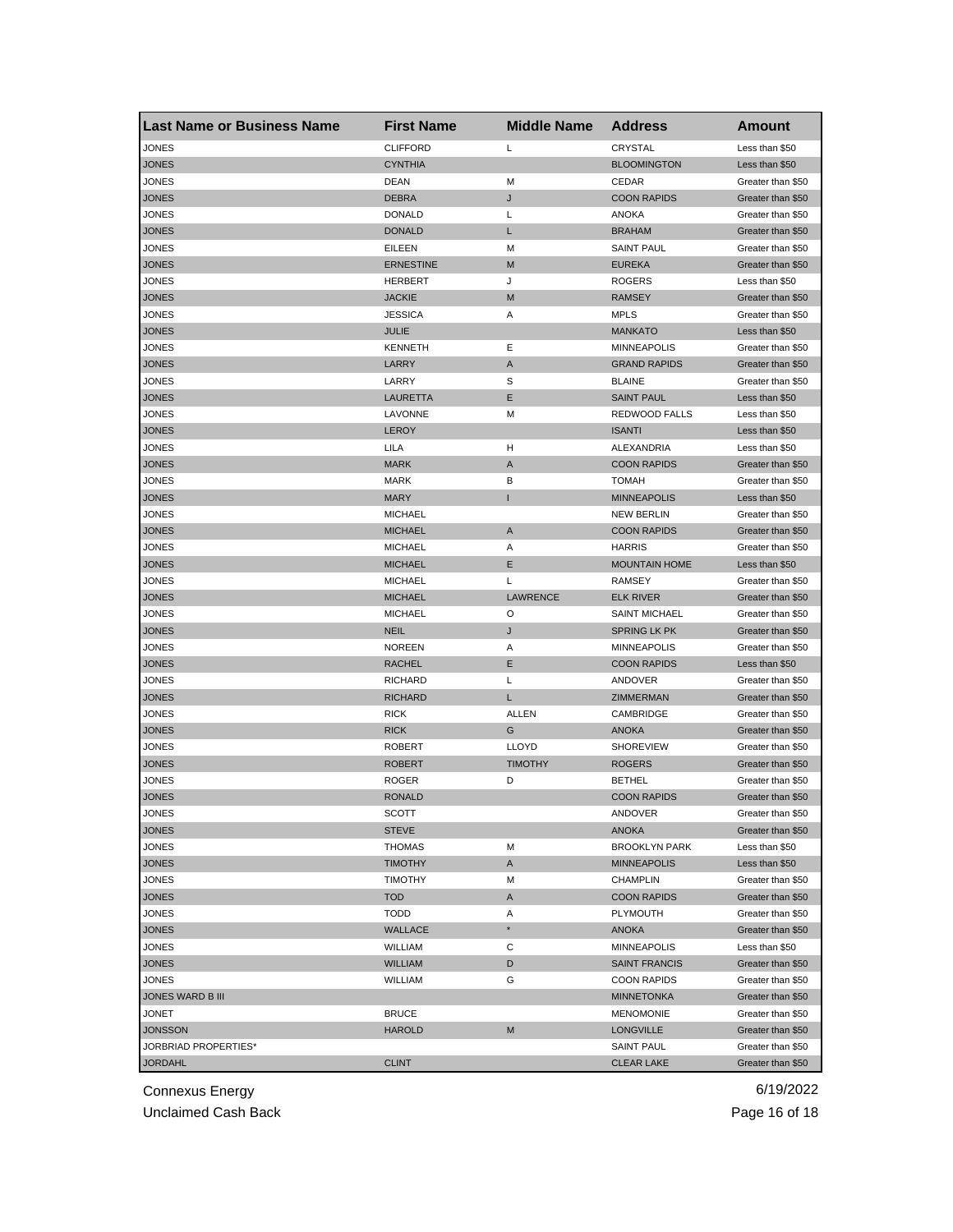| <b>Last Name or Business Name</b> | <b>First Name</b>   | <b>Middle Name</b> | <b>Address</b>     | Amount            |
|-----------------------------------|---------------------|--------------------|--------------------|-------------------|
| <b>JORDAHL</b>                    | VAN                 | Α                  | <b>ROSEMOUNT</b>   | Less than \$50    |
| <b>JORDAN</b>                     | <b>CHARLES</b>      | W                  | <b>FRIDLEY</b>     | Greater than \$50 |
| JORDAN                            | <b>DENISE</b>       | Α                  | CAMBRIDGE          | Less than \$50    |
| <b>JORDAN</b>                     | <b>JACK</b>         | L                  | <b>MOUNDSVIEW</b>  | Greater than \$50 |
| JORDAN                            | <b>JOHN</b>         | J                  | <b>HOPKINS</b>     | Greater than \$50 |
| <b>JORDAN</b>                     | <b>KEVIN</b>        |                    | <b>ANOKA</b>       | Greater than \$50 |
| JORDAN                            | LEE                 | R                  | <b>SAINT PAUL</b>  | Less than \$50    |
| JORDAN                            | <b>LEONARD</b>      | Ε                  | <b>MINNEAPOLIS</b> | Greater than \$50 |
| <b>JORDAN</b>                     | <b>LINDA</b>        |                    | <b>ELK RIVER</b>   | Greater than \$50 |
| <b>JORDAN</b>                     | <b>RAYMOND</b>      | J                  | <b>MINNEAPOLIS</b> | Less than \$50    |
| JORDAN                            | TINA                | М                  | <b>ELK RIVER</b>   | Greater than \$50 |
| <b>JORDAN</b>                     | <b>WILLIAM</b>      | A                  | <b>MINNEAPOLIS</b> | Less than \$50    |
| JORDE                             | <b>DAVID</b>        | Α                  | <b>MINNEAPOLIS</b> | Less than \$50    |
| <b>JORDE</b>                      | <b>RICHARD</b>      | A                  | <b>COLUMBUS</b>    | Greater than \$50 |
| JORDON                            | <b>DONALD</b>       | R                  | <b>ANOKA</b>       | Greater than \$50 |
| <b>JORGENSEN</b>                  | <b>DAWN</b>         | M                  | <b>BLAINE</b>      | Less than \$50    |
| JORGENSEN                         | GUY                 | S                  | <b>COON RAPIDS</b> | Greater than \$50 |
| <b>JORGENSEN</b>                  | <b>IMOGENE</b>      | ${\bf C}$          | <b>ANOKA</b>       | Greater than \$50 |
| JORGENSEN                         | JAMES               | Г                  | <b>COON RAPIDS</b> | Greater than \$50 |
| <b>JORGENSEN</b>                  | LARRY               |                    | <b>COON RAPIDS</b> | Greater than \$50 |
| JORGENSEN                         | LARRY               | R                  | <b>MCGREGOR</b>    | Greater than \$50 |
| <b>JORGENSEN</b>                  | <b>LYLE</b>         |                    | <b>MINNEAPOLIS</b> | Less than \$50    |
| JORGENSEN                         | <b>NANCY</b>        |                    | <b>MINNEAPOLIS</b> | Greater than \$50 |
| JORGENSEN                         | <b>RICHARD</b>      | Α                  | ZIMMERMAN          | Less than \$50    |
| JORGENSEN                         | <b>ROBERT</b>       | J                  | <b>FOREST LAKE</b> | Greater than \$50 |
| JORGENSEN                         | <b>STEPHANIE</b>    |                    | <b>ROCKFORD</b>    | Less than \$50    |
| JORGENSEN                         | <b>TODD</b>         | S                  | <b>HAM LAKE</b>    | Greater than \$50 |
| <b>JORGENSON</b>                  | <b>CONSTRUCTION</b> |                    | <b>MINNEAPOLIS</b> | Greater than \$50 |
| JORGENSON                         | <b>DAVID</b>        | F                  | MAPLE GROVE        | Less than \$50    |
| <b>JORGENSON</b>                  | <b>JAMES</b>        | Г                  | <b>ANOKA</b>       | Greater than \$50 |
| JORGENSON                         | PAUL                |                    | <b>BRAINERD</b>    | Greater than \$50 |
| <b>JORGENSON</b>                  | <b>ROBERT</b>       | B                  | <b>ARDEN HILLS</b> | Greater than \$50 |
| JORGENSON                         | <b>THOMAS</b>       | R                  | <b>MILACA</b>      | Greater than \$50 |
| <b>JORGES</b>                     | <b>ARLENE</b>       | P                  | <b>OWATONNA</b>    | Greater than \$50 |
| <b>JORNLIN</b>                    | <b>MARY JO</b>      |                    | <b>SAINT PAUL</b>  | Less than \$50    |
| <b>JORSTAD</b>                    | <b>DAVID</b>        |                    | THIEF RIVER FALLS  | Greater than \$50 |
| JORSTAD                           | <b>RICHARD</b>      | M                  | <b>BEMIDJI</b>     | Less than \$50    |
| <b>JOSHI</b>                      | <b>MAYUR</b>        |                    | WHITE BEAR LAKE    | Less than \$50    |
| JOSIE                             | AMANDA              |                    | ZIMMERMAN          | Less than \$50    |
| <b>JOSIE</b>                      | <b>MICHAEL</b>      | С                  | <b>COON RAPIDS</b> | Greater than \$50 |
| JOSIE                             | SUSAN               | J                  | <b>COON RAPIDS</b> | Less than \$50    |
| <b>JOSLIN</b>                     | <b>DEAN</b>         |                    | <b>ROGERS</b>      | Greater than \$50 |
| <b>JOSLIN</b>                     | ERIC                | Е                  | <b>OTSEGO</b>      | Less than \$50    |
| <b>JOSLYN</b>                     | <b>JAMES</b>        | W                  | <b>ANDOVER</b>     | Greater than \$50 |
| <b>JOSLYN</b>                     | MARK                | J                  | PLYMOUTH           | Greater than \$50 |
| <b>JOST</b>                       | <b>JEFF</b>         | M                  | <b>GRASSTON</b>    | Greater than \$50 |
| <b>JOST</b>                       | <b>RICHARD</b>      | P                  | <b>COON RAPIDS</b> | Less than \$50    |
| <b>JOVANOVICH</b>                 | <b>DONNA</b>        |                    | ZIMMERMAN          | Greater than \$50 |
| YOL                               | BRETT               | С                  | <b>COON RAPIDS</b> | Greater than \$50 |
| <b>JOYAL</b>                      | <b>TOM</b>          |                    | WHITE BEAR LAKE    | Greater than \$50 |
| JOYER                             | JAMIE               |                    | WASKISH            | Less than \$50    |
| <b>JOYER</b>                      | <b>WILLIAM</b>      | A                  | <b>MONTICELLO</b>  | Greater than \$50 |
| JSH INC                           |                     |                    | <b>COON RAPIDS</b> | Greater than \$50 |
| JUDD                              | ANGELINE            | P                  | <b>ISANTI</b>      | Greater than \$50 |
| JUDD                              | JEFFREY             | Α                  | ANDOVER            | Greater than \$50 |
| <b>JUDGE</b>                      | <b>CHRISTY</b>      | P                  | <b>MINNEAPOLIS</b> | Greater than \$50 |
|                                   |                     |                    |                    |                   |

Unclaimed Cash Back **Page 17 of 18**